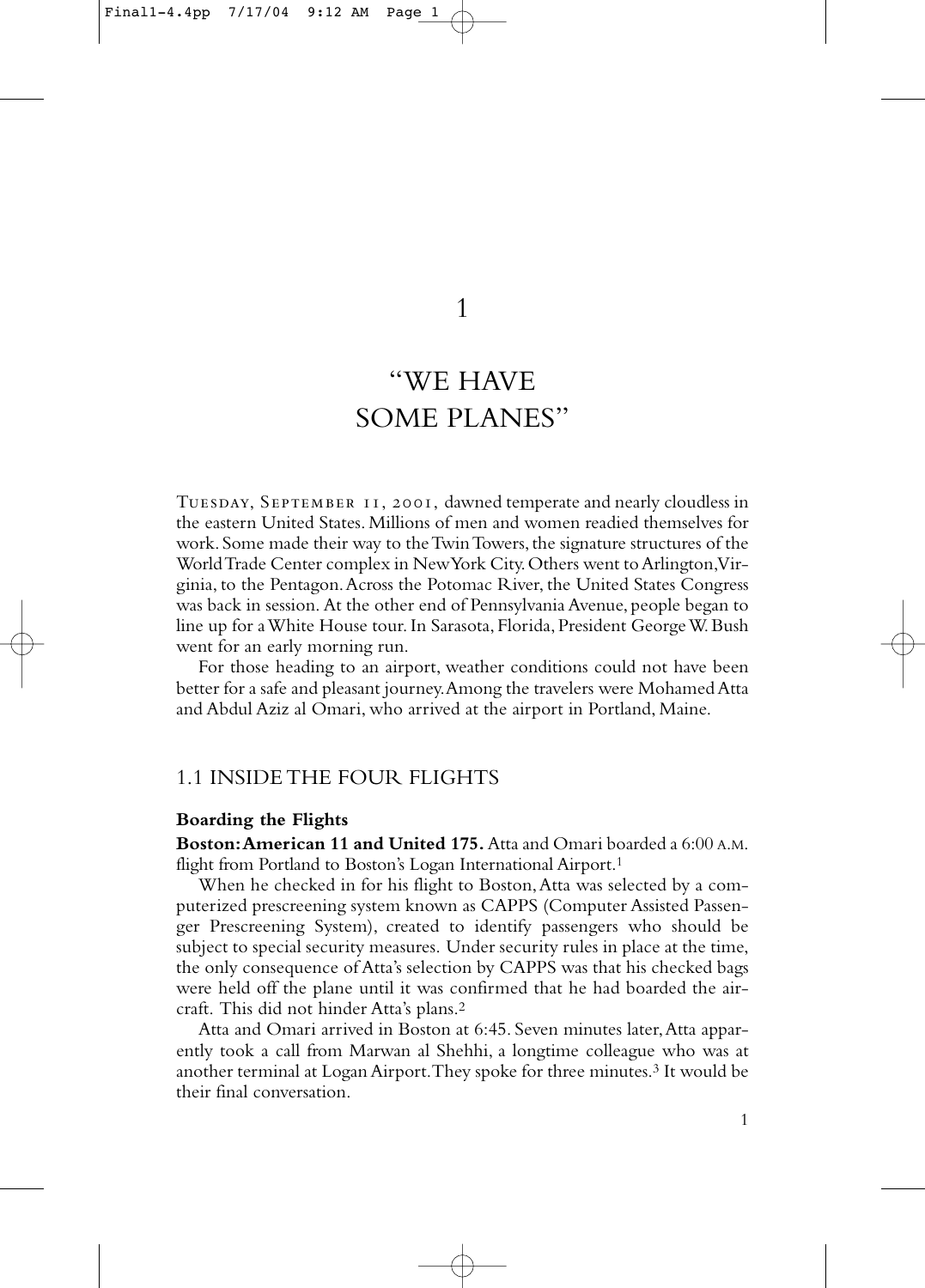Between 6:45 and 7:40,Atta and Omari, along with Satam al Suqami,Wail al Shehri, and Waleed al Shehri, checked in and boarded American Airlines Flight 11, bound for Los Angeles.The flight was scheduled to depart at 7:45.4

In another Logan terminal, Shehhi, joined by Fayez Banihammad, Mohand al Shehri, Ahmed al Ghamdi, and Hamza al Ghamdi, checked in for United Airlines Flight 175,also bound for Los Angeles.A couple of Shehhi's colleagues were obviously unused to travel; according to the United ticket agent, they had trouble understanding the standard security questions, and she had to go over them slowly until they gave the routine, reassuring answers.5 Their flight was scheduled to depart at 8:00.

The security checkpoints through which passengers, including Atta and his colleagues, gained access to the American 11 gate were operated by Globe Security under a contract with American Airlines. In a different terminal, the single checkpoint through which passengers for United 175 passed was controlled by United Airlines, which had contracted with Huntleigh USA to perform the screening.6

In passing through these checkpoints, each of the hijackers would have been screened by a walk-through metal detector calibrated to detect items with at least the metal content of a .22-caliber handgun.Anyone who might have set off that detector would have been screened with a hand wand—a procedure requiring the screener to identify the metal item or items that caused the alarm. In addition, an X-ray machine would have screened the hijackers' carry-on belongings.The screening was in place to identify and confiscate weapons and other items prohibited from being carried onto a commercial flight.7 None of the checkpoint supervisors recalled the hijackers or reported anything suspicious regarding their screening.8

While Atta had been selected by CAPPS in Portland, three members of his hijacking team—Suqami,Wail al Shehri, and Waleed al Shehri—were selected in Boston.Their selection affected only the handling of their checked bags,not their screening at the checkpoint. All five men cleared the checkpoint and made their way to the gate for American 11. Atta, Omari, and Suqami took their seats in business class (seats 8D, 8G, and 10B, respectively).The Shehri brothers had adjacent seats in row 2 (Wail in 2A,Waleed in 2B), in the firstclass cabin. They boarded American 11 between 7:31 and 7:40. The aircraft pushed back from the gate at 7:40.9

Shehhi and his team, none of whom had been selected by CAPPS, boarded United 175 between 7:23 and 7:28 (Banihammad in 2A, Shehri in 2B, Shehhi in 6C, Hamza al Ghamdi in 9C, and Ahmed al Ghamdi in 9D).Their aircraft pushed back from the gate just before 8:00.10

**Washington Dulles:American 77.** Hundreds of miles southwest of Boston, at Dulles International Airport in the Virginia suburbs of Washington, D.C., five more men were preparing to take their early morning flight.At 7:15,a pair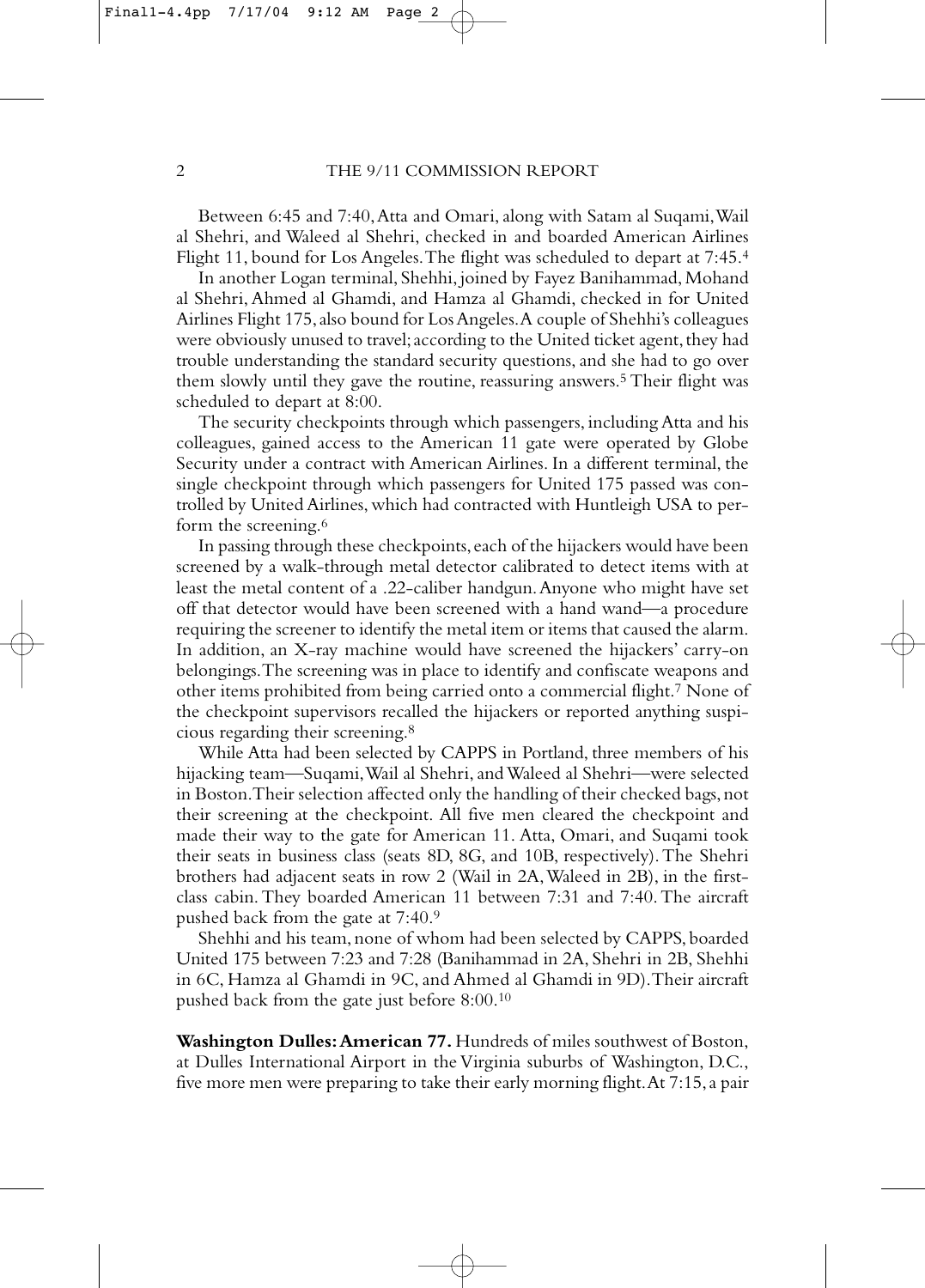of them, Khalid al Mihdhar and Majed Moqed, checked in at the American Airlines ticket counter for Flight 77, bound for Los Angeles.Within the next 20 minutes, they would be followed by Hani Hanjour and two brothers, Nawaf al Hazmi and Salem al Hazmi.11

Hani Hanjour, Khalid al Mihdhar, and Majed Moqed were flagged by CAPPS.The Hazmi brothers were also selected for extra scrutiny by the airline's customer service representative at the check-in counter. He did so because one of the brothers did not have photo identification nor could he understand English, and because the agent found both of the passengers to be suspicious.The only consequence of their selection was that their checked bags were held off the plane until it was confirmed that they had boarded the aircraft.12

All five hijackers passed through the Main Terminal's west security screening checkpoint; United Airlines, which was the responsible air carrier, had contracted out the work to Argenbright Security.13 The checkpoint featured closed-circuit television that recorded all passengers, including the hijackers, as they were screened. At 7:18, Mihdhar and Moqed entered the security checkpoint.

Mihdhar and Moqed placed their carry-on bags on the belt of the X-ray machine and proceeded through the first metal detector.Both set off the alarm, and they were directed to a second metal detector.Mihdhar did not trigger the alarm and was permitted through the checkpoint. After Moqed set it off, a screener wanded him. He passed this inspection.<sup>14</sup>

About 20 minutes later, at 7:35, another passenger for Flight 77, Hani Hanjour, placed two carry-on bags on the X-ray belt in the Main Terminal's west checkpoint,and proceeded,without alarm,through the metal detector.A short time later, Nawaf and Salem al Hazmi entered the same checkpoint. Salem al Hazmi cleared the metal detector and was permitted through; Nawaf al Hazmi set off the alarms for both the first and second metal detectors and was then hand-wanded before being passed. In addition, his over-the-shoulder carry-on bag was swiped by an explosive trace detector and then passed. The video footage indicates that he was carrying an unidentified item in his back pocket, clipped to its rim.15

When the local civil aviation security office of the Federal Aviation Administration (FAA) later investigated these security screening operations, the screeners recalled nothing out of the ordinary.They could not recall that any of the passengers they screened were CAPPS selectees.We asked a screening expert to review the videotape of the hand-wanding, and he found the quality of the screener's work to have been "marginal at best."The screener should have "resolved" what set off the alarm; and in the case of both Moqed and Hazmi, it was clear that he did not.16

At 7:50, Majed Moqed and Khalid al Mihdhar boarded the flight and were seated in 12A and 12B in coach. Hani Hanjour, assigned to seat 1B (first class),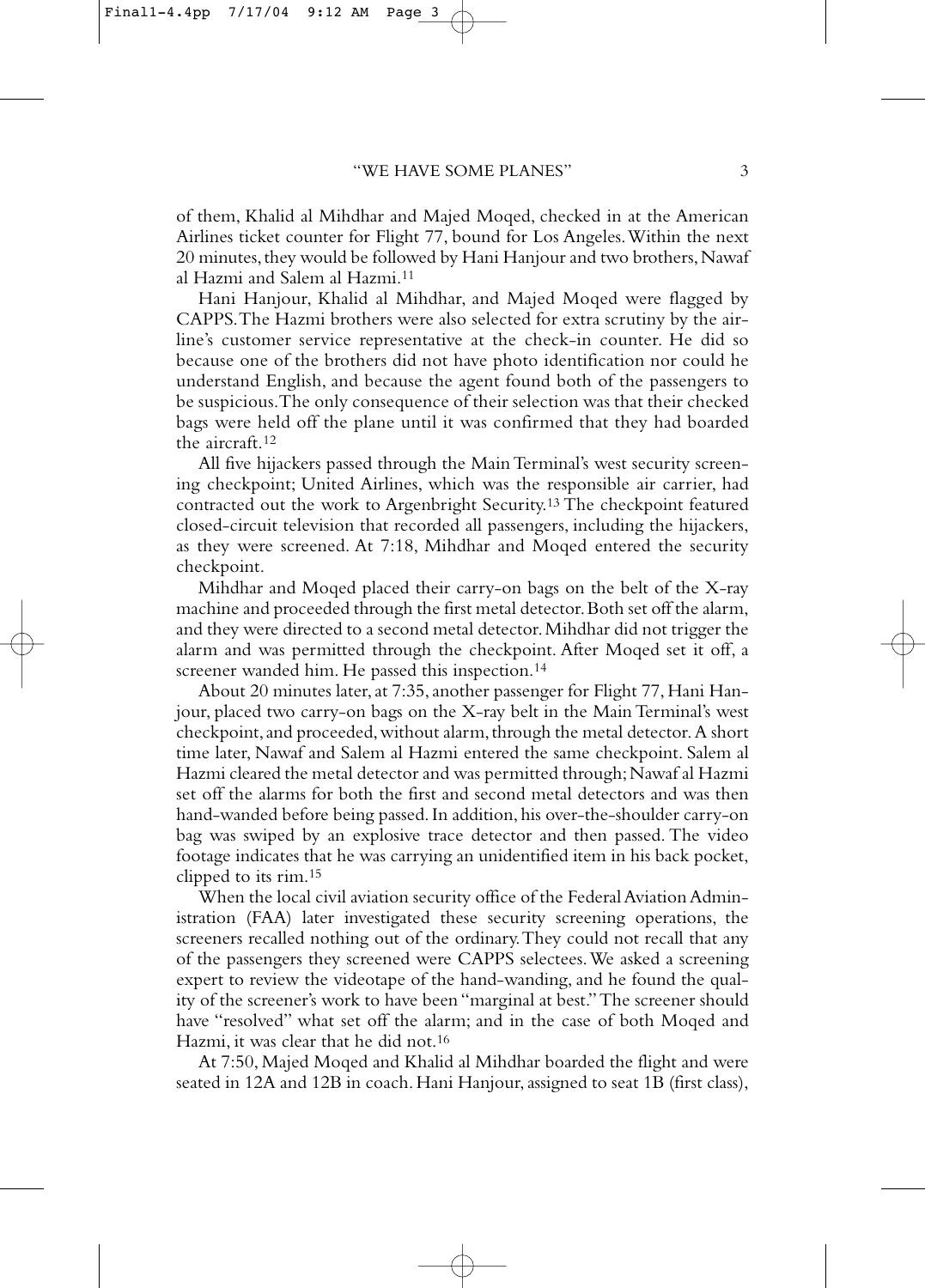soon followed. The Hazmi brothers, sitting in 5E and 5F, joined Hanjour in the first-class cabin.17

**Newark: United 93.** Between 7:03 and 7:39, Saeed al Ghamdi, Ahmed al Nami,Ahmad al Haznawi, and Ziad Jarrah checked in at the United Airlines ticket counter for Flight 93, going to Los Angeles.Two checked bags; two did not.Haznawi was selected by CAPPS.His checked bag was screened for explosives and then loaded on the plane.18

The four men passed through the security checkpoint, owned by United Airlines and operated under contract by Argenbright Security. Like the checkpoints in Boston, it lacked closed-circuit television surveillance so there is no documentary evidence to indicate when the hijackers passed through the checkpoint,what alarms may have been triggered,or what security procedures were administered. The FAA interviewed the screeners later; none recalled anything unusual or suspicious.19

The four men boarded the plane between 7:39 and 7:48. All four had seats in the first-class cabin; their plane had no business-class section. Jarrah was in seat 1B, closest to the cockpit; Nami was in 3C, Ghamdi in 3D, and Haznawi in 6B.20

The 19 men were aboard four transcontinental flights.<sup>21</sup> They were planning to hijack these planes and turn them into large guided missiles, loaded with up to 11,400 gallons of jet fuel. By 8:00 A.M. on the morning of Tuesday, September 11, 2001, they had defeated all the security layers that America's civil aviation security system then had in place to prevent a hijacking.

#### **The Hijacking of American 11**

American Airlines Flight 11 provided nonstop service from Boston to Los Angeles. On September 11, Captain John Ogonowski and First Officer Thomas McGuinness piloted the Boeing 767.It carried its full capacity of nine flight attendants. Eighty-one passengers boarded the flight with them (including the five terrorists).22

The plane took off at 7:59. Just before 8:14, it had climbed to 26,000 feet, not quite its initial assigned cruising altitude of 29,000 feet.All communications and flight profile data were normal.About this time the "Fasten Seatbelt" sign would usually have been turned off and the flight attendants would have begun preparing for cabin service.23

At that same time, American 11 had its last routine communication with the ground when it acknowledged navigational instructions from the FAA's air traffic control (ATC) center in Boston.Sixteen seconds after that transmission,ATC instructed the aircraft's pilots to climb to 35,000 feet.That message and all subsequent attempts to contact the flight were not acknowledged. From this and other evidence, we believe the hijacking began at 8:14 or shortly thereafter.24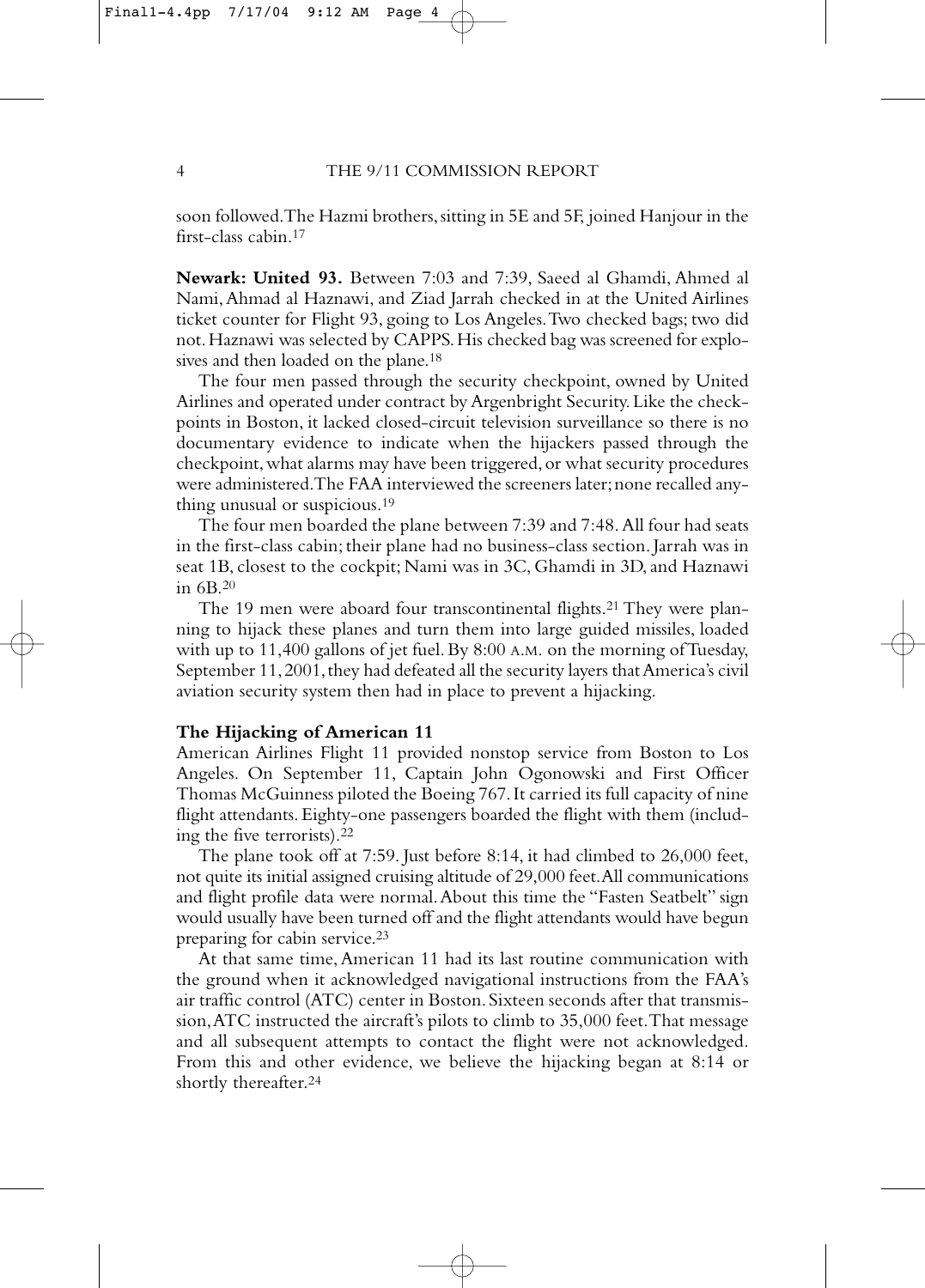Reports from two flight attendants in the coach cabin, Betty Ong and Madeline "Amy" Sweeney, tell us most of what we know about how the hijacking happened. As it began, some of the hijackers—most likely Wail al Shehri and Waleed al Shehri,who were seated in row 2 in first class—stabbed the two unarmed flight attendants who would have been preparing for cabin service.25

We do not know exactly how the hijackers gained access to the cockpit; FAA rules required that the doors remain closed and locked during flight. Ong speculated that they had "jammed their way" in. Perhaps the terrorists stabbed the flight attendants to get a cockpit key,to force one of them to open the cockpit door, or to lure the captain or first officer out of the cockpit. Or the flight attendants may just have been in their way.26

At the same time or shortly thereafter, Atta—the only terrorist on board trained to fly a jet—would have moved to the cockpit from his business-class seat, possibly accompanied by Omari.As this was happening, passenger Daniel Lewin, who was seated in the row just behind Atta and Omari, was stabbed by one of the hijackers—probably Satam al Suqami, who was seated directly behind Lewin. Lewin had served four years as an officer in the Israeli military. He may have made an attempt to stop the hijackers in front of him, not realizing that another was sitting behind him.27

The hijackers quickly gained control and sprayed Mace, pepper spray, or some other irritant in the first-class cabin, in order to force the passengers and flight attendants toward the rear of the plane. They claimed they had a bomb.<sup>28</sup>

About five minutes after the hijacking began, Betty Ong contacted the American Airlines Southeastern Reservations Office in Cary, North Carolina, via an AT&T airphone to report an emergency aboard the flight.This was the first of several occasions on 9/11 when flight attendants took action outside the scope of their training, which emphasized that in a hijacking, they were to communicate with the cockpit crew.The emergency call lasted approximately 25 minutes, as Ong calmly and professionally relayed information about events taking place aboard the airplane to authorities on the ground.29

At 8:19, Ong reported:"The cockpit is not answering, somebody's stabbed in business class—and I think there's Mace—that we can't breathe—I don't know,I think we're getting hijacked."She then told of the stabbings of the two flight attendants.30

At 8:21, one of the American employees receiving Ong's call in North Carolina, Nydia Gonzalez, alerted the American Airlines operations center in Fort Worth, Texas, reaching Craig Marquis, the manager on duty. Marquis soon realized this was an emergency and instructed the airline's dispatcher responsible for the flight to contact the cockpit. At 8:23, the dispatcher tried unsuccessfully to contact the aircraft. Six minutes later, the air traffic control specialist in American's operations center contacted the FAA's Boston Air Traffic Control Center about the flight. The center was already aware of the problem.<sup>31</sup>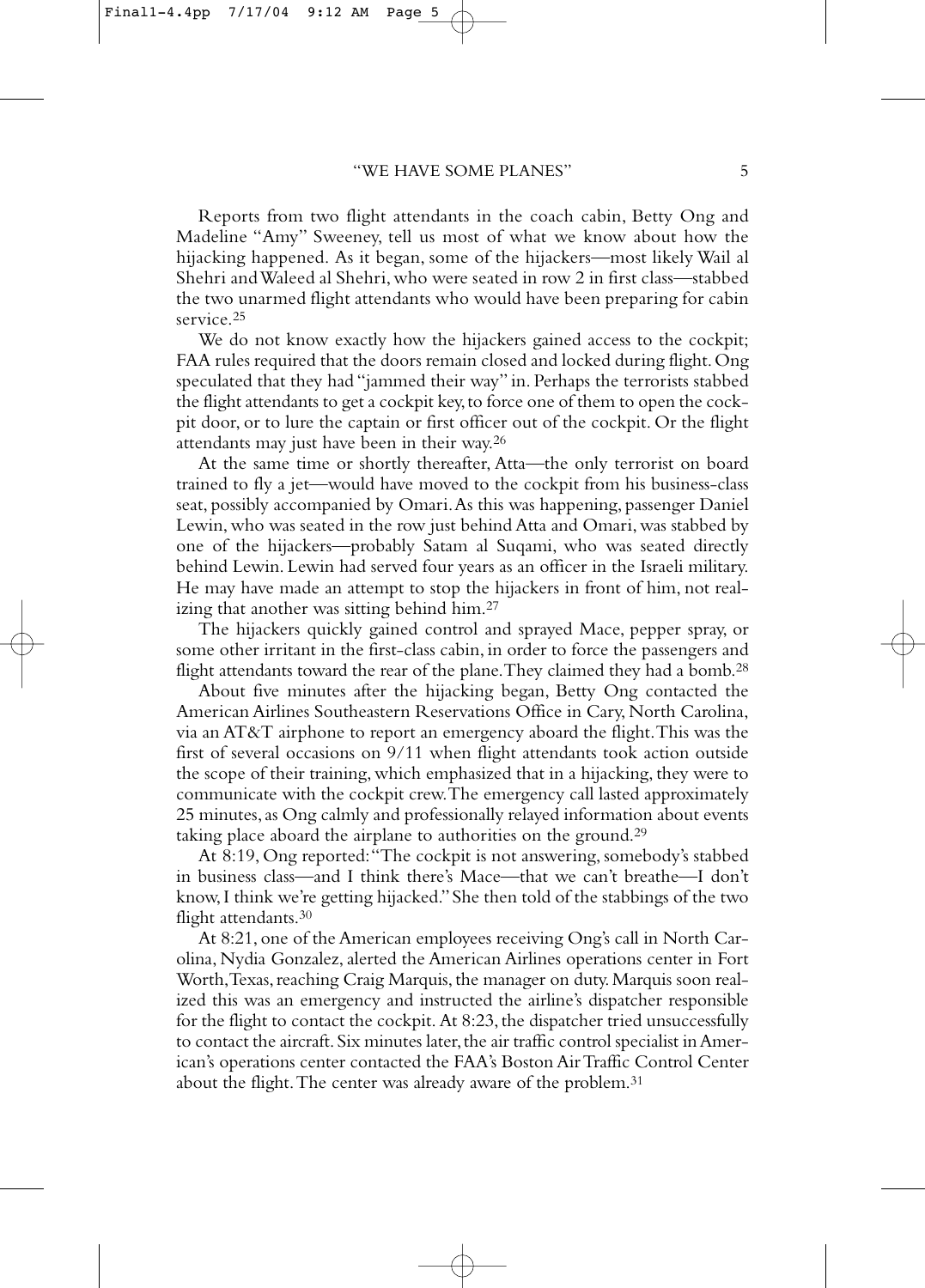Boston Center knew of a problem on the flight in part because just before 8:25 the hijackers had attempted to communicate with the passengers. The microphone was keyed, and immediately one of the hijackers said,"Nobody move. Everything will be okay. If you try to make any moves, you'll endanger yourself and the airplane. Just stay quiet." Air traffic controllers heard the transmission;Ong did not.The hijackers probably did not know how to operate the cockpit radio communication system correctly, and thus inadvertently broadcast their message over the air traffic control channel instead of the cabin public-address channel. Also at 8:25, and again at 8:29, Amy Sweeney got through to the American Flight Services Office in Boston but was cut off after she reported someone was hurt aboard the flight. Three minutes later, Sweeney was reconnected to the office and began relaying updates to the manager, Michael Woodward.32

At 8:26,Ong reported that the plane was "flying erratically."A minute later, Flight 11 turned south. American also began getting identifications of the hijackers, as Ong and then Sweeney passed on some of the seat numbers of those who had gained unauthorized access to the cockpit.33

Sweeney calmly reported on her line that the plane had been hijacked; a man in first class had his throat slashed; two flight attendants had been stabbed—one was seriously hurt and was on oxygen while the other's wounds seemed minor; a doctor had been requested; the flight attendants were unable to contact the cockpit; and there was a bomb in the cockpit. Sweeney told Woodward that she and Ong were trying to relay as much information as they could to people on the ground.34

At 8:38, Ong told Gonzalez that the plane was flying erratically again. Around this time Sweeney told Woodward that the hijackers were Middle Easterners, naming three of their seat numbers. One spoke very little English and one spoke excellent English.The hijackers had gained entry to the cockpit,and she did not know how.The aircraft was in a rapid descent.35

At 8:41, Sweeney told Woodward that passengers in coach were under the impression that there was a routine medical emergency in first class. Other flight attendants were busy at duties such as getting medical supplies while Ong and Sweeney were reporting the events.36

At 8:41, in American's operations center, a colleague told Marquis that the air traffic controllers declared Flight 11 a hijacking and "think he's [American 11] headed toward Kennedy [airport in New York City].They're moving everybody out of the way.They seem to have him on a primary radar.They seem to think that he is descending."37

At 8:44, Gonzalez reported losing phone contact with Ong. About this same time Sweeney reported to Woodward,"Something is wrong.We are in a rapid descent . . . we are all over the place."Woodward asked Sweeney to look out the window to see if she could determine where they were. Sweeney responded:"We are flying low.We are flying very, very low. We are flying way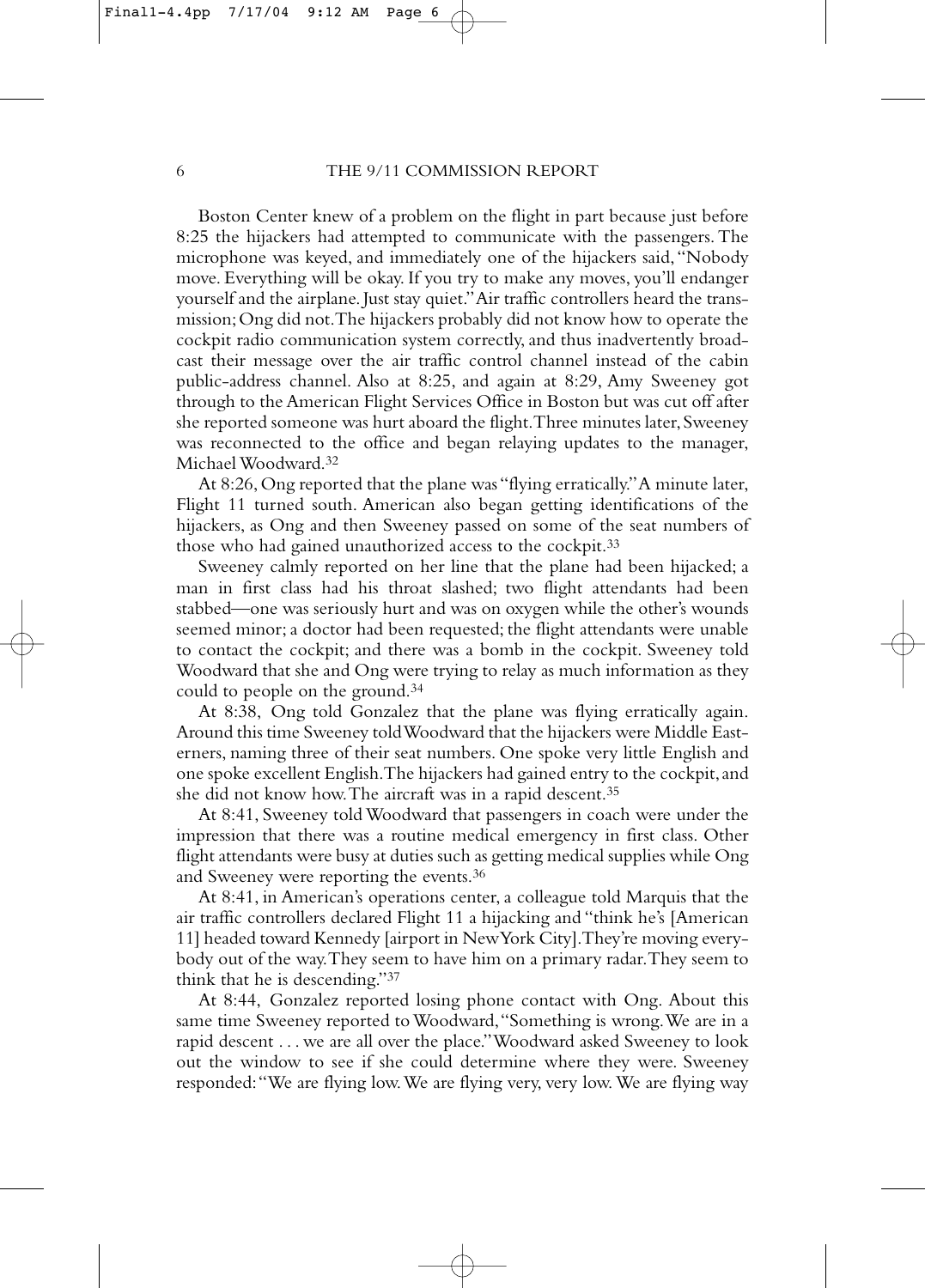too low."Seconds later she said,"Oh my God we are way too low." The phone call ended.38

At 8:46:40,American 11 crashed into the North Tower of the World Trade Center in New York City.39 All on board, along with an unknown number of people in the tower, were killed instantly.

#### **The Hijacking of United 175**

United Airlines Flight 175 was scheduled to depart for Los Angeles at 8:00.Captain Victor Saracini and First Officer Michael Horrocks piloted the Boeing 767, which had seven flight attendants. Fifty-six passengers boarded the flight.<sup>40</sup>

United 175 pushed back from its gate at 7:58 and departed Logan Airport at 8:14.By 8:33,it had reached its assigned cruising altitude of 31,000 feet.The flight attendants would have begun their cabin service.<sup>41</sup>

The flight had taken off just as American 11 was being hijacked, and at 8:42 the United 175 flight crew completed their report on a "suspicious transmission" overheard from another plane (which turned out to have been Flight 11) just after takeoff. This was United 175's last communication with the ground.<sup>42</sup>

The hijackers attacked sometime between 8:42 and 8:46.They used knives (as reported by two passengers and a flight attendant), Mace (reported by one passenger), and the threat of a bomb (reported by the same passenger).They stabbed members of the flight crew (reported by a flight attendant and one passenger).Both pilots had been killed (reported by one flight attendant).The eyewitness accounts came from calls made from the rear of the plane, from passengers originally seated further forward in the cabin, a sign that passengers and perhaps crew had been moved to the back of the aircraft. Given similarities to American 11 in hijacker seating and in eyewitness reports of tactics and weapons, as well as the contact between the presumed team leaders,Atta and Shehhi, we believe the tactics were similar on both flights.<sup>43</sup>

The first operational evidence that something was abnormal on United 175 came at 8:47, when the aircraft changed beacon codes twice within a minute. At 8:51, the flight deviated from its assigned altitude, and a minute later New York air traffic controllers began repeatedly and unsuccessfully trying to contact it.44

At 8:52, in Easton, Connecticut, a man named Lee Hanson received a phone call from his son Peter, a passenger on United 175. His son told him: "I think they've taken over the cockpit—An attendant has been stabbed and someone else up front may have been killed. The plane is making strange moves. Call United Airlines—Tell them it's Flight 175, Boston to LA." Lee Hanson then called the Easton Police Department and relayed what he had heard.45

Also at 8:52, a male flight attendant called a United office in San Francisco, reaching Marc Policastro.The flight attendant reported that the flight had been hijacked, both pilots had been killed, a flight attendant had been stabbed, and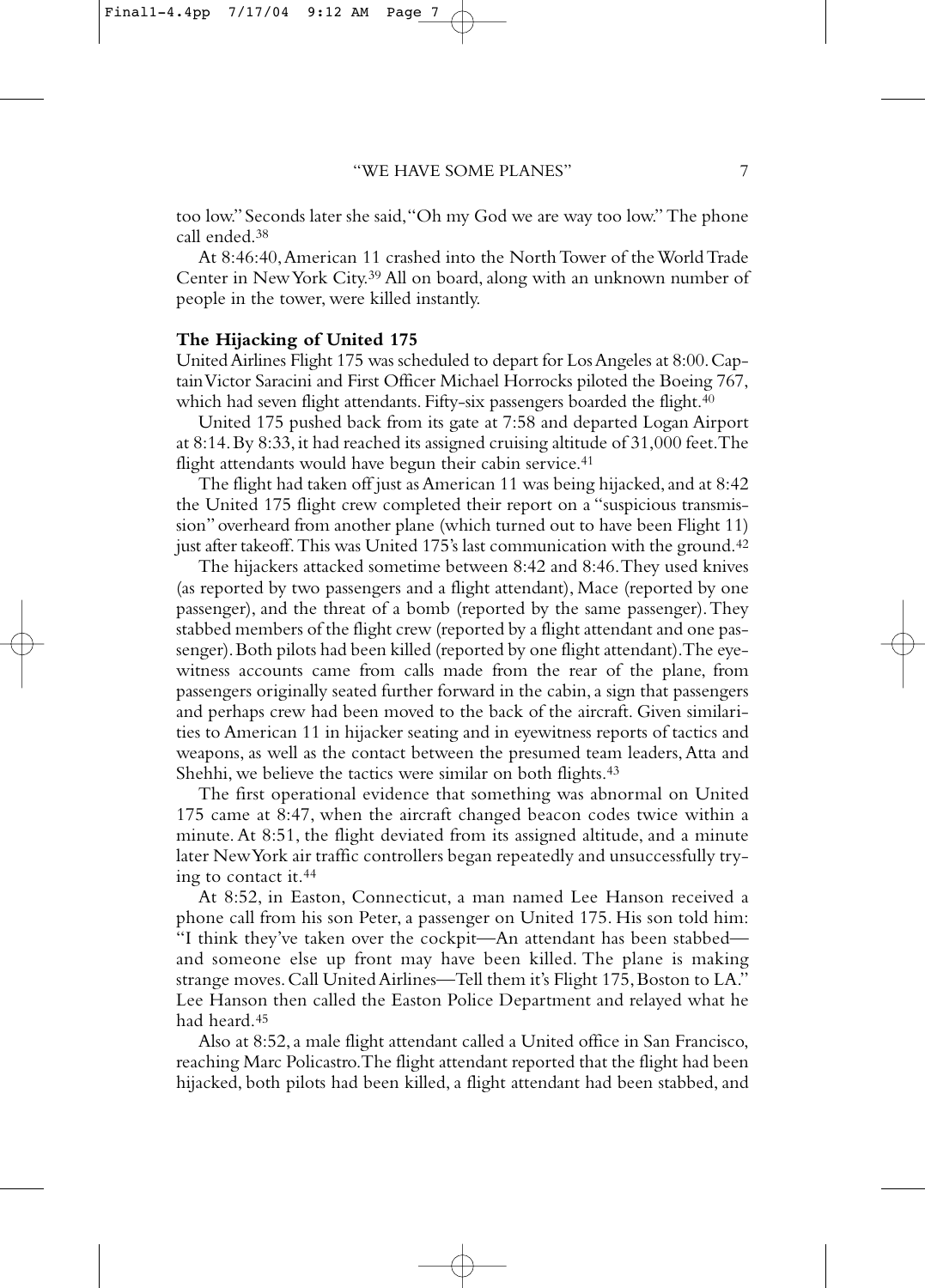the hijackers were probably flying the plane.The call lasted about two minutes, after which Policastro and a colleague tried unsuccessfully to contact the flight.46

At 8:58, the flight took a heading toward New York City.47

At 8:59, Flight 175 passenger Brian David Sweeney tried to call his wife, Julie. He left a message on their home answering machine that the plane had been hijacked. He then called his mother, Louise Sweeney, told her the flight had been hijacked, and added that the passengers were thinking about storming the cockpit to take control of the plane away from the hijackers.48

At 9:00, Lee Hanson received a second call from his son Peter:

It's getting bad, Dad—A stewardess was stabbed—They seem to have knives and Mace—They said they have a bomb—It's getting very bad on the plane—Passengers are throwing up and getting sick—The plane is making jerky movements—I don't think the pilot is flying the plane—I think we are going down—I think they intend to go to Chicago or someplace and fly into a building—Don't worry, Dad— If it happens, it'll be very fast—My God, my God.49

The call ended abruptly.Lee Hanson had heard a woman scream just before it cut off. He turned on a television, and in her home so did Louise Sweeney. Both then saw the second aircraft hit the World Trade Center.50

At 9:03:11, United Airlines Flight 175 struck the South Tower of the World Trade Center.51 All on board, along with an unknown number of people in the tower, were killed instantly.

#### **The Hijacking of American 77**

American Airlines Flight 77 was scheduled to depart from Washington Dulles for Los Angeles at 8:10. The aircraft was a Boeing 757 piloted by Captain Charles F. Burlingame and First Officer David Charlebois. There were four flight attendants. On September 11, the flight carried 58 passengers.<sup>52</sup>

American 77 pushed back from its gate at 8:09 and took off at 8:20.At 8:46, the flight reached its assigned cruising altitude of 35,000 feet. Cabin service would have begun.At 8:51,American 77 transmitted its last routine radio communication.The hijacking began between 8:51 and 8:54.As on American 11 and United 175, the hijackers used knives (reported by one passenger) and moved all the passengers (and possibly crew) to the rear of the aircraft (reported by one flight attendant and one passenger). Unlike the earlier flights, the Flight 77 hijackers were reported by a passenger to have box cutters. Finally, a passenger reported that an announcement had been made by the "pilot" that the plane had been hijacked. Neither of the firsthand accounts mentioned any stabbings or the threat or use of either a bomb or Mace, though both witnesses began the flight in the first-class cabin.53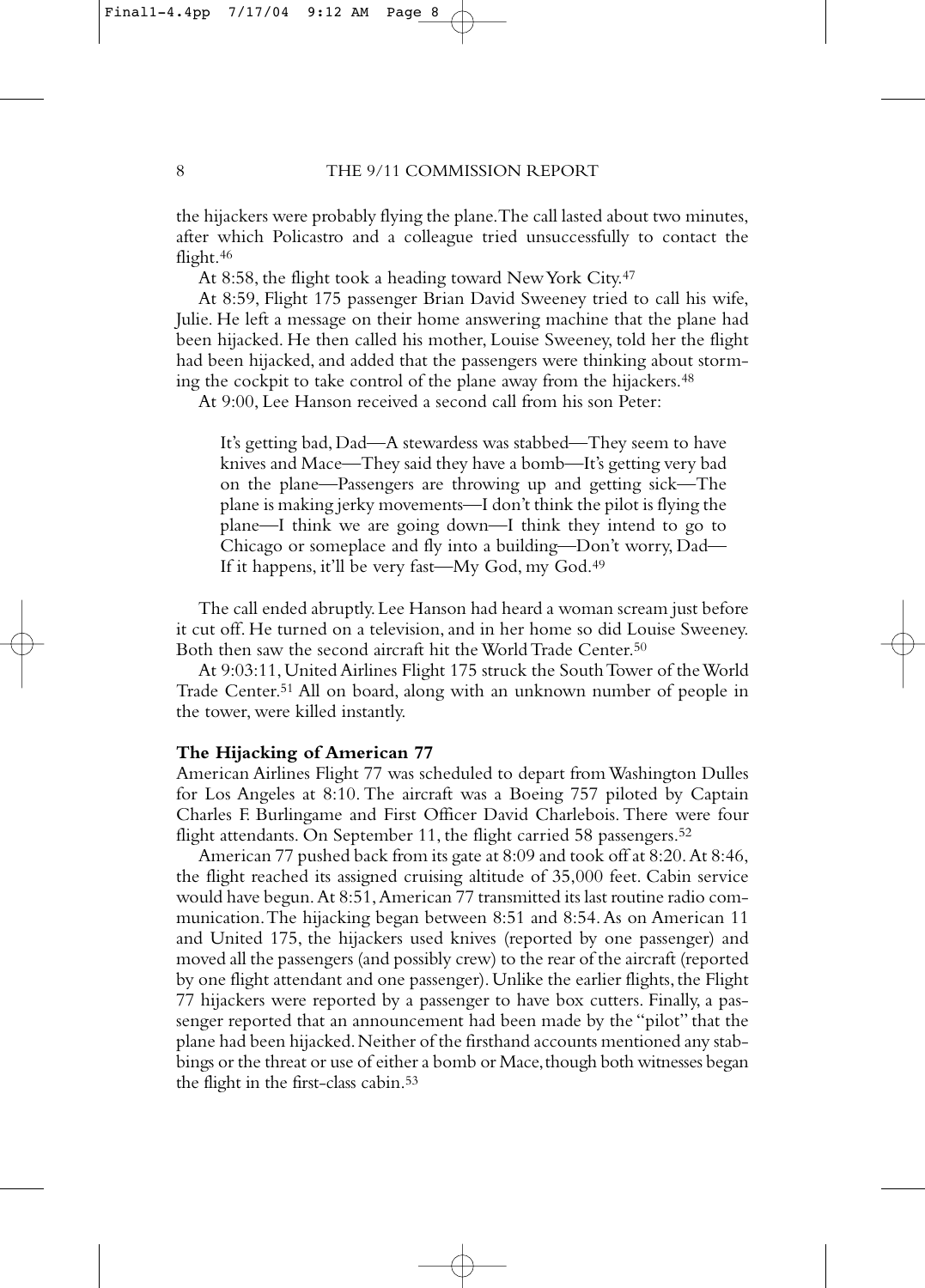At 8:54, the aircraft deviated from its assigned course, turning south.Two minutes later the transponder was turned off and even primary radar contact with the aircraft was lost.The Indianapolis Air Traffic Control Center repeatedly tried and failed to contact the aircraft.American Airlines dispatchers also tried, without success.54

At 9:00,American Airlines Executive Vice President Gerard Arpey learned that communications had been lost with American 77.This was now the second American aircraft in trouble. He ordered all American Airlines flights in the Northeast that had not taken off to remain on the ground. Shortly before 9:10, suspecting that American 77 had been hijacked, American headquarters concluded that the second aircraft to hit the World Trade Center might have been Flight 77. After learning that United Airlines was missing a plane,American Airlines headquarters extended the ground stop nationwide.55

At 9:12, Renee May called her mother, Nancy May, in Las Vegas. She said her flight was being hijacked by six individuals who had moved them to the rear of the plane. She asked her mother to alert American Airlines. Nancy May and her husband promptly did so.56

At some point between 9:16 and 9:26, Barbara Olson called her husband, Ted Olson, the solicitor general of the United States. She reported that the flight had been hijacked, and the hijackers had knives and box cutters. She further indicated that the hijackers were not aware of her phone call,and that they had put all the passengers in the back of the plane. About a minute into the conversation, the call was cut off. Solicitor General Olson tried unsuccessfully to reach Attorney General John Ashcroft.57

Shortly after the first call, Barbara Olson reached her husband again. She reported that the pilot had announced that the flight had been hijacked, and she asked her husband what she should tell the captain to do.Ted Olson asked for her location and she replied that the aircraft was then flying over houses. Another passenger told her they were traveling northeast.The Solicitor General then informed his wife of the two previous hijackings and crashes.She did not display signs of panic and did not indicate any awareness of an impending crash.At that point, the second call was cut off.58

At 9:29, the autopilot on American 77 was disengaged; the aircraft was at 7,000 feet and approximately 38 miles west of the Pentagon.59 At 9:32, controllers at the Dulles Terminal Radar Approach Control "observed a primary radar target tracking eastbound at a high rate of speed." This was later determined to have been Flight 77.

At 9:34,Ronald Reagan Washington National Airport advised the Secret Service of an unknown aircraft heading in the direction of the White House.American 77 was then 5 miles west-southwest of the Pentagon and began a 330-degree turn.At the end of the turn, it was descending through 2,200 feet, pointed toward the Pentagon and downtown Washington.The hijacker pilot then advanced the throttles to maximum power and dove toward the Pentagon.<sup>60</sup>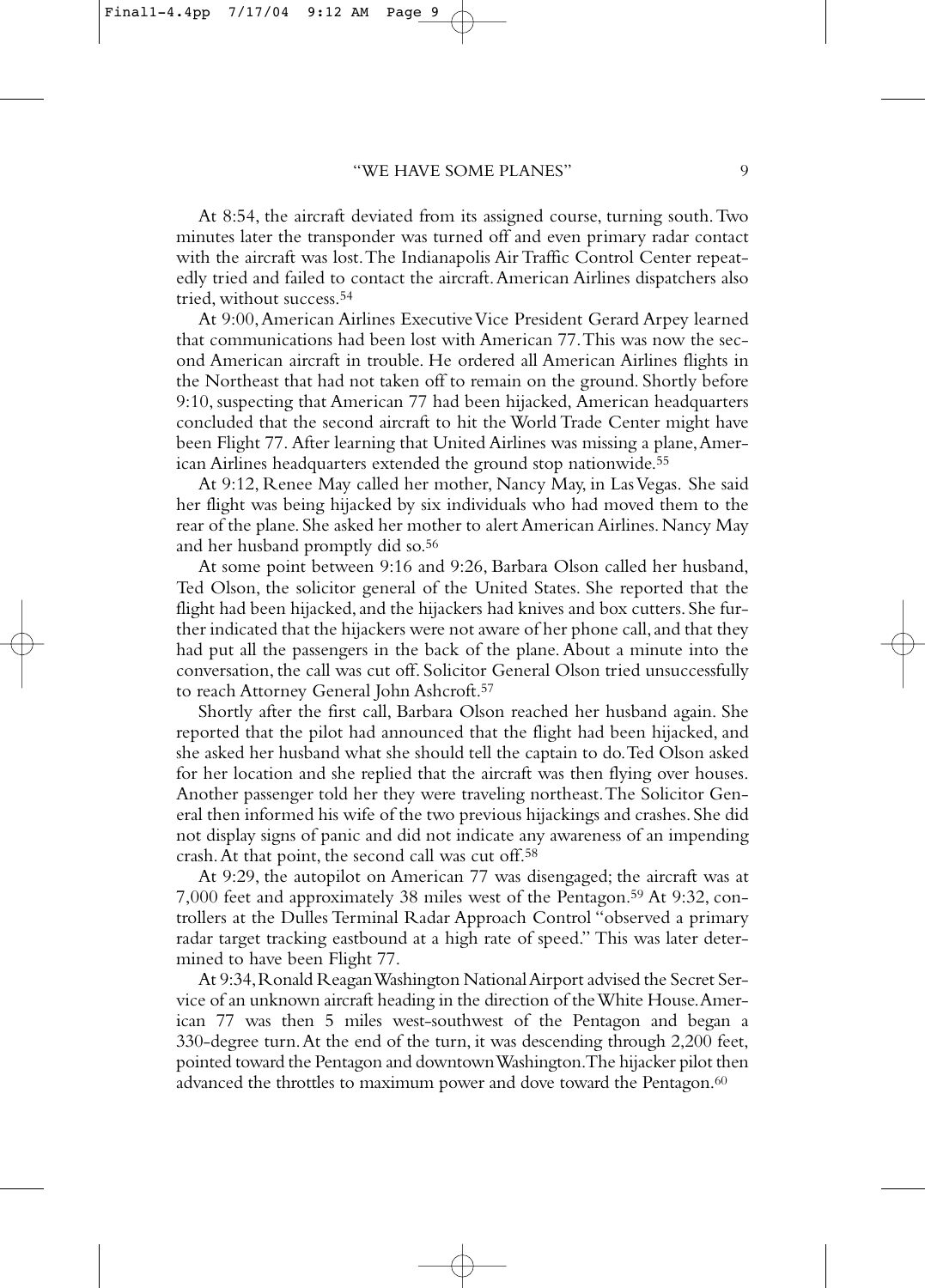At 9:37:46,American Airlines Flight 77 crashed into the Pentagon, traveling at approximately 530 miles per hour.61 All on board, as well as many civilian and military personnel in the building, were killed.

#### **The Battle for United 93**

At 8:42, United Airlines Flight 93 took off from Newark (New Jersey) Liberty International Airport bound for San Francisco.The aircraft was piloted by Captain Jason Dahl and First Officer Leroy Homer,and there were five flight attendants. Thirty-seven passengers, including the hijackers, boarded the plane. Scheduled to depart the gate at 8:00, the Boeing 757's takeoff was delayed because of the airport's typically heavy morning traffic.62

The hijackers had planned to take flights scheduled to depart at 7:45 (American 11), 8:00 (United 175 and United 93), and 8:10 (American 77). Three of the flights had actually taken off within 10 to 15 minutes of their planned departure times. United 93 would ordinarily have taken off about 15 minutes after pulling away from the gate.When it left the ground at 8:42, the flight was running more than 25 minutes late.63

As United 93 left Newark, the flight's crew members were unaware of the hijacking of American 11.Around 9:00, the FAA,American, and United were facing the staggering realization of apparent multiple hijackings. At 9:03, they would see another aircraft strike the World Trade Center. Crisis managers at the FAA and the airlines did not yet act to warn other aircraft.64 At the same time, Boston Center realized that a message transmitted just before 8:25 by the hijacker pilot of American 11 included the phrase, "We have some planes."<sup>65</sup>

No one at the FAA or the airlines that day had ever dealt with multiple hijackings.Such a plot had not been carried out anywhere in the world in more than 30 years,and never in the United States.As news of the hijackings filtered through the FAA and the airlines, it does not seem to have occurred to their leadership that they needed to alert other aircraft in the air that they too might be at risk.66

United 175 was hijacked between 8:42 and 8:46, and awareness of that hijacking began to spread after 8:51. American 77 was hijacked between 8:51 and 8:54. By 9:00, FAA and airline officials began to comprehend that attackers were going after multiple aircraft. American Airlines' nationwide ground stop between 9:05 and 9:10 was followed by a United Airlines ground stop. FAA controllers at Boston Center, which had tracked the first two hijackings, requested at 9:07 that Herndon Command Center "get messages to airborne aircraft to increase security for the cockpit."There is no evidence that Herndon took such action. Boston Center immediately began speculating about other aircraft that might be in danger,leading them to worry about a transcontinental flight—Delta 1989—that in fact was not hijacked.At 9:19, the FAA's New England regional office called Herndon and asked that Cleveland Center advise Delta 1989 to use extra cockpit security.<sup>67</sup>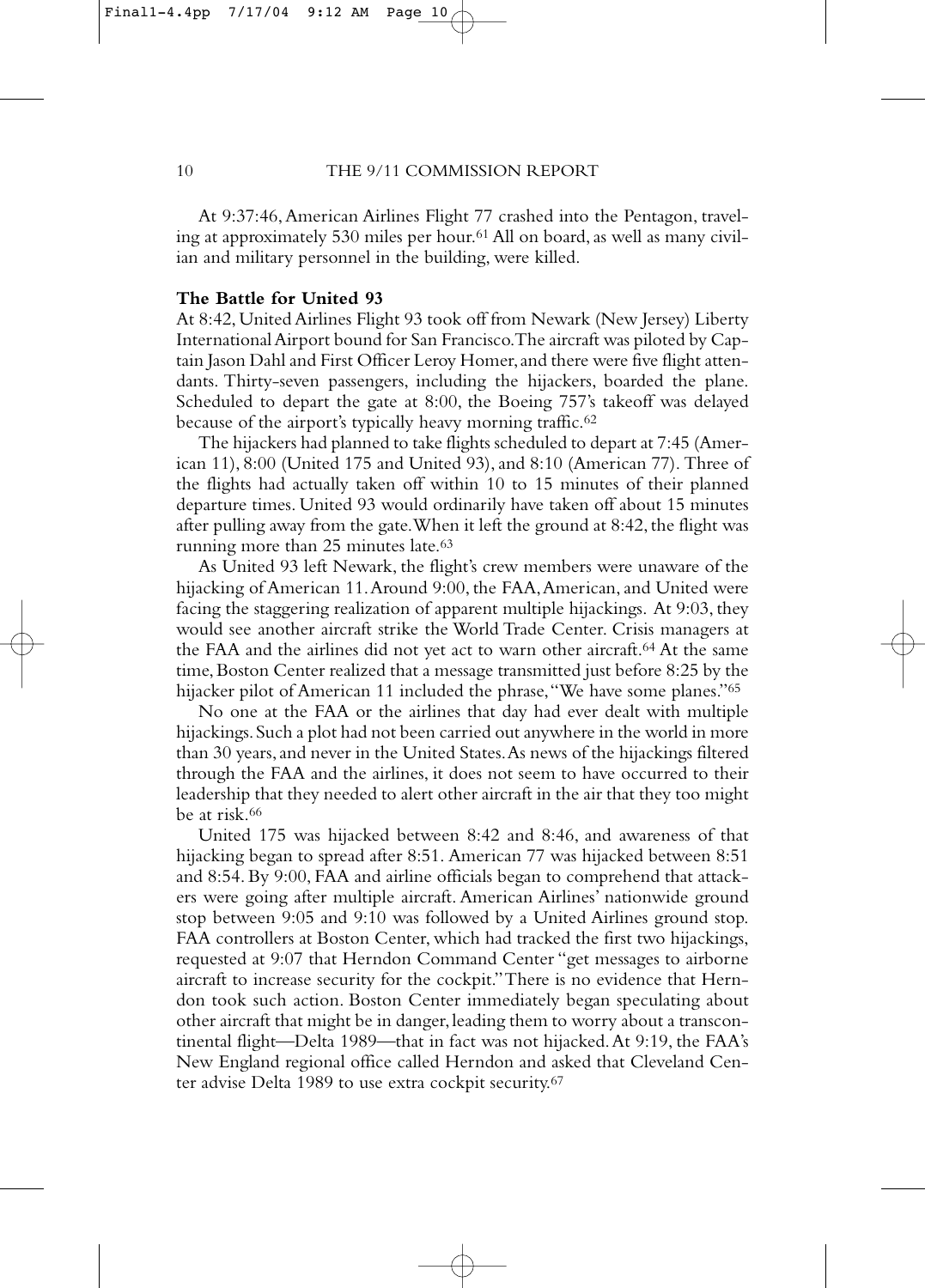Several FAA air traffic control officials told us it was the air carriers'responsibility to notify their planes of security problems. One senior FAA air traffic control manager said that it was simply not the FAA's place to order the airlines what to tell their pilots.68 We believe such statements do not reflect an adequate appreciation of the FAA's responsibility for the safety and security of civil aviation.

The airlines bore responsibility, too.They were facing an escalating number of conflicting and, for the most part, erroneous reports about other flights, as well as a continuing lack of vital information from the FAA about the hijacked flights.We found no evidence, however, that American Airlines sent any cockpit warnings to its aircraft on 9/11. United's first decisive action to notify its airborne aircraft to take defensive action did not come until 9:19, when a United flight dispatcher, Ed Ballinger, took the initiative to begin transmitting warnings to his 16 transcontinental flights: "Beware any cockpit intrusion— Two a/c [aircraft] hit World Trade Center." One of the flights that received the warning was United 93. Because Ballinger was still responsible for his other flights as well as Flight 175, his warning message was not transmitted to Flight 93 until 9:23.69

By all accounts, the first 46 minutes of Flight 93's cross-country trip proceeded routinely. Radio communications from the plane were normal. Heading, speed, and altitude ran according to plan.At 9:24, Ballinger's warning to United 93 was received in the cockpit.Within two minutes, at 9:26, the pilot, Jason Dahl, responded with a note of puzzlement: "Ed, confirm latest mssg plz—Jason."70

The hijackers attacked at 9:28.While traveling 35,000 feet above eastern Ohio, United 93 suddenly dropped 700 feet. Eleven seconds into the descent, the FAA's air traffic control center in Cleveland received the first of two radio transmissions from the aircraft. During the first broadcast, the captain or first officer could be heard declaring "Mayday"amid the sounds of a physical struggle in the cockpit.The second radio transmission, 35 seconds later, indicated that the fight was continuing.The captain or first officer could be heard shouting:"Hey get out of here—get out of here—get out of here."71

On the morning of 9/11, there were only 37 passengers on United 93—33 in addition to the 4 hijackers.This was below the norm for Tuesday mornings during the summer of 2001. But there is no evidence that the hijackers manipulated passenger levels or purchased additional seats to facilitate their operation.72

The terrorists who hijacked three other commercial flights on 9/11 operated in five-man teams.They initiated their cockpit takeover within 30 minutes of takeoff.On Flight 93,however,the takeover took place 46 minutes after takeoff and there were only four hijackers.The operative likely intended to round out the team for this flight, Mohamed al Kahtani, had been refused entry by a suspicious immigration inspector at Florida's Orlando International Airport in August.73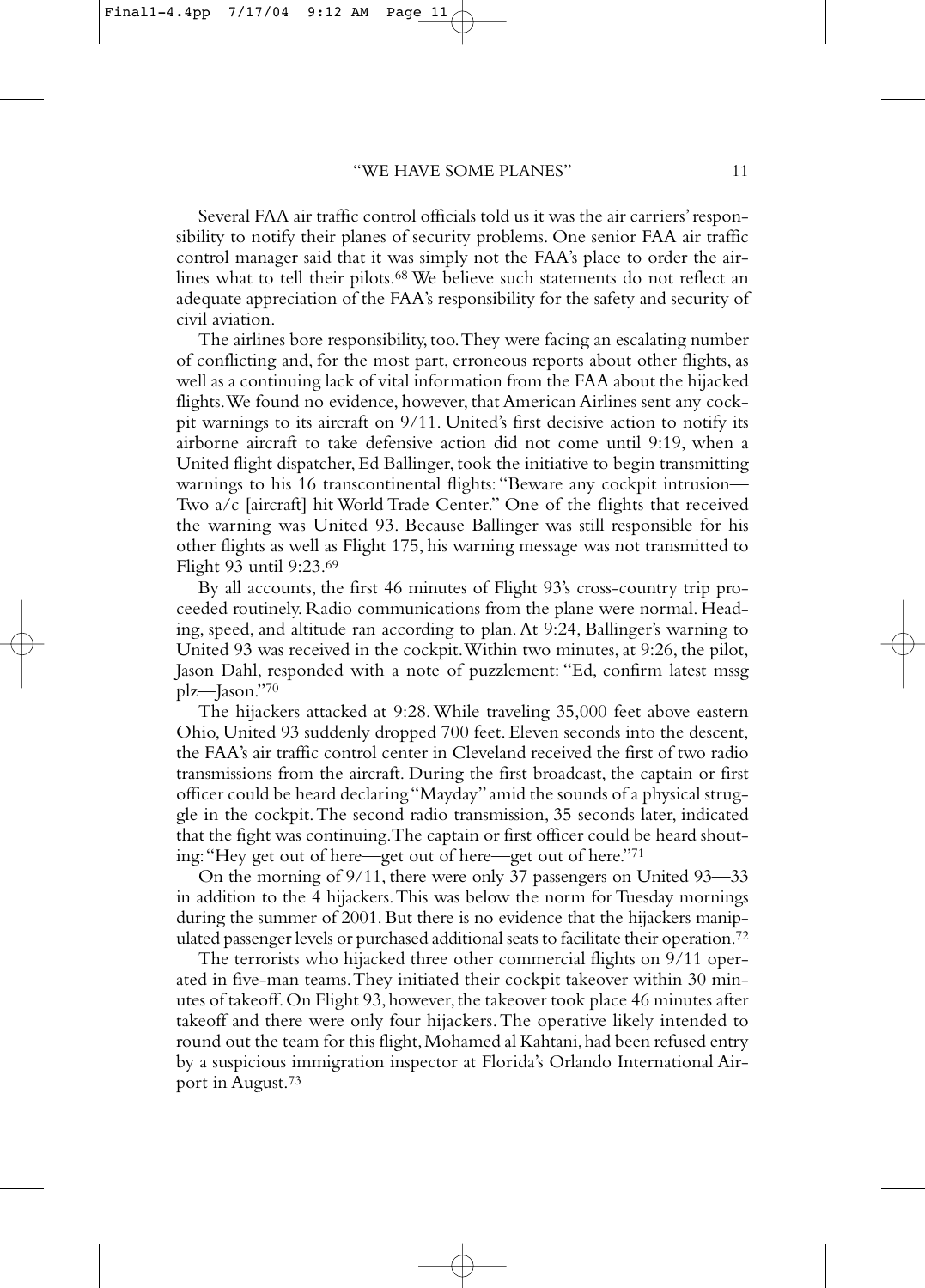Because several passengers on United 93 described three hijackers on the plane, not four, some have wondered whether one of the hijackers had been able to use the cockpit jump seat from the outset of the flight. FAA rules allow use of this seat by documented and approved individuals, usually air carrier or FAA personnel.We have found no evidence indicating that one of the hijackers, or anyone else, sat there on this flight. All the hijackers had assigned seats in first class, and they seem to have used them.We believe it is more likely that Jarrah, the crucial pilot-trained member of their team, remained seated and inconspicuous until after the cockpit was seized; and once inside, he would not have been visible to the passengers.<sup>74</sup>

At 9:32, a hijacker, probably Jarrah, made or attempted to make the following announcement to the passengers of Flight 93: "Ladies and Gentlemen: Here the captain, please sit down keep remaining sitting.We have a bomb on board. So, sit." The flight data recorder (also recovered) indicates that Jarrah then instructed the plane's autopilot to turn the aircraft around and head east.75

The cockpit voice recorder data indicate that a woman, most likely a flight attendant, was being held captive in the cockpit. She struggled with one of the hijackers who killed or otherwise silenced her.76

Shortly thereafter, the passengers and flight crew began a series of calls from GTE airphones and cellular phones.These calls between family, friends, and colleagues took place until the end of the flight and provided those on the ground with firsthand accounts.They enabled the passengers to gain critical information, including the news that two aircraft had slammed into the World Trade Center.77

At 9:39, the FAA's Cleveland Air Route Traffic Control Center overheard a second announcement indicating that there was a bomb on board, that the plane was returning to the airport, and that they should remain seated.<sup>78</sup> While it apparently was not heard by the passengers, this announcement, like those on Flight 11 and Flight 77, was intended to deceive them. Jarrah, like Atta earlier, may have inadvertently broadcast the message because he did not know how to operate the radio and the intercom.To our knowledge none of them had ever flown an actual airliner before.

At least two callers from the flight reported that the hijackers knew that passengers were making calls but did not seem to care. It is quite possible Jarrah knew of the success of the assault on the World Trade Center. He could have learned of this from messages being sent by United Airlines to the cockpits of its transcontinental flights, including Flight 93, warning of cockpit intrusion and telling of the New York attacks. But even without them, he would certainly have understood that the attacks on the World Trade Center would already have unfolded, given Flight 93's tardy departure from Newark. If Jarrah did know that the passengers were making calls, it might not have occurred to him that they were certain to learn what had happened in New York, thereby defeating his attempts at deception.79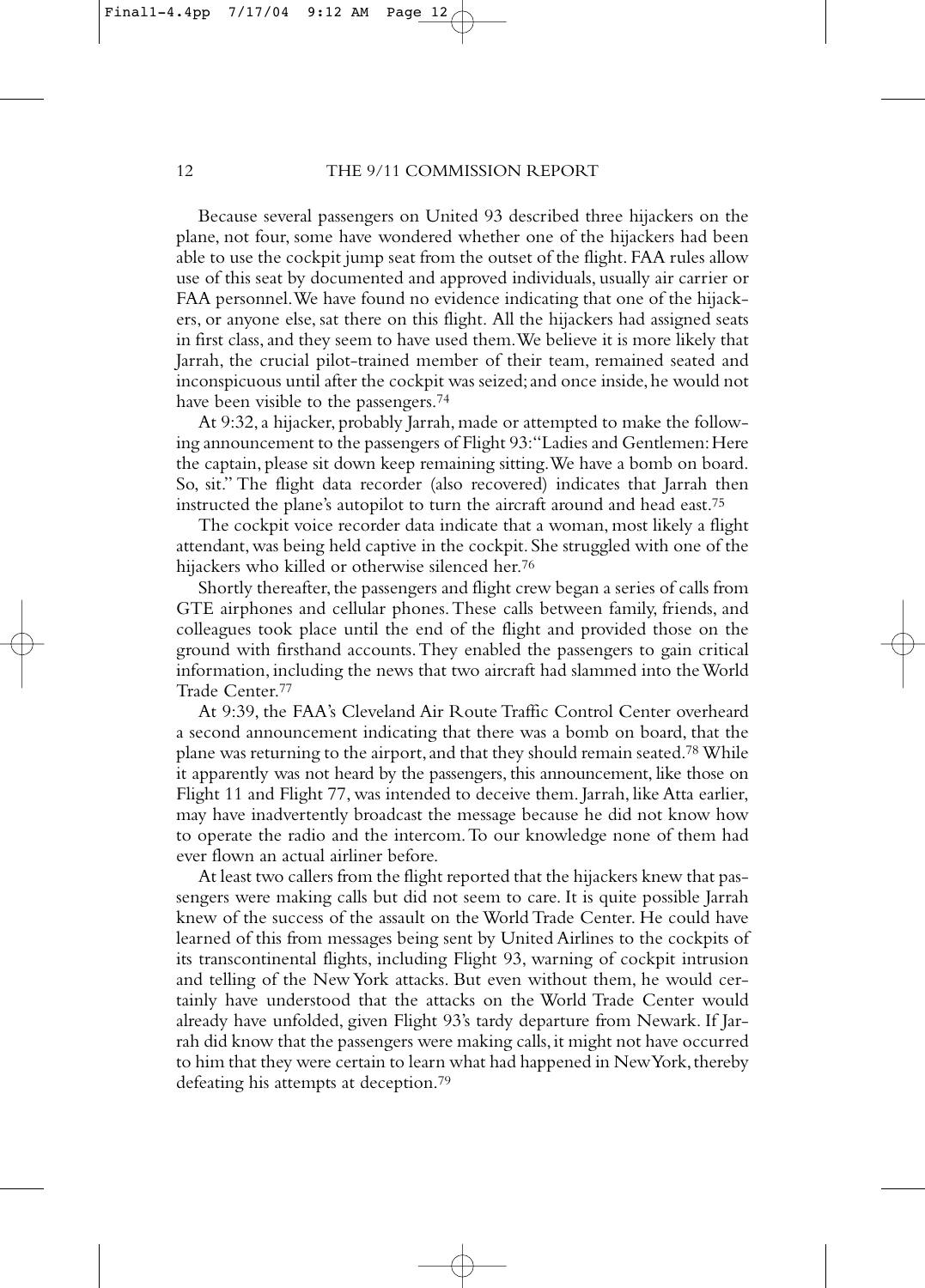At least ten passengers and two crew members shared vital information with family, friends, colleagues, or others on the ground. All understood the plane had been hijacked. They said the hijackers wielded knives and claimed to have a bomb.The hijackers were wearing red bandanas, and they forced the passengers to the back of the aircraft.80

Callers reported that a passenger had been stabbed and that two people were lying on the floor of the cabin, injured or dead—possibly the captain and first officer. One caller reported that a flight attendant had been killed.<sup>81</sup>

One of the callers from United 93 also reported that he thought the hijackers might possess a gun. But none of the other callers reported the presence of a firearm. One recipient of a call from the aircraft recounted specifically asking her caller whether the hijackers had guns.The passenger replied that he did not see one.No evidence of firearms or of their identifiable remains was found at the aircraft's crash site, and the cockpit voice recorder gives no indication of a gun being fired or mentioned at any time.We believe that if the hijackers had possessed a gun, they would have used it in the flight's last minutes as the passengers fought back.82

Passengers on three flights reported the hijackers' claim of having a bomb. The FBI told us they found no trace of explosives at the crash sites. One of the passengers who mentioned a bomb expressed his belief that it was not real. Lacking any evidence that the hijackers attempted to smuggle such illegal items past the security screening checkpoints, we believe the bombs were probably fake.83

During at least five of the passengers' phone calls, information was shared about the attacks that had occurred earlier that morning at the World Trade Center. Five calls described the intent of passengers and surviving crew members to revolt against the hijackers. According to one call, they voted on whether to rush the terrorists in an attempt to retake the plane. They decided, and acted.84

At 9:57, the passenger assault began. Several passengers had terminated phone calls with loved ones in order to join the revolt. One of the callers ended her message as follows:"Everyone's running up to first class. I've got to go. Bye."85

The cockpit voice recorder captured the sounds of the passenger assault muffled by the intervening cockpit door. Some family members who listened to the recording report that they can hear the voice of a loved one among the din.We cannot identify whose voices can be heard. But the assault was sustained.86

In response, Jarrah immediately began to roll the airplane to the left and right, attempting to knock the passengers off balance. At 9:58:57, Jarrah told another hijacker in the cockpit to block the door. Jarrah continued to roll the airplane sharply left and right, but the assault continued. At 9:59:52, Jarrah changed tactics and pitched the nose of the airplane up and down to disrupt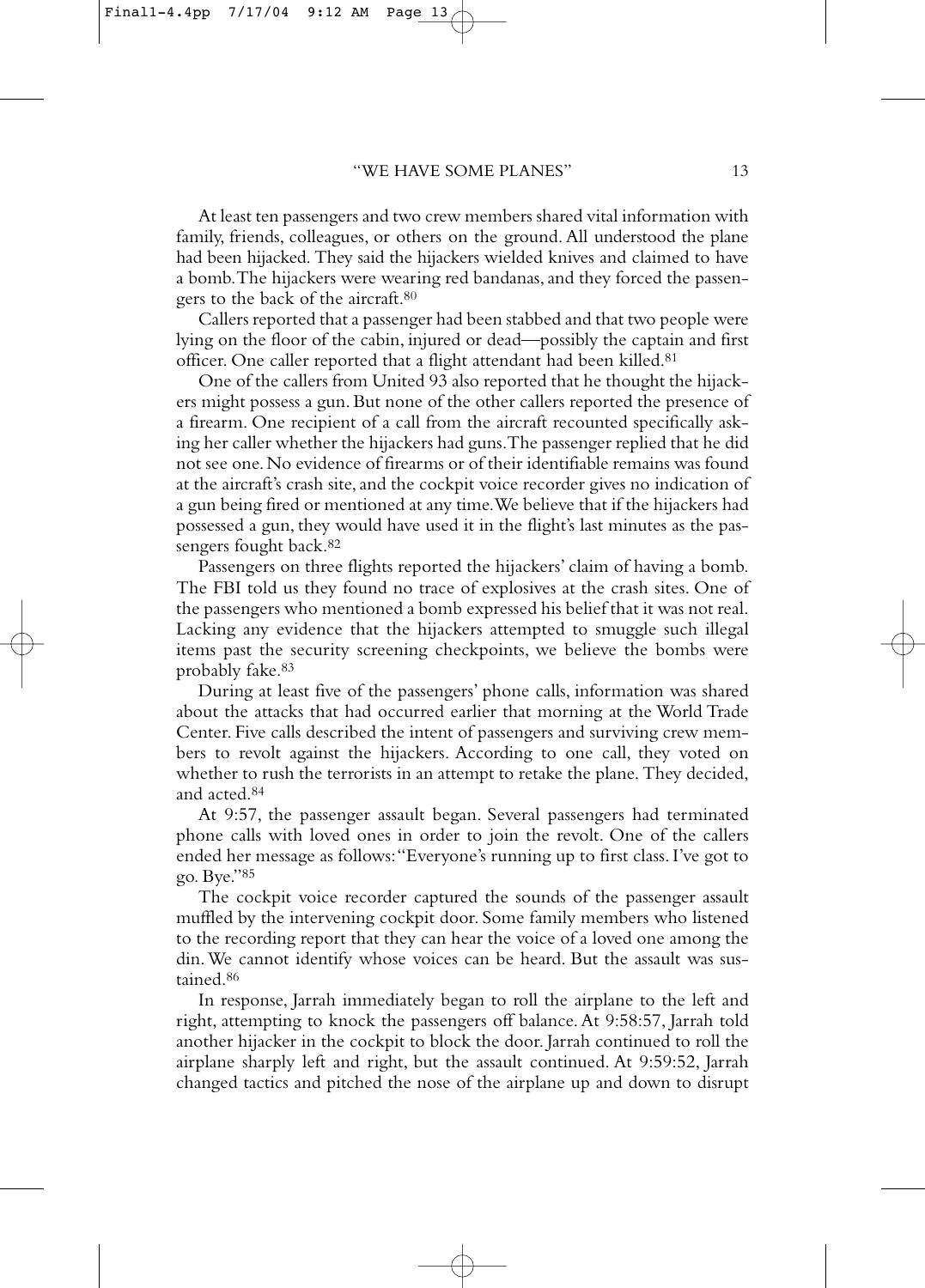the assault.The recorder captured the sounds of loud thumps, crashes, shouts, and breaking glasses and plates.At 10:00:03, Jarrah stabilized the airplane.87

Five seconds later, Jarrah asked, "Is that it? Shall we finish it off?" A hijacker responded,"No. Not yet.When they all come, we finish it off." The sounds of fighting continued outside the cockpit. Again, Jarrah pitched the nose of the aircraft up and down.At 10:00:26, a passenger in the background said,"In the cockpit. If we don't we'll die!" Sixteen seconds later, a passenger yelled,"Roll it!" Jarrah stopped the violent maneuvers at about 10:01:00 and said,"Allah is the greatest! Allah is the greatest!"He then asked another hijacker in the cockpit,"Is that it? I mean, shall we put it down?" to which the other replied,"Yes, put it in it, and pull it down."88

The passengers continued their assault and at 10:02:23, a hijacker said, "Pull it down! Pull it down!"The hijackers remained at the controls but must have judged that the passengers were only seconds from overcoming them.The airplane headed down; the control wheel was turned hard to the right.The airplane rolled onto its back, and one of the hijackers began shouting "Allah is the greatest.Allah is the greatest."With the sounds of the passenger counterattack continuing, the aircraft plowed into an empty field in Shanksville, Pennsylvania, at 580 miles per hour, about 20 minutes' flying time from Washington, D.C.89

Jarrah's objective was to crash his airliner into symbols of the American Republic, the Capitol or the White House. He was defeated by the alerted, unarmed passengers of United 93.

## 1.2 IMPROVISING A HOMELAND DEFENSE

#### **The FAA and NORAD**

On 9/11, the defense of U.S. airspace depended on close interaction between two federal agencies: the FAA and the North American Aerospace Defense Command (NORAD).The most recent hijacking that involved U.S. air traffic controllers, FAA management, and military coordination had occurred in 1993.90 In order to understand how the two agencies interacted eight years later, we will review their missions, command and control structures, and working relationship on the morning of 9/11.

**FAA Mission and Structure.** As of September 11, 2001, the FAA was mandated by law to regulate the safety and security of civil aviation. From an air traffic controller's perspective, that meant maintaining a safe distance between airborne aircraft.91

Many controllers work at the FAA's 22 Air Route Traffic *Control Centers*. They are grouped under regional offices and coordinate closely with the national Air Traffic Control System *Command Center*, located in Herndon,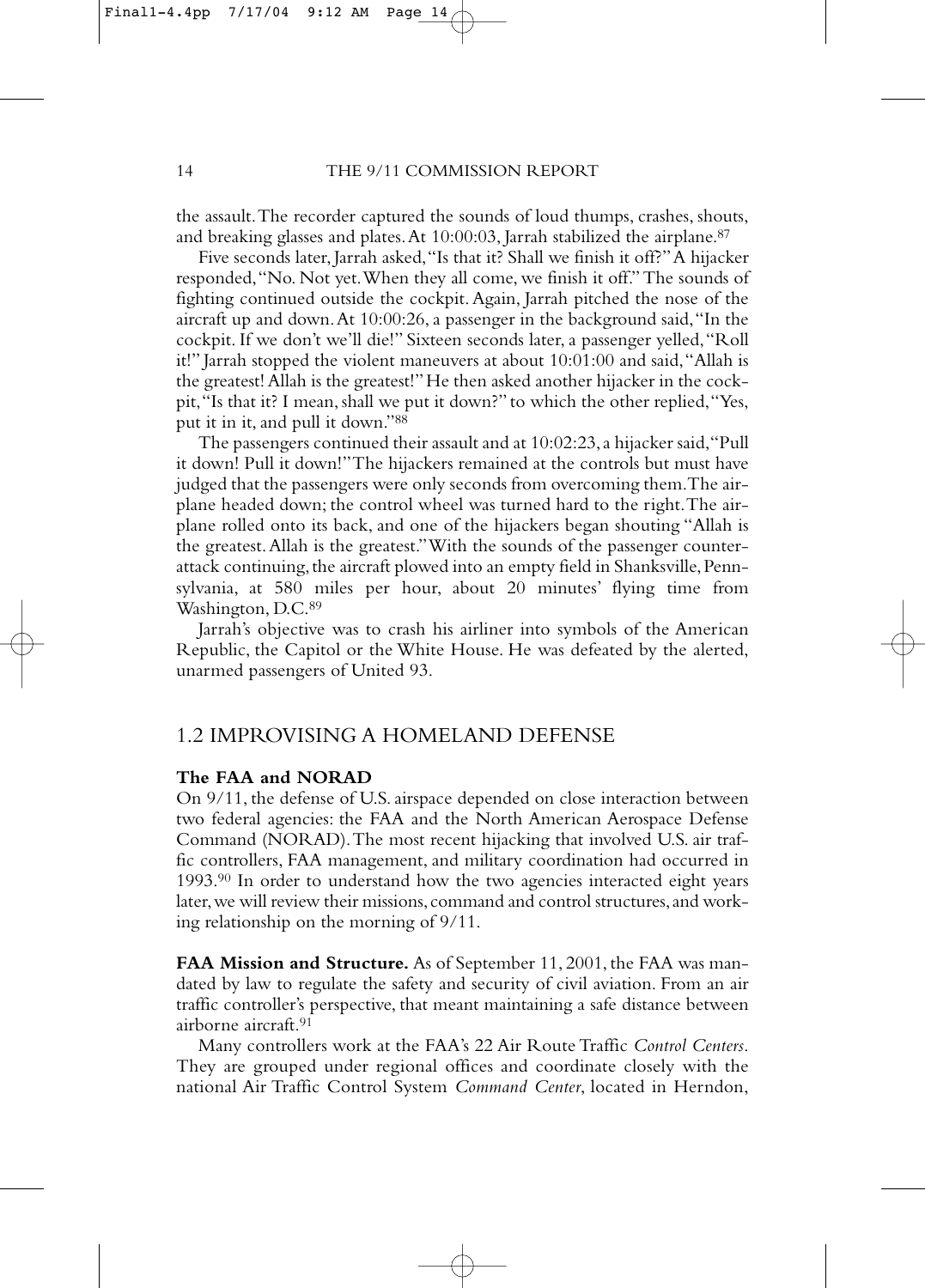

*FAA Air Traffic Control Centers*



*Reporting structure, Northeast Air Defense Sector* Graphics courtesy of ESRI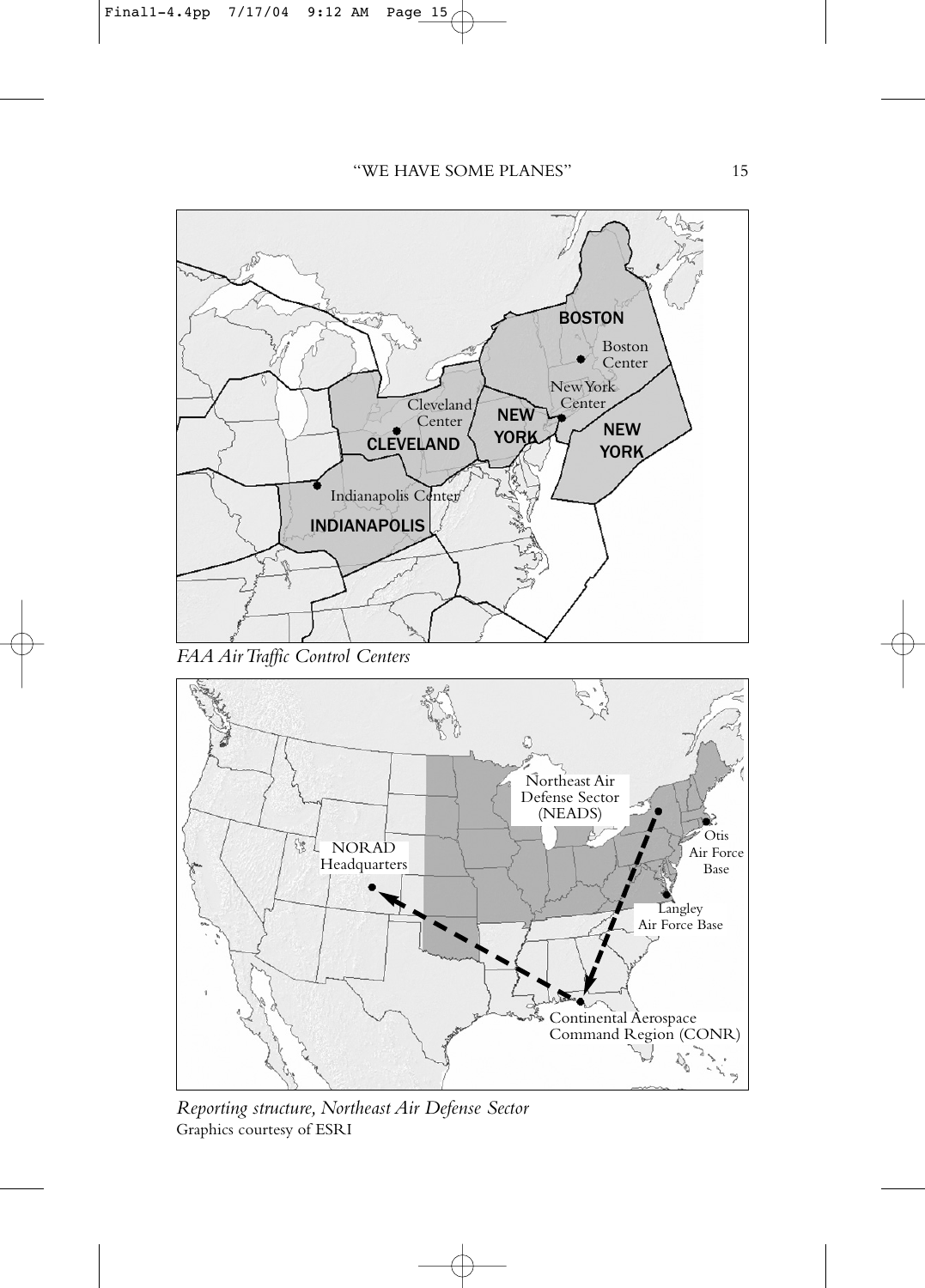Virginia, which oversees daily traffic flow within the entire airspace system. FAA headquarters is ultimately responsible for the management of the National Airspace System.The *Operations Center* located at FAA headquarters receives notifications of incidents, including accidents and hijackings.<sup>92</sup>

FAA Control Centers often receive information and make operational decisions independently of one another. On 9/11, the four hijacked aircraft were monitored mainly by the centers in Boston, New York, Cleveland, and Indianapolis. Each center thus had part of the knowledge of what was going on across the system.What Boston knew was not necessarily known by centers in New York, Cleveland, or Indianapolis, or for that matter by the Command Center in Herndon or by FAA headquarters in Washington.

Controllers track airliners such as the four aircraft hijacked on 9/11 primarily by watching the data from a signal emitted by each aircraft's transponder equipment.Those four planes, like all aircraft traveling above 10,000 feet, were required to emit a unique transponder signal while in flight.<sup>93</sup>

On 9/11, the terrorists turned off the transponders on three of the four hijacked aircraft.With its transponder off, it is possible, though more difficult, to track an aircraft by its primary radar returns. But unlike transponder data, primary radar returns do not show the aircraft's identity and altitude. Controllers at centers rely so heavily on transponder signals that they usually do not display primary radar returns on their radar scopes. But they can change the configuration of their scopes so they can see primary radar returns.They did this on 9/11 when the transponder signals for three of the aircraft disappeared.<sup>94</sup>

Before 9/11, it was not unheard of for a commercial aircraft to deviate slightly from its course, or for an FAA controller to lose radio contact with a pilot for a short period of time. A controller could also briefly lose a commercial aircraft's transponder signal, although this happened much less frequently. However, the simultaneous loss of radio and transponder signal would be a rare and alarming occurrence, and would normally indicate a catastrophic system failure or an aircraft crash. In all of these instances, the job of the controller was to reach out to the aircraft, the parent company of the aircraft, and other planes in the vicinity in an attempt to reestablish communications and set the aircraft back on course.Alarm bells would not start ringing until these efforts—which could take five minutes or more—were tried and had failed.95

**NORAD Mission and Structure.** NORAD is a binational command established in 1958 between the United States and Canada. Its mission was, and is, to defend the airspace of North America and protect the continent.That mission does not distinguish between internal and external threats; but because NORAD was created to counter the Soviet threat, it came to define its job as defending against external attacks.<sup>96</sup>

The threat of Soviet bombers diminished significantly as the Cold War ended, and the number of NORAD alert sites was reduced from its Cold War high of 26. Some within the Pentagon argued in the 1990s that the alert sites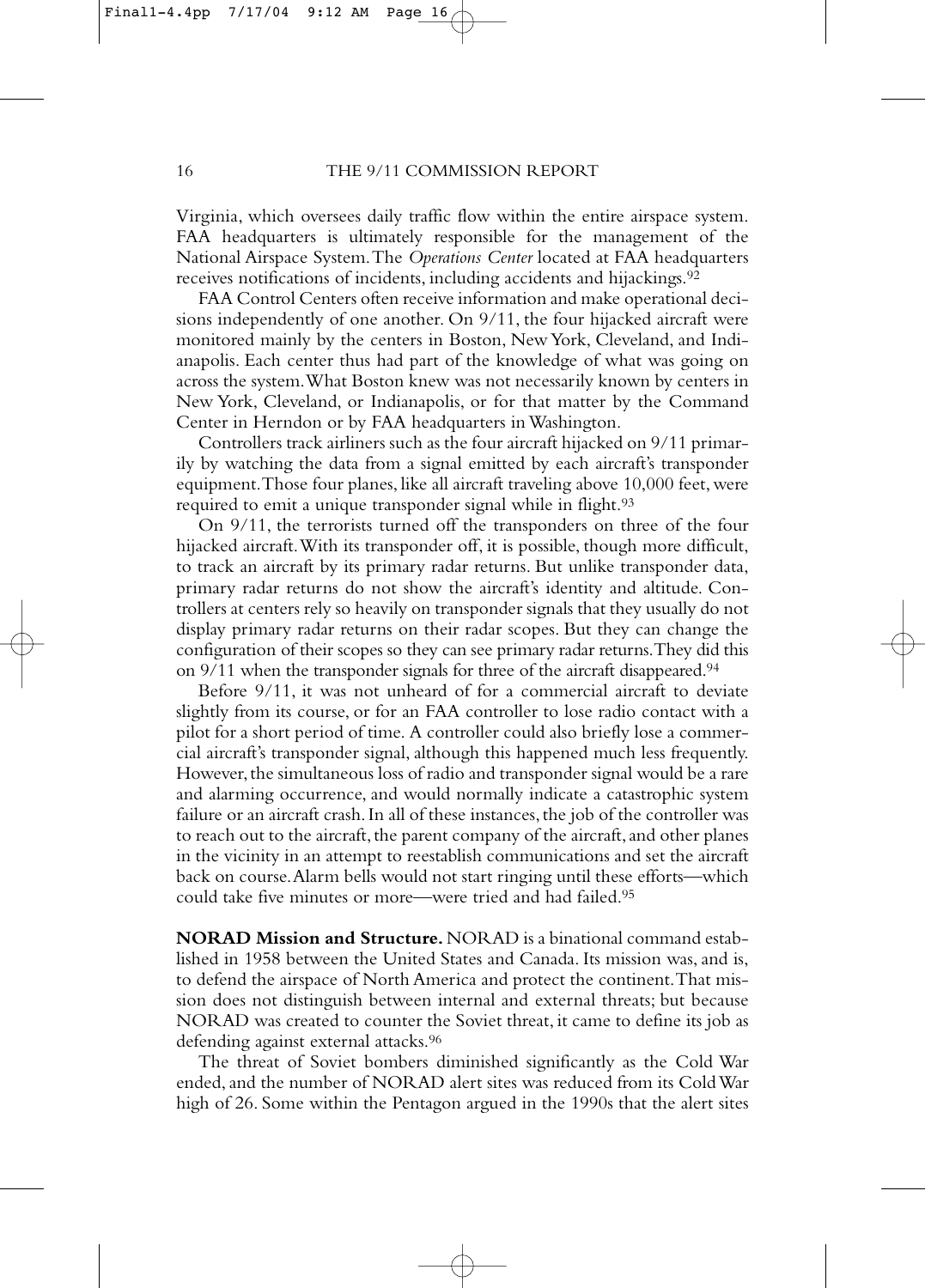should be eliminated entirely. In an effort to preserve their mission, members of the air defense community advocated the importance of air sovereignty against emerging "asymmetric threats" to the United States: drug smuggling, "non-state and state-sponsored terrorists," and the proliferation of weapons of mass destruction and ballistic missile technology.97

NORAD perceived the dominant threat to be from cruise missiles. Other threats were identified during the late 1990s, including terrorists' use of aircraft as weapons. Exercises were conducted to counter this threat, but they were not based on actual intelligence. In most instances, the main concern was the use of such aircraft to deliver weapons of mass destruction.

Prior to 9/11, it was understood that an order to shoot down a commercial aircraft would have to be issued by the National Command Authority (a phrase used to describe the president and secretary of defense). Exercise planners also assumed that the aircraft would originate from outside the United States, allowing time to identify the target and scramble interceptors. The threat of terrorists hijacking commercial airliners within the United States—and using them as guided missiles—was not recognized by NORAD before 9/11.98

Notwithstanding the identification of these emerging threats, by 9/11 there were only seven alert sites left in the United States, each with two fighter aircraft on alert.This led some NORAD commanders to worry that NORAD was not postured adequately to protect the United States.<sup>99</sup>

In the United States, NORAD is divided into three sectors. On 9/11, all the hijacked aircraft were in NORAD's Northeast Air Defense Sector (also known as NEADS), which is based in Rome, New York. That morning NEADS could call on two alert sites, each with one pair of ready fighters: Otis Air National Guard Base in Cape Cod, Massachusetts, and Langley Air Force Base in Hampton,Virginia.100 Other facilities, not on "alert," would need time to arm the fighters and organize crews.

NEADS reported to the Continental U.S. NORAD Region (CONR) headquarters, in Panama City, Florida, which in turn reported to NORAD headquarters, in Colorado Springs, Colorado.

**Interagency Collaboration.** The FAA and NORAD had developed protocols for working together in the event of a hijacking.As they existed on 9/11, the protocols for the FAA to obtain military assistance from NORAD required multiple levels of notification and approval at the highest levels of government.101

FAA guidance to controllers on hijack procedures assumed that the aircraft pilot would notify the controller via radio or by "squawking"a transponder code of "7500"—the universal code for a hijack in progress.Controllers would notify their supervisors,who in turn would inform management all the way up to FAA headquarters in Washington.Headquarters had a hijack coordinator,who was the director of the FAA Office of Civil Aviation Security or his or her designate.<sup>102</sup>

If a hijack was confirmed, procedures called for the hijack coordinator on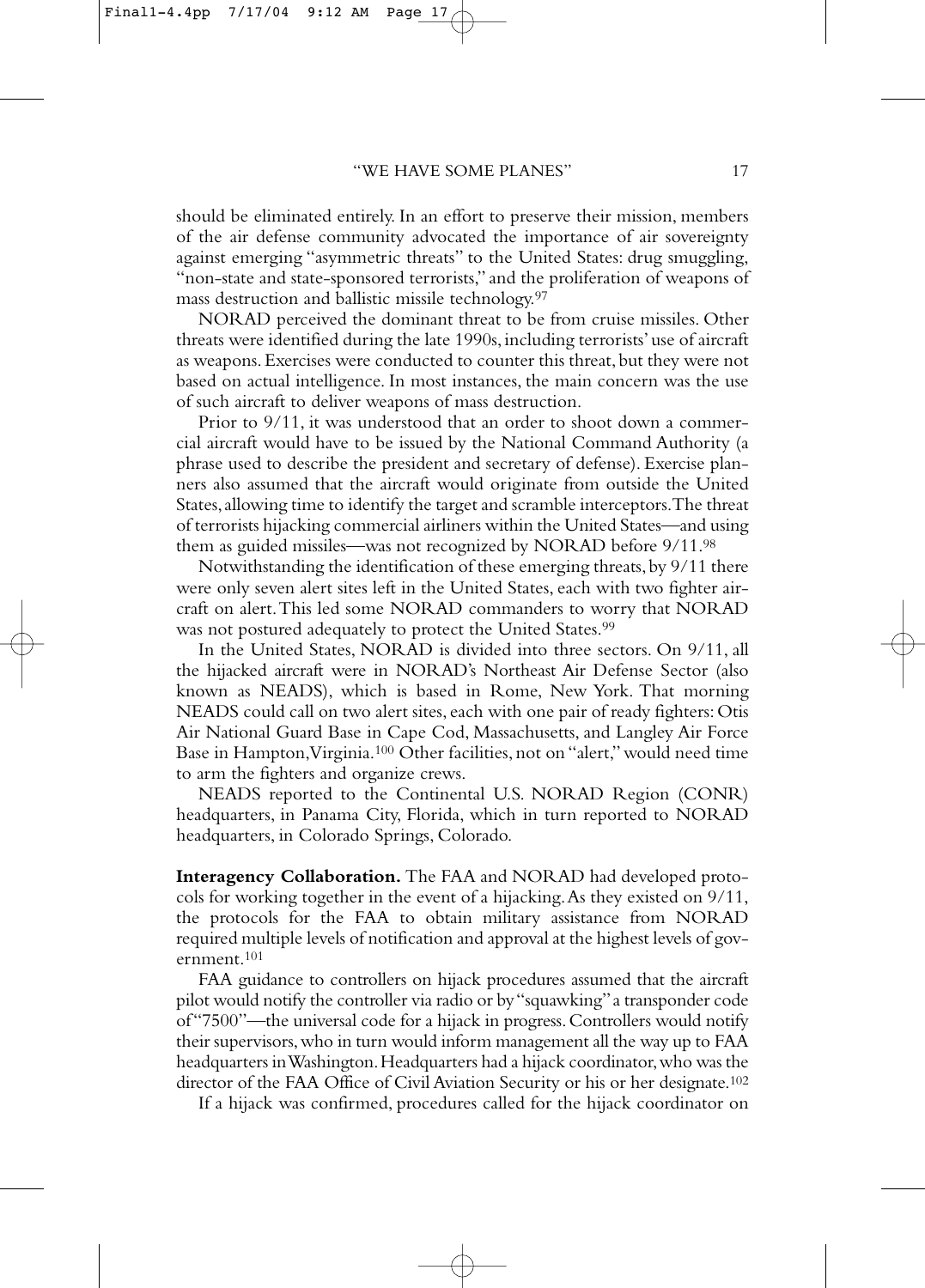duty to contact the Pentagon's National Military Command Center (NMCC) and to ask for a military escort aircraft to follow the flight, report anything unusual, and aid search and rescue in the event of an emergency.The NMCC would then seek approval from the Office of the Secretary of Defense to provide military assistance. If approval was given, the orders would be transmitted down NORAD's chain of command.103

The NMCC would keep the FAA hijack coordinator up to date and help the FAA centers coordinate directly with the military.NORAD would receive tracking information for the hijacked aircraft either from joint use radar or from the relevant FAA air traffic control facility. Every attempt would be made to have the hijacked aircraft squawk 7500 to help NORAD track it.<sup>104</sup>

The protocols did not contemplate an intercept.They assumed the fighter escort would be discreet,"vectored to a position five miles directly behind the hijacked aircraft," where it could perform its mission to monitor the aircraft's flight path.105

In sum, the protocols in place on 9/11 for the FAA and NORAD to respond to a hijacking presumed that

- the hijacked aircraft would be readily identifiable and would not attempt to disappear;
- there would be time to address the problem through the appropriate FAA and NORAD chains of command; and
- the hijacking would take the traditional form: that is, it would not be a suicide hijacking designed to convert the aircraft into a guided missile.

On the morning of  $9/11$ , the existing protocol was unsuited in every respect for what was about to happen.

#### **American Airlines Flight 11**

**FAA Awareness.** Although the Boston Center air traffic controller realized at an early stage that there was something wrong with American 11, he did not immediately interpret the plane's failure to respond as a sign that it had been hijacked. At 8:14, when the flight failed to heed his instruction to climb to 35,000 feet, the controller repeatedly tried to raise the flight. He reached out to the pilot on the emergency frequency.Though there was no response, he kept trying to contact the aircraft.106

At 8:21,American 11 turned off its transponder,immediately degrading the information available about the aircraft.The controller told his supervisor that he thought something was seriously wrong with the plane, although neither suspected a hijacking.The supervisor instructed the controller to follow standard procedures for handling a "no radio" aircraft.107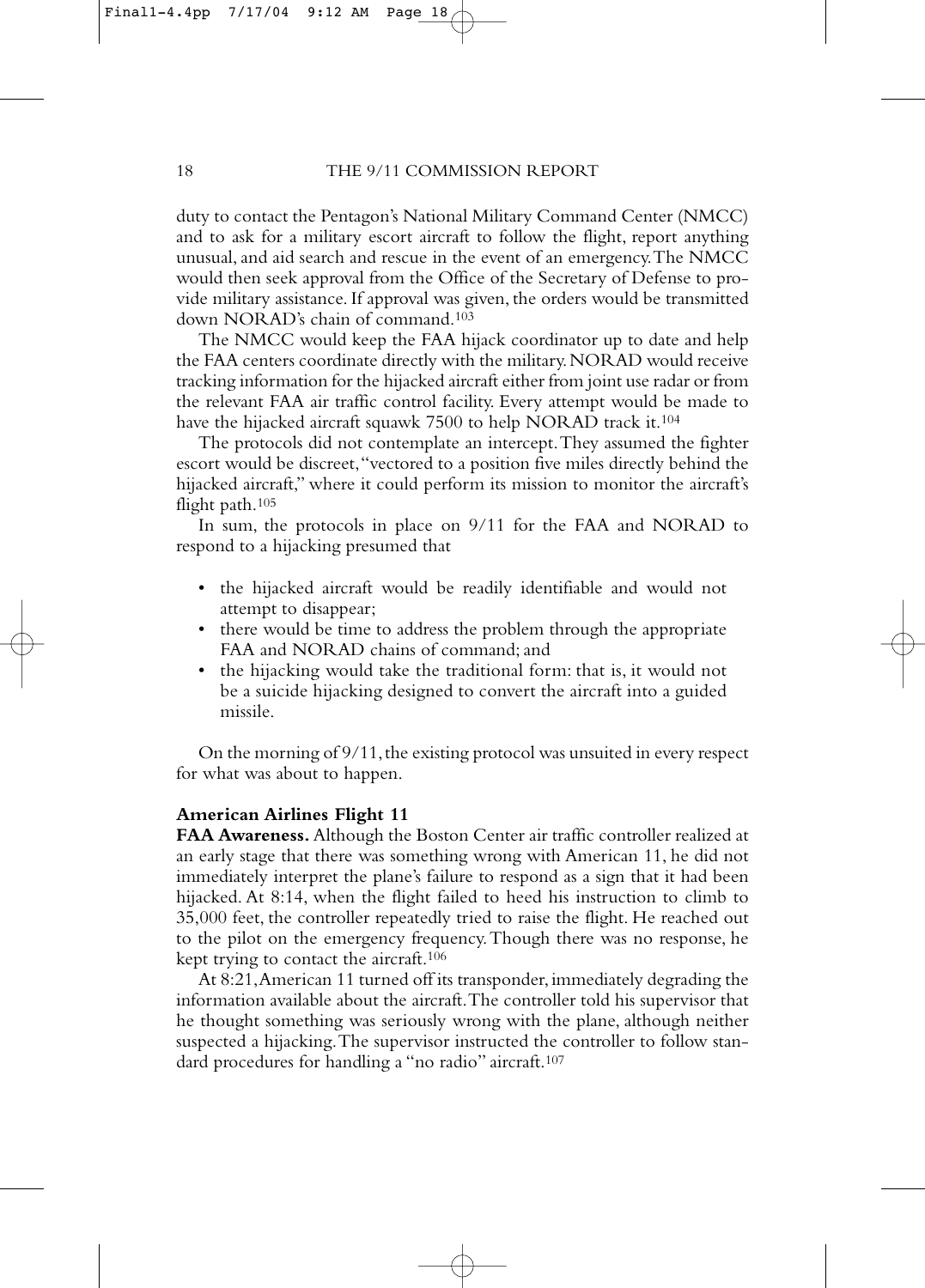The controller checked to see if American Airlines could establish communication with American 11. He became even more concerned as its route changed,moving into another sector's airspace.Controllers immediately began to move aircraft out of its path, and asked other aircraft in the vicinity to look for American 11.108

At 8:24:38, the following transmission came from American 11:

**American 11:** We have some planes. Just stay quiet, and you'll be okay. We are returning to the airport.

The controller only heard something unintelligible; he did not hear the specific words "we have some planes." The next transmission came seconds later:

**American 11:** Nobody move.Everything will be okay.If you try to make any moves, you'll endanger yourself and the airplane. Just stay quiet.<sup>109</sup>

The controller told us that he then knew it was a hijacking. He alerted his supervisor, who assigned another controller to assist him. He redoubled his efforts to ascertain the flight's altitude.Because the controller didn't understand the initial transmission, the manager of Boston Center instructed his quality assurance specialist to "pull the tape" of the radio transmission, listen to it closely, and report back.110

Between 8:25 and 8:32, in accordance with the FAA protocol, Boston Center managers started notifying their chain of command that American 11 had been hijacked.At 8:28,Boston Center called the Command Center in Herndon to advise that it believed American 11 had been hijacked and was heading toward New York Center's airspace.

By this time,American 11 had taken a dramatic turn to the south.At 8:32, the Command Center passed word of a possible hijacking to the Operations Center at FAA headquarters.The duty officer replied that security personnel at headquarters had just begun discussing the apparent hijack on a conference call with the New England regional office. FAA headquarters began to follow the hijack protocol but did not contact the NMCC to request a fighter escort.111

The Herndon Command Center immediately established a teleconference between Boston, New York, and Cleveland Centers so that Boston Center could help the others understand what was happening.112

At 8:34, the Boston Center controller received a third transmission from American 11:

**American 11:** Nobody move please.We are going back to the airport.

Don't try to make any stupid moves.<sup>113</sup>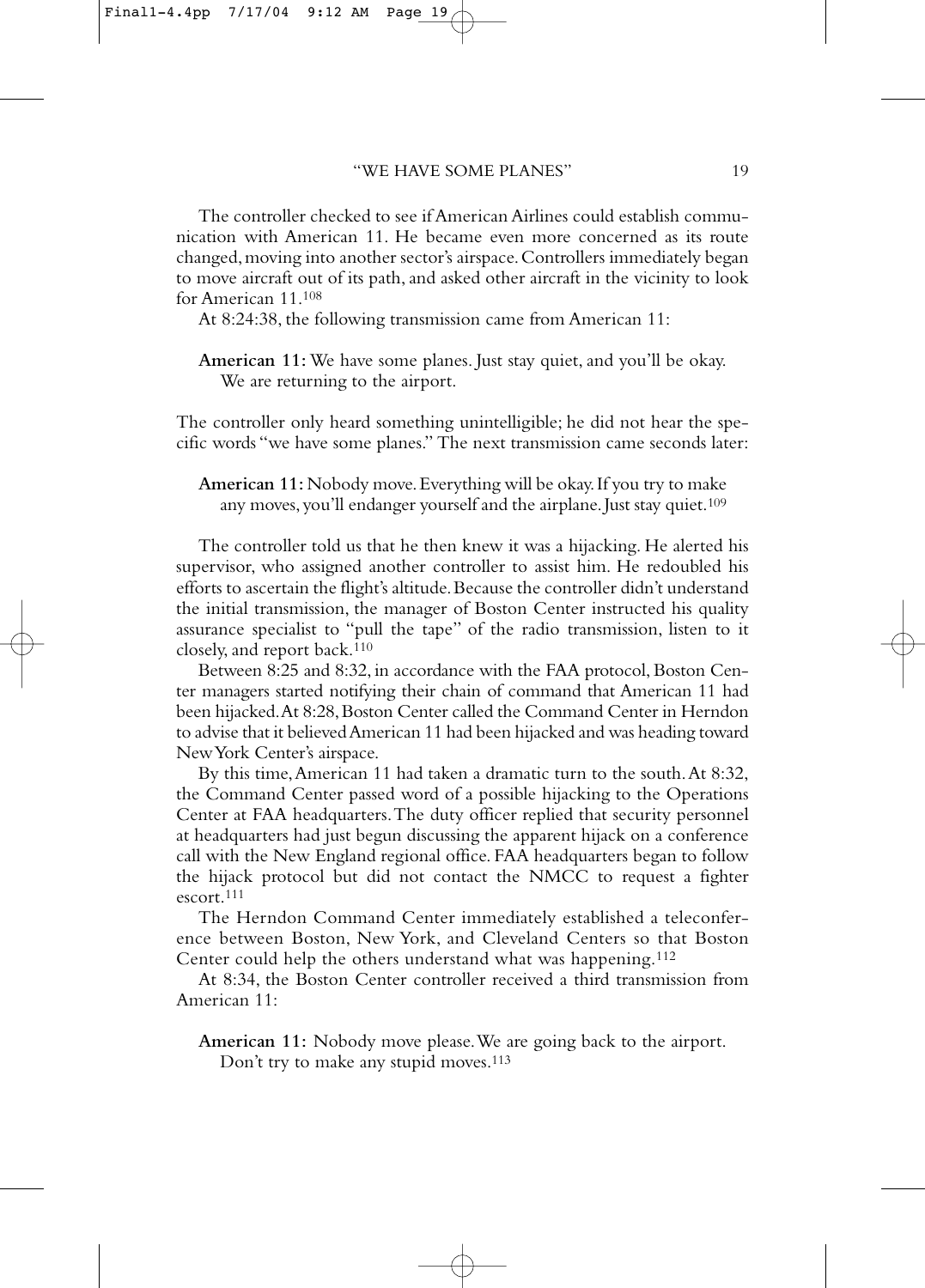In the succeeding minutes, controllers were attempting to ascertain the altitude of the southbound flight.114

**Military Notification and Response.** Boston Center did not follow the protocol in seeking military assistance through the prescribed chain of command.In addition to notifications within the FAA,Boston Center took the initiative, at 8:34, to contact the military through the FAA's Cape Cod facility. The center also tried to contact a former alert site in Atlantic City, unaware it had been phased out. At 8:37:52, Boston Center reached NEADS.This was the first notification received by the military—at any level—that American 11 had been hijacked:115

**FAA:** Hi. Boston Center TMU [Traffic Management Unit], we have a problem here.We have a hijacked aircraft headed towards New York, and we need you guys to, we need someone to scramble some F-16s or something up there, help us out. **NEADS:** Is this real-world or exercise? FAA: No, this is not an exercise, not a test.<sup>116</sup>

NEADS ordered to battle stations the two F-15 alert aircraft at Otis Air Force Base in Falmouth, Massachusetts, 153 miles away from New York City. The air defense of America began with this call.<sup>117</sup>

At NEADS, the report of the hijacking was relayed immediately to Battle Commander Colonel Robert Marr.After ordering the Otis fighters to battle stations, Colonel Marr phoned Major General Larry Arnold, commanding general of the First Air Force and NORAD's Continental Region.Marr sought authorization to scramble the Otis fighters. General Arnold later recalled instructing Marr to "go ahead and scramble them, and we'll get authorities later." General Arnold then called NORAD headquarters to report.<sup>118</sup>

F-15 fighters were scrambled at 8:46 from Otis Air Force Base.But NEADS did not know where to send the alert fighter aircraft, and the officer directing the fighters pressed for more information:"I don't know where I'm scrambling these guys to. I need a direction, a destination." Because the hijackers had turned off the plane's transponder, NEADS personnel spent the next minutes searching their radar scopes for the primary radar return.American 11 struck the North Tower at 8:46.Shortly after 8:50,while NEADS personnel were still trying to locate the flight, word reached them that a plane had hit the World Trade Center.119

Radar data show the Otis fighters were airborne at 8:53. Lacking a target, they were vectored toward military-controlled airspace off the Long Island coast.To avoid New York area air traffic and uncertain about what to do, the fighters were brought down to military airspace to "hold as needed."From 9:09 to 9:13, the Otis fighters stayed in this holding pattern.120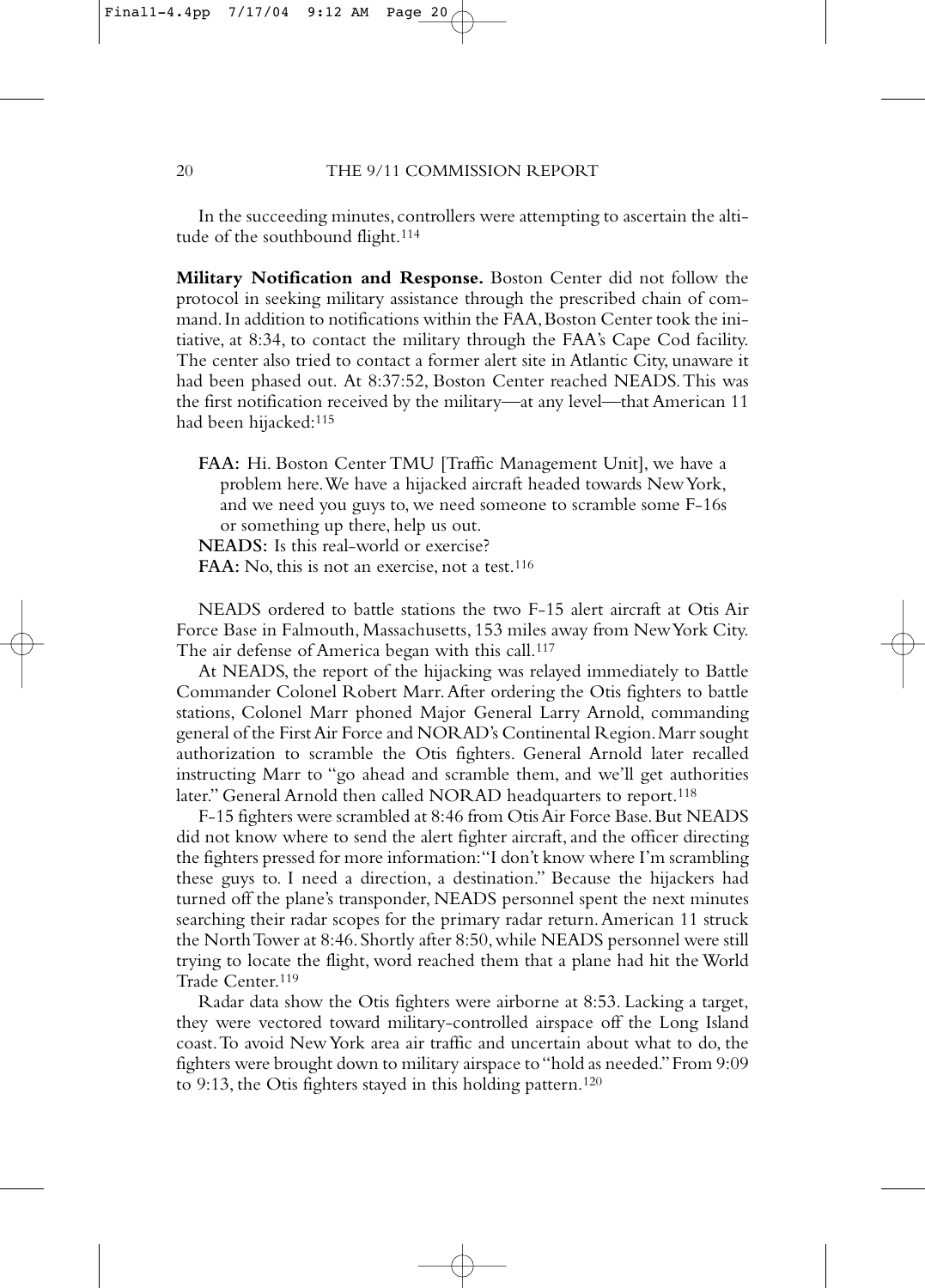In summary, NEADS received notice of the hijacking nine minutes before it struck the North Tower.That nine minutes' notice before impact was the most the military would receive of any of the four hijackings.121

#### **United Airlines Flight 175**

**FAA Awareness.** One of the last transmissions from United Airlines Flight 175 is, in retrospect, chilling. By 8:40, controllers at the FAA's New York Center were seeking information on American 11.At approximately 8:42, shortly after entering New York Center's airspace, the pilot of United 175 broke in with the following transmission:

**UAL 175:** New York UAL 175 heavy.

**FAA:** UAL 175 go ahead.

- **UAL 175:**Yeah.We figured we'd wait to go to your center.Ah,we heard a suspicious transmission on our departure out of Boston, ah, with someone, ah, it sounded like someone keyed the mikes and said ah everyone ah stay in your seats.
- FAA: Oh, okay. I'll pass that along over here.<sup>122</sup>

Minutes later,United 175 turned southwest without clearance from air traffic control. At 8:47, seconds after the impact of American 11, United 175's transponder code changed, and then changed again.These changes were not noticed for several minutes, however, because the same New York Center controller was assigned to both American 11 and United 175.The controller knew American 11 was hijacked; he was focused on searching for it after the aircraft disappeared at 8:46.123

At 8:48, while the controller was still trying to locate American 11, a New York Center manager provided the following report on a Command Center teleconference about American 11:

**Manager, New York Center:** Okay.This is New York Center.We're watching the airplane. I also had conversation with American Airlines, and they've told us that they believe that one of their stewardesses was stabbed and that there are people in the cockpit that have control of the aircraft, and that's all the information they have right now.124

The New York Center controller and manager were unaware that American 11 had already crashed.

At 8:51, the controller noticed the transponder change from United 175 and tried to contact the aircraft. There was no response. Beginning at 8:52, the controller made repeated attempts to reach the crew of United 175. Still no response.The controller checked his radio equipment and contacted another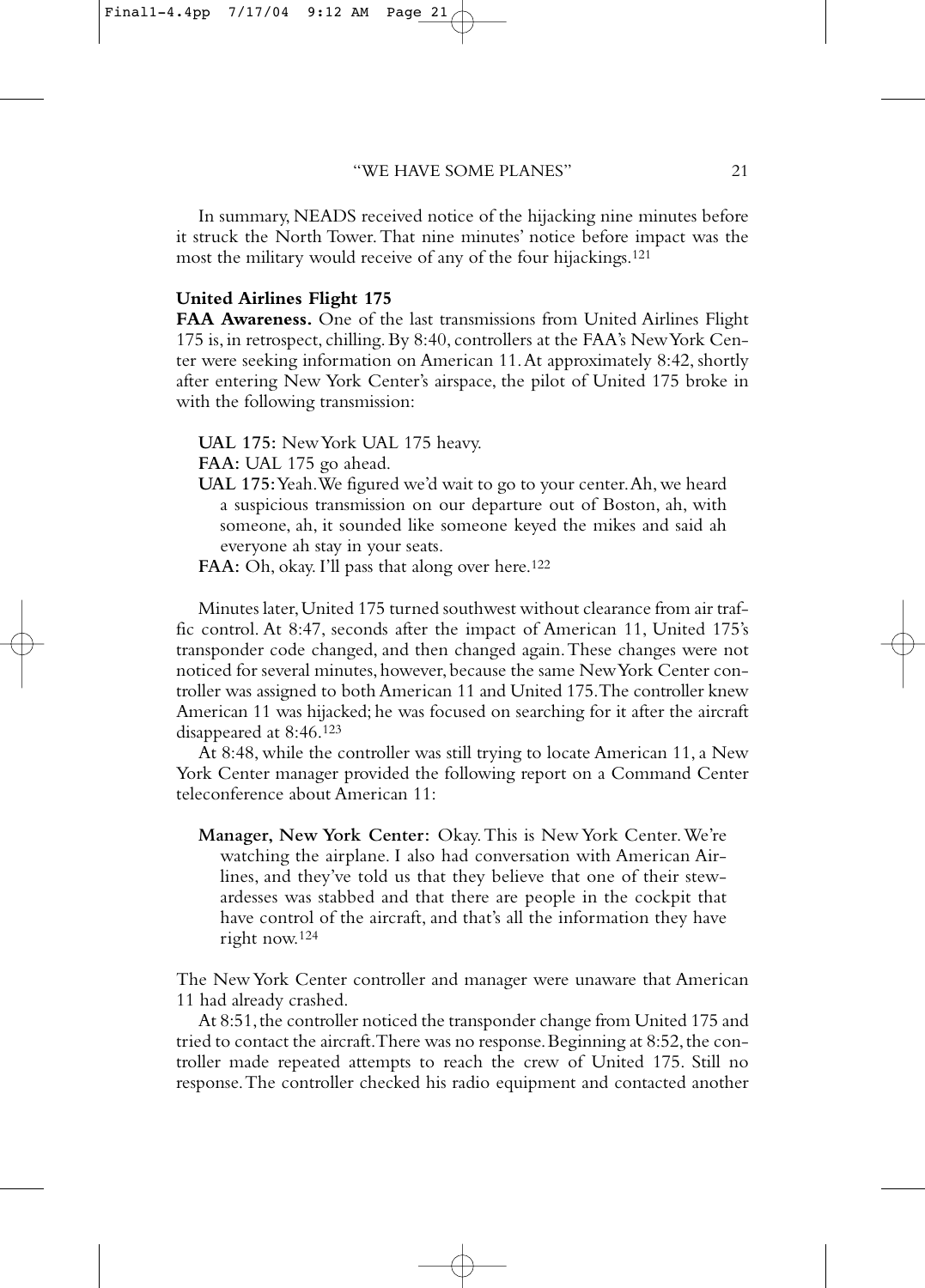controller at 8:53, saying that "we may have a hijack" and that he could not find the aircraft.125

Another commercial aircraft in the vicinity then radioed in with "reports over the radio of a commuter plane hitting the World Trade Center."The controller spent the next several minutes handing off the other flights on his scope to other controllers and moving aircraft out of the way of the unidentified aircraft (believed to be United 175) as it moved southwest and then turned northeast toward New York City.126

At about 8:55, the controller in charge notified a New York Center manager that she believed United 175 had also been hijacked.The manager tried to notify the regional managers and was told that they were discussing a hijacked aircraft (presumably American 11) and refused to be disturbed.At 8:58, the New York Center controller searching for United 175 told another New York controller "we might have a hijack over here, two of them."<sup>127</sup>

Between 9:01 and 9:02, a manager from New York Center told the Command Center in Herndon:

**Manager, New York Center:** We have several situations going on here. It's escalating big, big time. We need to get the military involved with us.... We're, we're involved with something else, we have other aircraft that may have a similar situation going on here.128

The "other aircraft" referred to by New York Center was United 175. Evidence indicates that this conversation was the only notice received by either FAA headquarters or the Herndon Command Center prior to the second crash that there had been a second hijacking.

While the Command Center was told about this "other aircraft" at 9:01, New York Center contacted New York terminal approach control and asked for help in locating United 175.

- **Terminal:** I got somebody who keeps coasting but it looks like he's going into one of the small airports down there.
- **Center:** Hold on a second. I'm trying to bring him up here and get you—There he is right there. Hold on.
- **Terminal:** Got him just out of 9,500—9,000 now.

**Center:** Do you know who he is?

- **Terminal:**We're just, we just we don't know who he is.We're just picking him up now.
- **Center (at 9:02):** Alright. Heads up man, it looks like another one coming in. $129$

The controllers observed the plane in a rapid descent; the radar data terminated over Lower Manhattan. At 9:03, United 175 crashed into the South Tower.130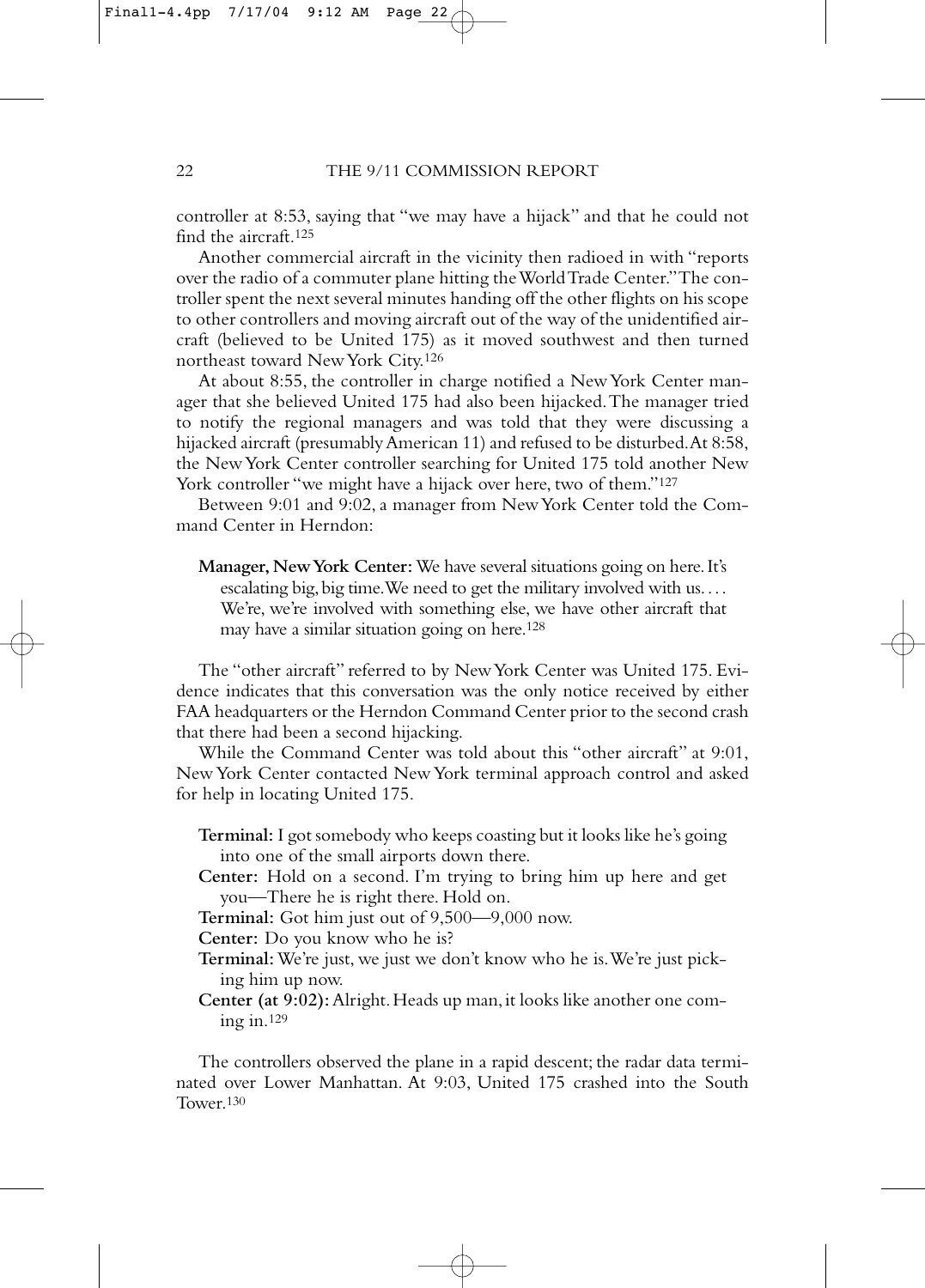Meanwhile, a manager from Boston Center reported that they had deciphered what they had heard in one of the first hijacker transmissions from American 11:

**Boston Center:** Hey . . . you still there?

**New England Region:**Yes, I am.

**Boston Center:** . . . as far as the tape, Bobby seemed to think the guy said that "we have planes." Now, I don't know if it was because it was the accent, or if there's more than one, but I'm gonna, I'm gonna reconfirm that for you, and I'll get back to you real quick. Okay?

**New England Region:** Appreciate it.

**Unidentified Female Voice:** They have what?

**Boston Center:** Planes, as in plural.

**Boston Center:** It sounds like, we're talking to New York, that there's another one aimed at the World Trade Center.

**New England Region:**There's another aircraft?

**Boston Center:** A second one just hit the Trade Center.

**New England Region:** Okay.Yeah, we gotta get—we gotta alert the military real quick on this.131

Boston Center immediately advised the New England Region that it was going to stop all departures at airports under its control. At 9:05, Boston Center confirmed for both the FAA Command Center and the New England Region that the hijackers aboard American 11 said "we have *planes*."At the same time, New York Center declared "ATC zero"—meaning that aircraft were not permitted to depart from, arrive at, or travel through New York Center's airspace until further notice.132

Within minutes of the second impact, Boston Center instructed its controllers to inform all aircraft in its airspace of the events in New York and to advise aircraft to heighten cockpit security. Boston Center asked the Herndon Command Center to issue a similar cockpit security alert nationwide.We have found no evidence to suggest that the Command Center acted on this request or issued any type of cockpit security alert.133

**Military Notification and Response.** The first indication that the NORAD air defenders had of the second hijacked aircraft, United 175, came in a phone call from New York Center to NEADS at 9:03.The notice came at about the time the plane was hitting the South Tower.134

By 9:08, the mission crew commander at NEADS learned of the second explosion at the World Trade Center and decided against holding the fighters in military airspace away from Manhattan:

**Mission Crew Commander, NEADS:** This is what I foresee that we probably need to do.We need to talk to FAA.We need to tell 'em if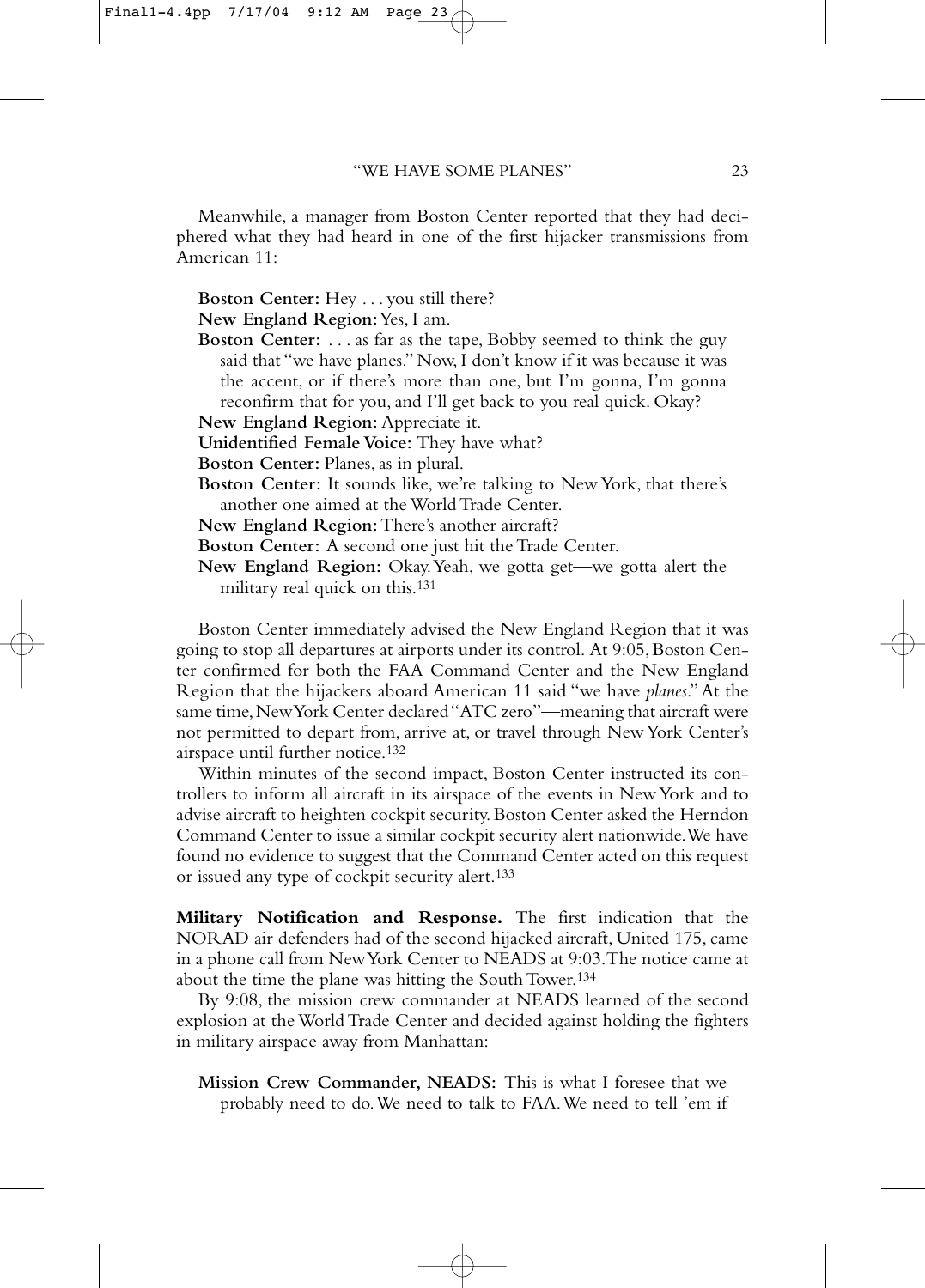this stuff is gonna keep on going, we need to take those fighters, put 'em over Manhattan.That's best thing, that's the best play right now. So coordinate with the FAA.Tell 'em if there's more out there, which we don't know,let's get 'em over Manhattan.At least we got some kind of play.135

The FAA cleared the airspace. Radar data show that at 9:13, when the Otis fighters were about 115 miles away from the city, the fighters exited their holding pattern and set a course direct for Manhattan.They arrived at 9:25 and established a combat air patrol (CAP) over the city.136

Because the Otis fighters had expended a great deal of fuel in flying first to military airspace and then to New York, the battle commanders were concerned about refueling.NEADS considered scrambling alert fighters from Langley Air Force Base in Virginia to New York, to provide backup.The Langley fighters were placed on battle stations at 9:09.137 NORAD had no indication that any other plane had been hijacked.

#### **American Airlines Flight 77**

FAA Awareness. American 77 began deviating from its flight plan at 8:54, with a slight turn toward the south. Two minutes later, it disappeared completely from radar at Indianapolis Center, which was controlling the flight.138

The controller tracking American 77 told us he noticed the aircraft turning to the southwest, and then saw the data disappear.The controller looked for primary radar returns. He searched along the plane's projected flight path and the airspace to the southwest where it had started to turn. No primary targets appeared. He tried the radios, first calling the aircraft directly, then the airline.Again there was nothing.At this point, the Indianapolis controller had no knowledge of the situation in New York. He did not know that other aircraft had been hijacked. He believed American 77 had experienced serious electrical or mechanical failure, or both, and was gone.139

Shortly after 9:00, Indianapolis Center started notifying other agencies that American 77 was missing and had possibly crashed.At 9:08, Indianapolis Center asked Air Force Search and Rescue at Langley Air Force Base to look for a downed aircraft.The center also contacted the West Virginia State Police and asked whether any reports of a downed aircraft had been received.At 9:09, it reported the loss of contact to the FAA regional center, which passed this information to FAA headquarters at 9:24.140

By 9:20,Indianapolis Center learned that there were other hijacked aircraft, and began to doubt its initial assumption that American 77 had crashed.A discussion of this concern between the manager at Indianapolis and the Command Center in Herndon prompted it to notify some FAA field facilities that American 77 was lost. By 9:21, the Command Center, some FAA field facilities, and American Airlines had started to search for American 77.They feared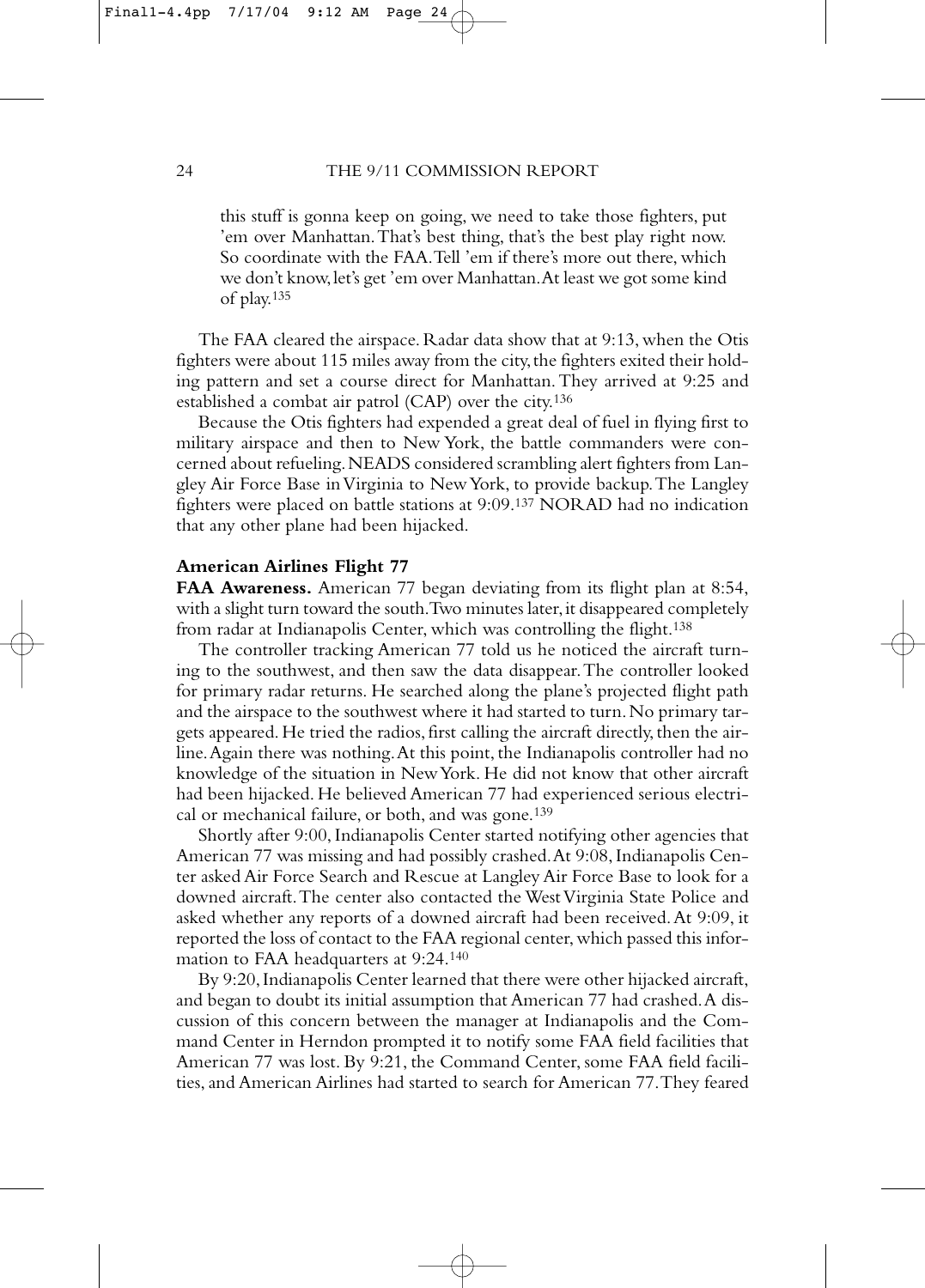it had been hijacked.At 9:25, the Command Center advised FAA headquarters of the situation.141

The failure to find a primary radar return for American 77 led us to investigate this issue further.Radar reconstructions performed after 9/11 reveal that FAA radar equipment tracked the flight from the moment its transponder was turned off at 8:56. But for 8 minutes and 13 seconds, between 8:56 and 9:05, this primary radar information on American 77 was not displayed to controllers at Indianapolis Center.142 The reasons are technical, arising from the way the software processed radar information, as well as from poor primary radar coverage where American 77 was flying.

According to the radar reconstruction,American 77 reemerged as a primary target on Indianapolis Center radar scopes at 9:05, east of its last known position.The target remained in Indianapolis Center's airspace for another six minutes, then crossed into the western portion of Washington Center's airspace at 9:10. As Indianapolis Center continued searching for the aircraft, two managers and the controller responsible for American 77 looked to the west and southwest along the flight's projected path, not east—where the aircraft was now heading. Managers did not instruct other controllers at Indianapolis Center to turn on their primary radar coverage to join in the search for American 77.143

In sum, Indianapolis Center never saw Flight 77 turn around. By the time it reappeared in primary radar coverage, controllers had either stopped looking for the aircraft because they thought it had crashed or were looking toward the west.Although the Command Center learned Flight 77 was missing, neither it nor FAA headquarters issued an all points bulletin to surrounding centers to search for primary radar targets. American 77 traveled undetected for 36 minutes on a course heading due east for Washington, D.C.144

By 9:25, FAA's Herndon Command Center and FAA headquarters knew two aircraft had crashed into the World Trade Center.They knew American 77 was lost.At least some FAA officials in Boston Center and the New England Region knew that a hijacker on board American 11 had said "we have some planes."Concerns over the safety of other aircraft began to mount.A manager at the Herndon Command Center asked FAA headquarters if they wanted to order a "nationwide ground stop."While this was being discussed by executives at FAA headquarters, the Command Center ordered one at 9:25.145

The Command Center kept looking for American 77. At 9:21, it advised the Dulles terminal control facility, and Dulles urged its controllers to look for primary targets. At 9:32, they found one. Several of the Dulles controllers "observed a primary radar target tracking eastbound at a high rate of speed"and notified Reagan National Airport.FAA personnel at both Reagan National and Dulles airports notified the Secret Service.The aircraft's identity or type was unknown.146

Reagan National controllers then vectored an unarmed National Guard C-130H cargo aircraft, which had just taken off en route to Minnesota, to iden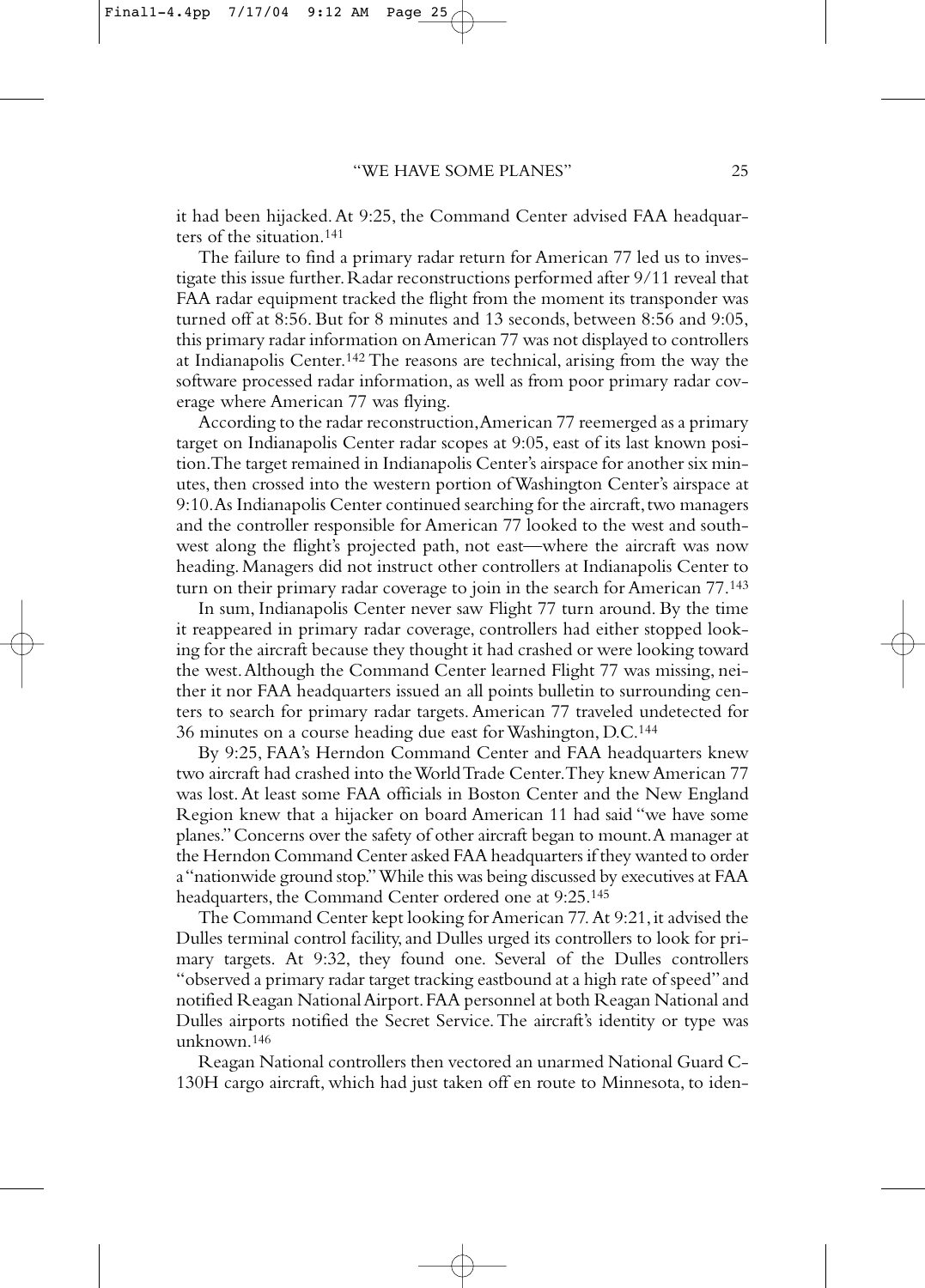tify and follow the suspicious aircraft.The C-130H pilot spotted it, identified it as a Boeing 757, attempted to follow its path, and at 9:38, seconds after impact, reported to the control tower:"looks like that aircraft crashed into the Pentagon sir."147

**Military Notification and Response.** NORAD heard nothing about the search for American 77. Instead, the NEADS air defenders heard renewed reports about a plane that no longer existed:American 11.

At 9:21, NEADS received a report from the FAA:

**FAA:** Military, Boston Center. I just had a report that American 11 is still in the air, and it's on its way towards—heading towards Washington.

**NEADS:** Okay. American 11 is still in the air?

**FAA:**Yes.

**NEADS:** On its way towards Washington?

**FAA:** That was another—it was evidently another aircraft that hit the tower.That's the latest report we have.

**NEADS:** Okay.

**FAA:** I'm going to try to confirm an ID for you, but I would assume he's somewhere over, uh, either New Jersey or somewhere further south.

**NEADS:** Okay. So American 11 isn't the hijack at all then, right? **FAA:** No, he is a hijack.

**NEADS:** He—American 11 is a hijack?

**FAA:** Yes.

**NEADS:** And he's heading into Washington?

**FAA:** Yes.This could be a third aircraft.148

The mention of a "third aircraft" was not a reference to American 77. There was confusion at that moment in the FAA.Two planes had struck the World Trade Center, and Boston Center had heard from FAA headquarters in Washington that American 11 was still airborne.We have been unable to identify the source of this mistaken FAA information.

The NEADS technician who took this call from the FAA immediately passed the word to the mission crew commander, who reported to the NEADS battle commander:

**Mission Crew Commander, NEADS:** Okay, uh, American Airlines is still airborne. Eleven, the first guy, he's heading towards Washington. Okay? I think we need to scramble Langley right now.And I'm gonna take the fighters from Otis, try to chase this guy down if I can find him.149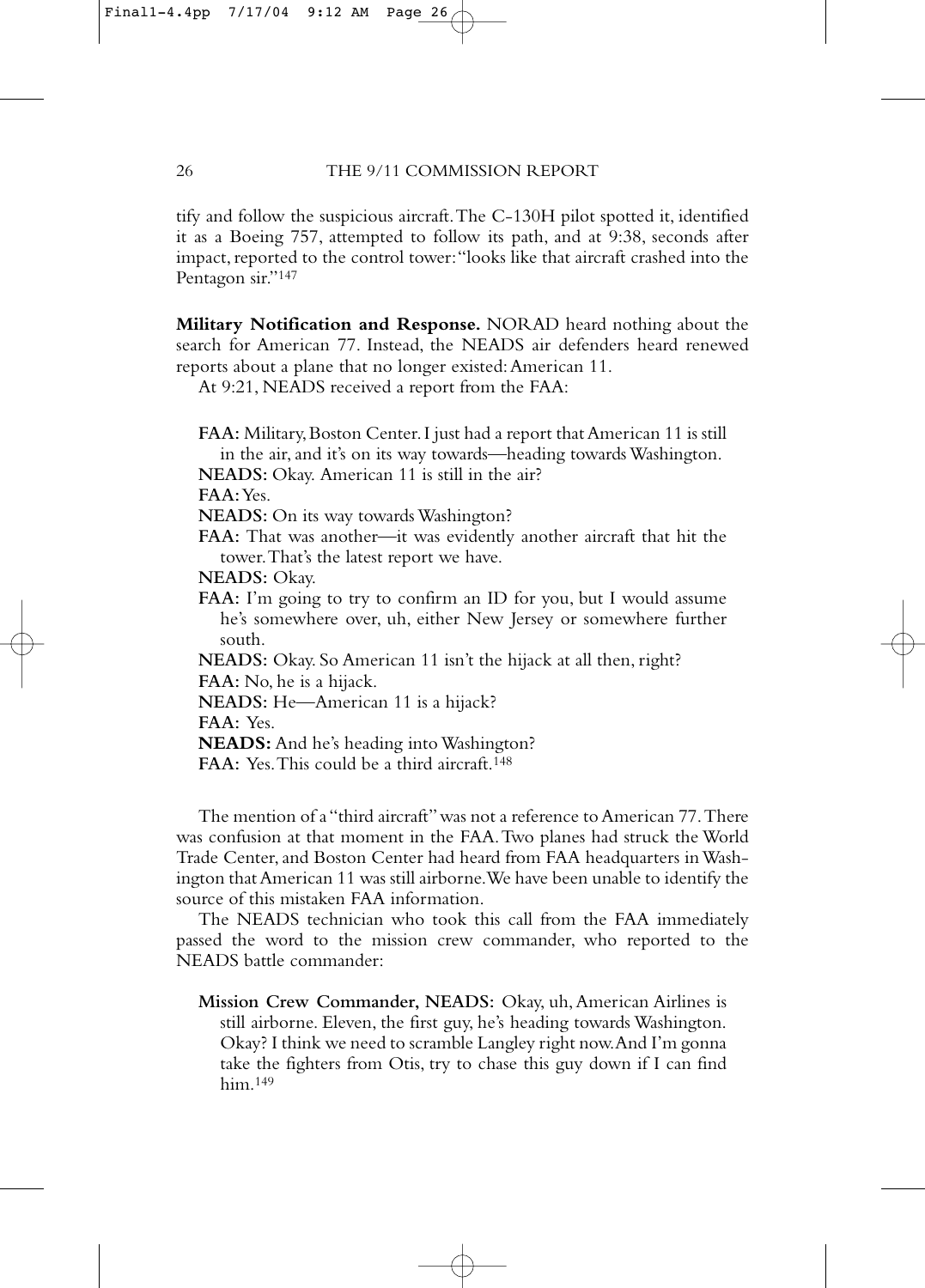After consulting with NEADS command, the crew commander issued the order at 9:23:"Okay . . . scramble Langley. Head them towards the Washington area. . . . [I]f they're there then we'll run on them. . . .These guys are smart." That order was processed and transmitted to Langley Air Force Base at 9:24. Radar data show the Langley fighters airborne at 9:30. NEADS decided to keep the Otis fighters over New York.The heading of the Langley fighters was adjusted to send them to the Baltimore area.The mission crew commander explained to us that the purpose was to position the Langley fighters between the reported southbound American 11 and the nation's capital.150

At the suggestion of the Boston Center's military liaison, NEADS contacted the FAA's Washington Center to ask about American 11. In the course of the conversation, a Washington Center manager informed NEADS:"We're looking—we also lost American 77."The time was 9:34.151This was the first notice to the military that American 77 was missing, and it had come by chance. If NEADS had not placed that call, the NEADS air defenders would have received no information whatsoever that the flight was even missing, although the FAA had been searching for it.No one at FAA headquarters ever asked for military assistance with American 77.

At 9:36, the FAA's Boston Center called NEADS and relayed the discovery about an unidentified aircraft closing in on Washington:"Latest report.Aircraft VFR [visual flight rules] six miles southeast of the White House.... Six, southwest. Six, southwest of the White House, deviating away." This startling news prompted the mission crew commander at NEADS to take immediate control of the airspace to clear a flight path for the Langley fighters:"Okay,we're going to turn it . . . crank it up. . . . Run them to the White House." He then discovered, to his surprise, that the Langley fighters were not headed north toward the Baltimore area as instructed, but east over the ocean. "I don't care how many windows you break," he said. "Damn it.... Okay. Push them back."<sup>152</sup>

The Langley fighters were heading east, not north, for three reasons. First, unlike a normal scramble order, this order did not include a distance to the target or the target's location. Second, a "generic" flight plan—prepared to get the aircraft airborne and out of local airspace quickly—incorrectly led the Langley fighters to believe they were ordered to fly due east (090) for 60 miles.Third, the lead pilot and local FAA controller incorrectly assumed the flight plan instruction to go "090 for 60" superseded the original scramble order.153

After the 9:36 call to NEADS about the unidentified aircraft a few miles from the White House, the Langley fighters were ordered to Washington, D.C. Controllers at NEADS located an unknown primary radar track, but "it kind of faded" over Washington.The time was 9:38.The Pentagon had been struck by American 77 at 9:37:46.The Langley fighters were about 150 miles away.154

Right after the Pentagon was hit, NEADS learned of another possible hijacked aircraft.It was an aircraft that in fact had not been hijacked at all.After the second World Trade Center crash, Boston Center managers recognized that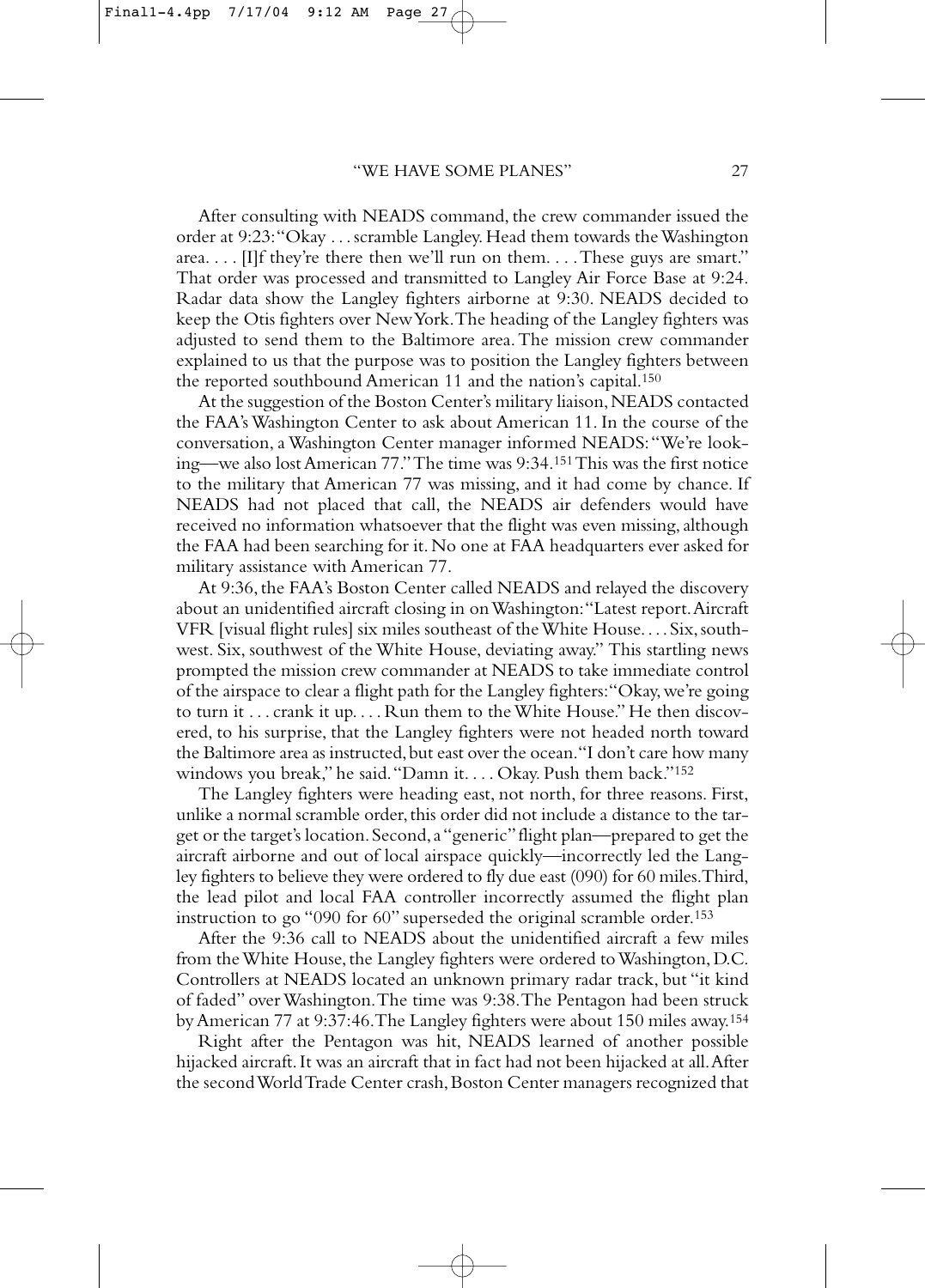both aircraft were transcontinental 767 jetliners that had departed Logan Airport. Remembering the "we have some planes" remark, Boston Center guessed that Delta 1989 might also be hijacked.Boston Center called NEADS at 9:41 and identified Delta 1989, a 767 jet that had left Logan Airport for Las Vegas, as a possible hijack. NEADS warned the FAA's Cleveland Center to watch Delta 1989.The Command Center and FAA headquarters watched it too. During the course of the morning, there were multiple erroneous reports of hijacked aircraft. The report of American 11 heading south was the first; Delta 1989 was the second.155

NEADS never lost track of Delta 1989, and even ordered fighter aircraft from Ohio and Michigan to intercept it. The flight never turned off its transponder. NEADS soon learned that the aircraft was not hijacked, and tracked Delta 1989 as it reversed course over Toledo, headed east, and landed in Cleveland.156 But another aircraft was heading toward Washington, an aircraft about which NORAD had heard nothing: United 93.

#### **United Airlines Flight 93**

**FAA Awareness.** At 9:27, after having been in the air for 45 minutes, United 93 acknowledged a transmission from the Cleveland Center controller.This was the last normal contact the FAA had with the flight.157

Less than a minute later, the Cleveland controller and the pilots of aircraft in the vicinity heard "a radio transmission of unintelligible sounds of possible screaming or a struggle from an unknown origin."<sup>158</sup>

The controller responded, seconds later:"Somebody call Cleveland?"This was followed by a second radio transmission, with sounds of screaming.The Cleveland Center controllers began to try to identify the possible source of the transmissions, and noticed that United 93 had descended some 700 feet.The controller attempted again to raise United 93 several times, with no response. At 9:30, the controller began to poll the other flights on his frequency to determine if they had heard the screaming; several said they had.159

At 9:32, a third radio transmission came over the frequency:"Keep remaining sitting.We have a bomb on board."The controller understood, but chose to respond: "Calling Cleveland Center, you're unreadable. Say again, slowly." He notified his supervisor, who passed the notice up the chain of command. By 9:34, word of the hijacking had reached FAA headquarters.<sup>160</sup>

FAA headquarters had by this time established an open line of communication with the Command Center at Herndon and instructed it to poll all its centers about suspect aircraft.The Command Center executed the request and, a minute later, Cleveland Center reported that "United 93 may have a bomb on board."At 9:34, the Command Center relayed the information concerning United 93 to FAA headquarters.At approximately 9:36, Cleveland advised the Command Center that it was still tracking United 93 and specifically inquired whether someone had requested the military to launch fighter aircraft to intercept the aircraft. Cleveland even told the Command Center it was prepared to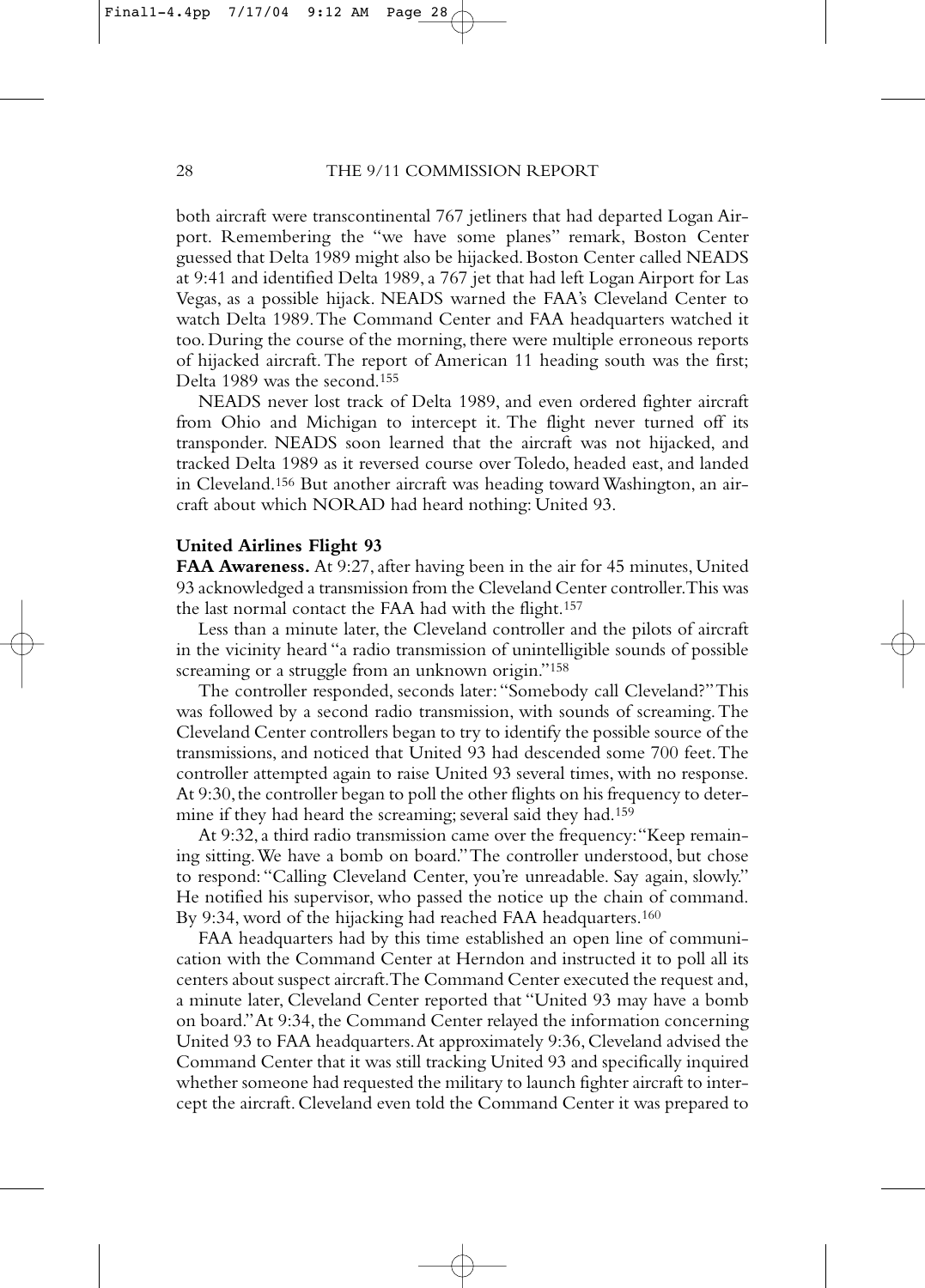contact a nearby military base to make the request.The Command Center told Cleveland that FAA personnel well above them in the chain of command had to make the decision to seek military assistance and were working on the issue.161

Between 9:34 and 9:38, the Cleveland controller observed United 93 climbing to 40,700 feet and immediately moved several aircraft out its way.The controller continued to try to contact United 93,and asked whether the pilot could confirm that he had been hijacked.162There was no response.

Then, at 9:39, a fourth radio transmission was heard from United 93:

**Ziad Jarrah:** Uh, this is the captain.Would like you all to remain seated. There is a bomb on board and are going back to the airport, and to have our demands [unintelligible]. Please remain quiet.

The controller responded: "United 93, understand you have a bomb on board. Go ahead."The flight did not respond.163

From 9:34 to 10:08,a Command Center facility manager provided frequent updates to Acting Deputy Administrator Monte Belger and other executives at FAA headquarters as United 93 headed toward Washington, D.C. At 9:41, Cleveland Center lost United 93's transponder signal. The controller located it on primary radar, matched its position with visual sightings from other aircraft, and tracked the flight as it turned east, then south.164

At 9:42, the Command Center learned from news reports that a plane had struck the Pentagon. The Command Center's national operations manager, Ben Sliney, ordered all FAA facilities to instruct all aircraft to land at the nearest airport.This was an unprecedented order.The air traffic control system handled it with great skill, as about 4,500 commercial and general aviation aircraft soon landed without incident.165

At 9:46 the Command Center updated FAA headquarters that United 93 was now "twenty-nine minutes out of Washington, D.C."

At 9:49, 13 minutes after Cleveland Center had asked about getting military help, the Command Center suggested that someone at headquarters should decide whether to request military assistance:

**FAA Headquarters:** They're pulling Jeff away to go talk about United 93.

- **Command Center:** Uh, do we want to think, uh, about scrambling aircraft?
- **FAA Headquarters:** Oh, God, I don't know.
- **Command Center:** Uh, that's a decision somebody's gonna have to make probably in the next ten minutes.
- **FAA Headquarters:** Uh, ya know everybody just left the room.166

At 9:53,FAA headquarters informed the Command Center that the deputy director for air traffic services was talking to Monte Belger about scrambling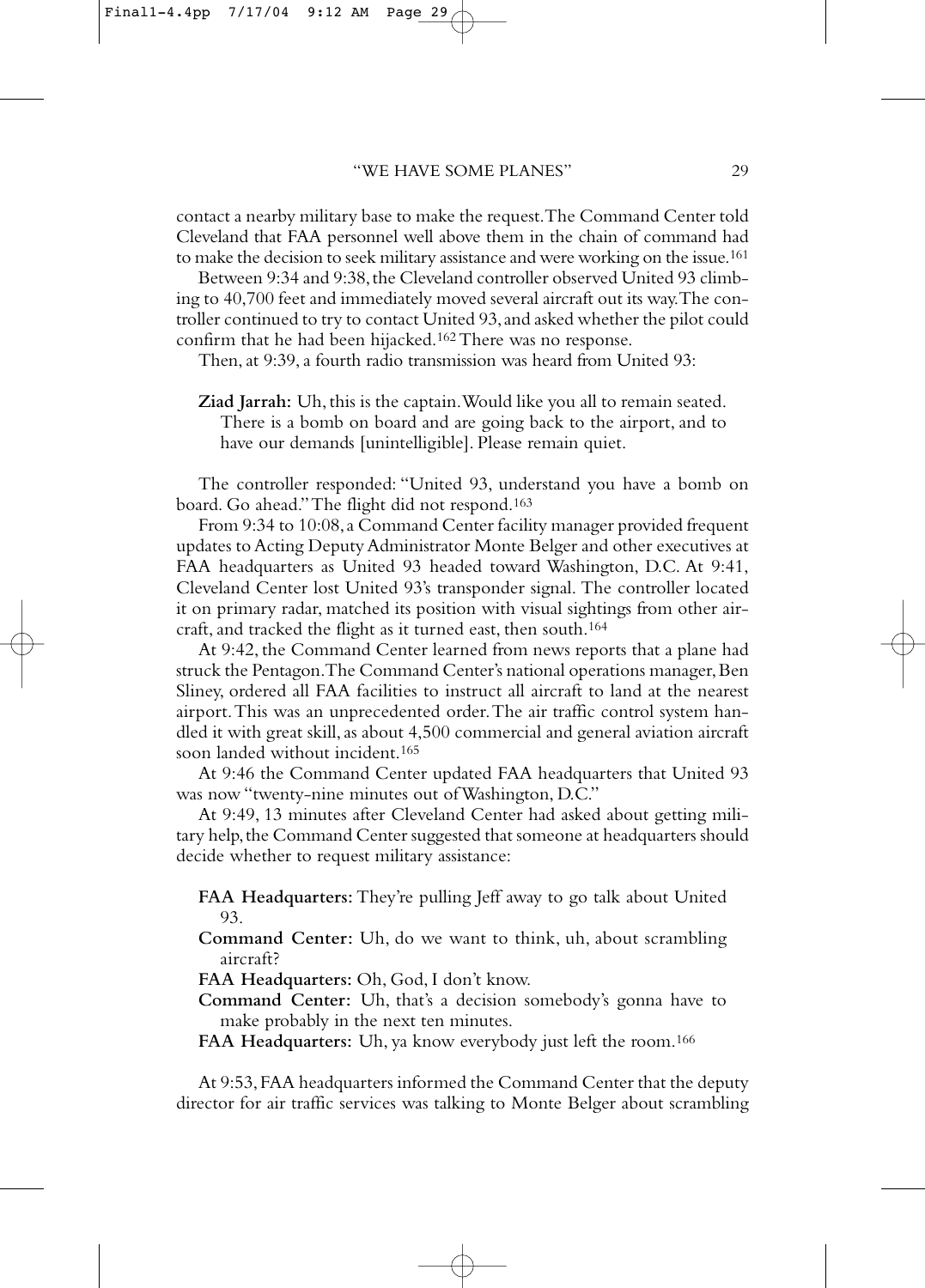aircraft. Then the Command Center informed headquarters that controllers had lost track of United 93 over the Pittsburgh area. Within seconds, the Command Center received a visual report from another aircraft, and informed headquarters that the aircraft was 20 miles northwest of Johnstown. United 93 was spotted by another aircraft, and, at 10:01, the Command Center advised FAA headquarters that one of the aircraft had seen United 93 "waving his wings." The aircraft had witnessed the hijackers' efforts to defeat the passengers' counterattack.167

United 93 crashed in Pennsylvania at 10:03:11, 125 miles from Washington, D.C.The precise crash time has been the subject of some dispute.The 10:03:11 impact time is supported by previous National Transportation Safety Board analysis and by evidence from the Commission staff's analysis of radar, the flight data recorder, the cockpit voice recorder, infrared satellite data, and air traffic control transmissions.168

Five minutes later, the Command Center forwarded this update to headquarters:

**Command Center:** O.K. Uh, there is now on that United 93.

**FAA Headquarters:**Yes.

**Command Center:**There is a report of black smoke in the last position I gave you, fifteen miles south of Johnstown.

**FAA Headquarters:** From the airplane or from the ground?

**Command Center:** Uh, they're speculating it's from the aircraft.

**FAA Headquarters:** Okay.

**Command Center:** Uh,who,it hit the ground.That's what they're speculating, that's speculation only.169

The aircraft that spotted the "black smoke" was the same unarmed Air National Guard cargo plane that had seen American 77 crash into the Pentagon 27 minutes earlier. It had resumed its flight to Minnesota and saw the smoke from the crash of United 93, less than two minutes after the plane went down. At 10:17, the Command Center advised headquarters of its conclusion that United 93 had indeed crashed.170

Despite the discussions about military assistance, no one from FAA headquarters requested military assistance regarding United 93. Nor did any manager at FAA headquarters pass any of the information it had about United 93 to the military.

**Military Notification and Response.** NEADS first received a call about United 93 from the military liaison at Cleveland Center at 10:07.Unaware that the aircraft had already crashed, Cleveland passed to NEADS the aircraft's last known latitude and longitude. NEADS was never able to locate United 93 on radar because it was already in the ground.171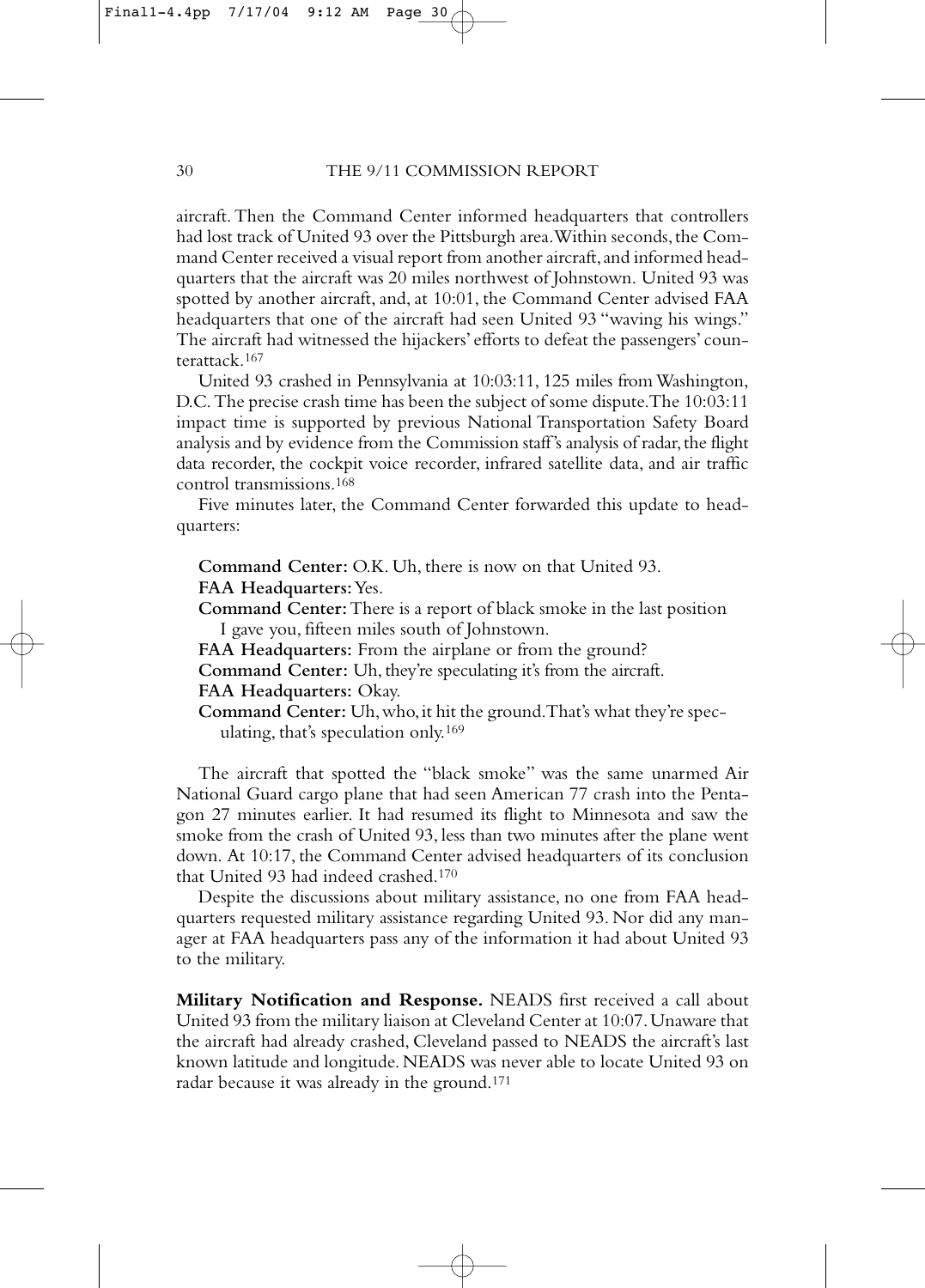At the same time, the NEADS mission crew commander was dealing with the arrival of the Langley fighters over Washington, D.C., sorting out what their orders were with respect to potential targets. Shortly after 10:10, and having no knowledge either that United 93 had been heading toward Washington or that it had crashed, he explicitly instructed the Langley fighters: "negative negative clearance to shoot" aircraft over the nation's capital.172

The news of a reported bomb on board United 93 spread quickly at NEADS.The air defenders searched for United 93's primary radar return and tried to locate other fighters to scramble. NEADS called Washington Center to report:

**NEADS:** I also want to give you a heads-up,Washington. **FAA (DC):** Go ahead. **NEADS:** United nine three, have you got information on that yet? **FAA:**Yeah, he's down. **NEADS:** He's down? **FAA:**Yes. **NEADS:** When did he land? 'Cause we have got confirmation— **FAA:** He did not land. **NEADS:** Oh, he's down? Down? **FAA:** Yes. Somewhere up northeast of Camp David. **NEADS:** Northeast of Camp David. FAA: That's the last report. They don't know exactly where.<sup>173</sup>

The time of notification of the crash of United 93 was 10:15.174 The NEADS air defenders never located the flight or followed it on their radar scopes.The flight had already crashed by the time they learned it was hijacked.

#### **Clarifying the Record**

The defense of U.S. airspace on 9/11 was not conducted in accord with preexisting training and protocols. It was improvised by civilians who had never handled a hijacked aircraft that attempted to disappear, and by a military unprepared for the transformation of commercial aircraft into weapons of mass destruction. As it turned out, the NEADS air defenders had nine minutes' notice on the first hijacked plane, no advance notice on the second, no advance notice on the third, and no advance notice on the fourth.

We do not believe that the true picture of that morning reflects discredit on the operational personnel at NEADS or FAA facilities. NEADS commanders and officers actively sought out information, and made the best judgments they could on the basis of what they knew. Individual FAA controllers, facility managers,and Command Center managers thought outside the box in recommending a nationwide alert, in ground-stopping local traffic, and, ultimately, in deciding to land all aircraft and executing that unprecedented order flawlessly.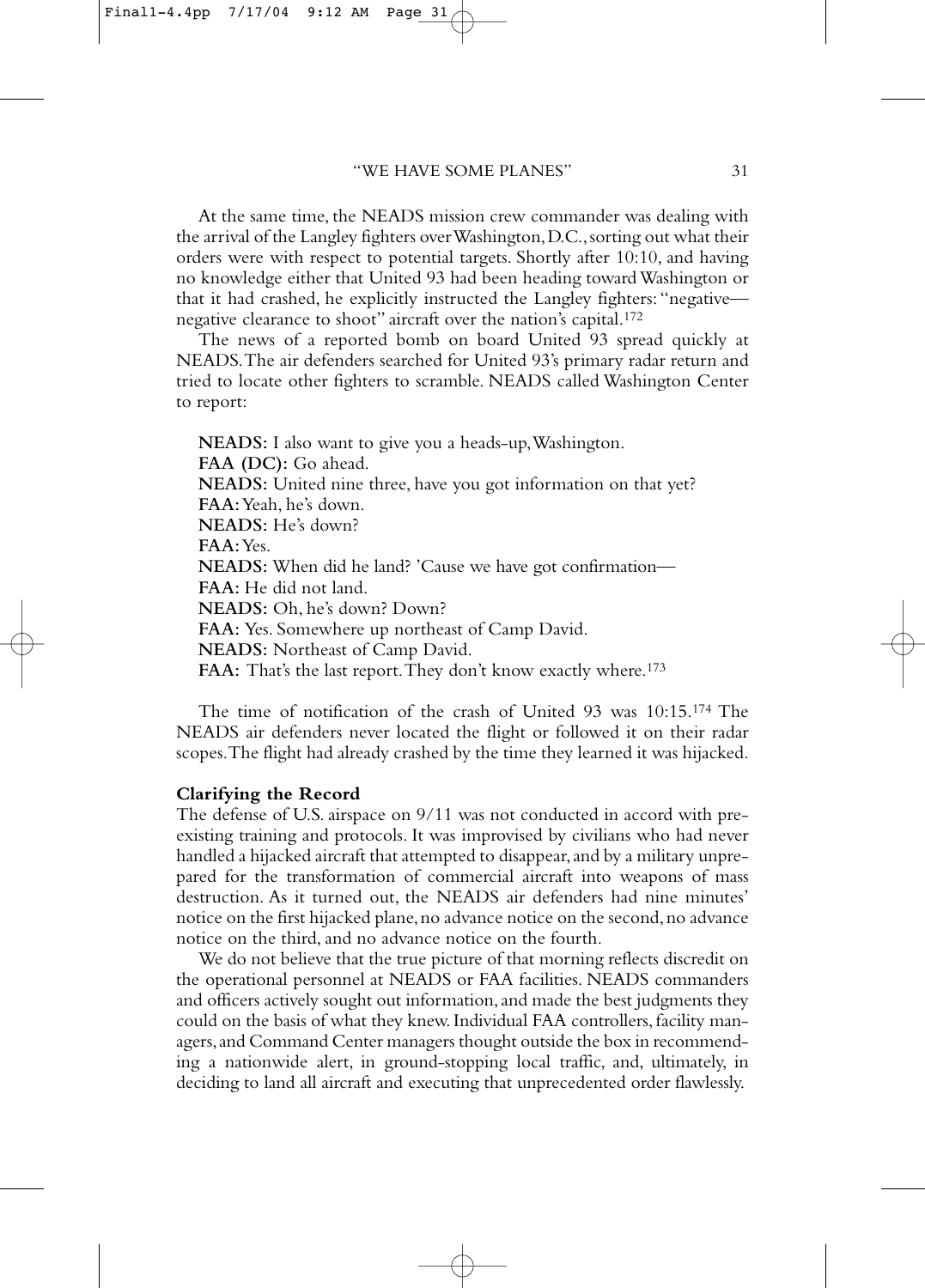## **American Airlines Flight 11 (AA 11)** *Boston to Los Angeles*



| 7:59    | Takeoff                             |
|---------|-------------------------------------|
| 8:14    | Last routine radio                  |
|         | communication; likely takeover      |
| 8:19    | Flight attendant notifies AA of     |
|         | hijacking                           |
| 8:21    | Transponder is turned off           |
| 8:23    | AA attempts to contact the          |
|         | cockpit                             |
| 8:25    | Boston Center aware of              |
|         | hijacking                           |
| 8:38    | <b>Boston Center notifies NEADS</b> |
|         | of hijacking                        |
| 8:46    | NEADS scrambles Otis fighter        |
|         | jets in search of AA 11             |
| 8:46:40 | AA 11 crashes into 1 WTC            |
|         | (North Tower)                       |
| 8:53    | Otis fighter jets airborne          |
| 9:16    | AA headquarters aware that          |
|         | Flight 11 has crashed into          |
|         | <b>WTC</b>                          |
| 9:21    | <b>Boston Center advises NEADS</b>  |
|         | that AA 11 is airborne heading      |
|         | for Washington                      |
| 9:24    | NEADS scrambles Langley             |
|         | fighter jets in search of           |
|         | AA 11                               |

## **United Airlines Flight 175 (UA 175)** *Boston to Los Angeles*



|    | 8:14    | Takeoff                         |
|----|---------|---------------------------------|
|    | 8:42    | Last radio communication        |
| r  |         | 8:42-8:46 Likely takeover       |
| Ê  | 8:47    | Transponder code changes        |
|    | 8:52    | Flight attendant notifies UA of |
|    |         | hijacking                       |
|    | 8:54    | UA attempts to contact the      |
|    |         | cockpit                         |
|    | 8:55    | New York Center suspects        |
|    |         | hijacking                       |
| ۱S | 9:03:11 | Flight 175 crashes into 2 WTC   |
|    |         | (South Tower)                   |
|    | 9:15    | New York Center advises         |
|    |         | NEADS that UA 175 was the       |
|    |         | second aircraft crashed into    |
|    |         | WTC                             |
|    | 9:20    | UA headquarters aware that      |
|    |         | Flight 175 had crashed into     |
|    |         | WTC                             |
|    |         |                                 |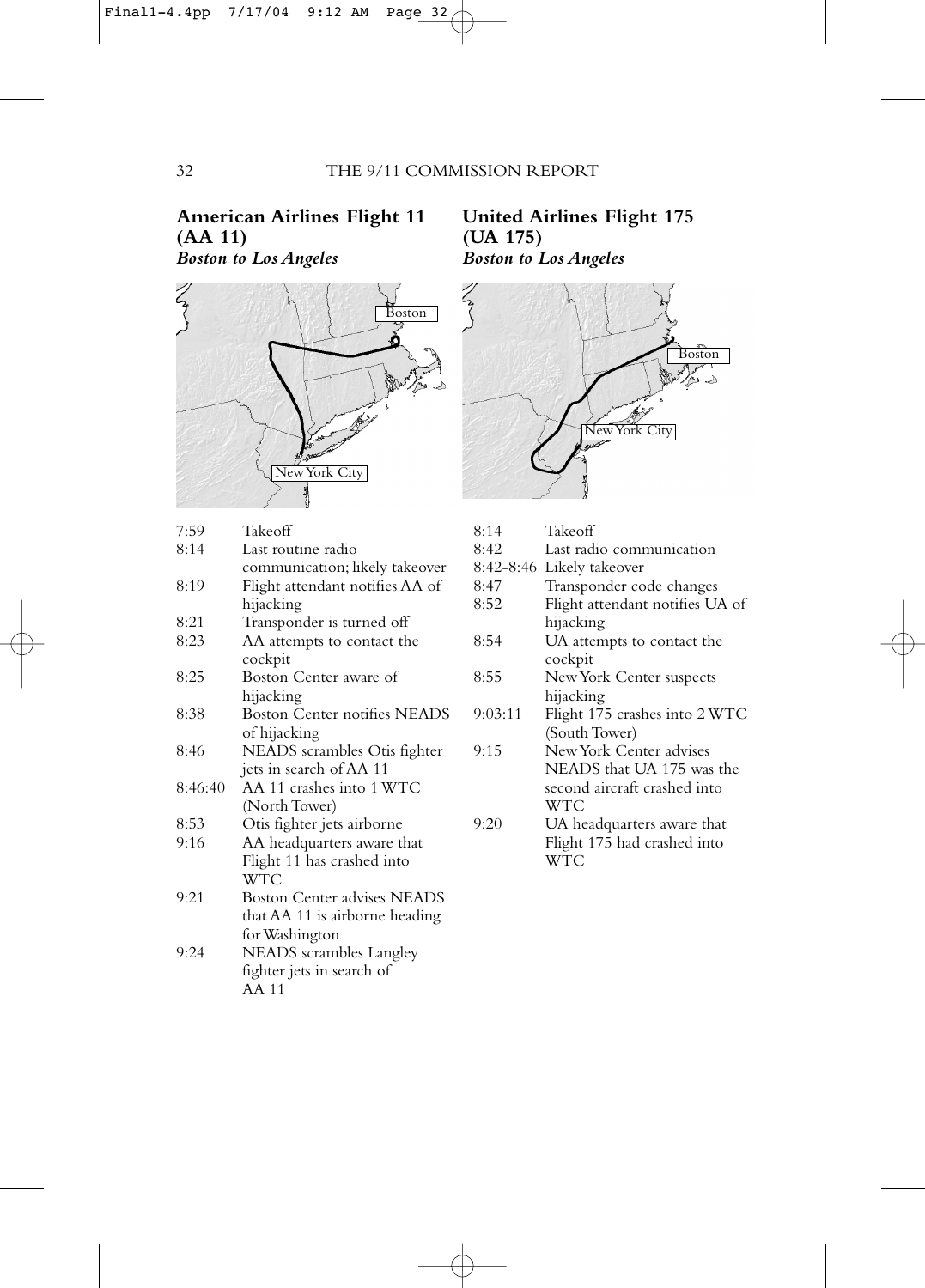## **American Airlines Flight 77 (AA 77)**

*Washington, D.C., to Los Angeles*





| 8:20    | Takeoff                        |
|---------|--------------------------------|
| 8:51    | Last routine radio             |
|         | communication                  |
|         | 8:51-8:54 Likely takeover      |
| 8:54    | Flight 77 makes unauthorized   |
|         | turn to south                  |
| 8:56    | Transponder is turned off      |
| 9:05    | AA headquarters aware that     |
|         | Flight 77 is hijacked          |
| 9:25    | Herndon Command Center         |
|         | orders nationwide ground stop  |
| 9:32    | Dulles tower observes radar of |
|         | fast-moving aircraft (later    |
|         | identified as AA 77)           |
| 9:34    | FAA advises NEADS that         |
|         | AA 77 is missing               |
| 9:37:46 | AA 77 crashes into the         |
|         | Pentagon                       |
| 10:30   | AA headquarters confirms       |
|         | Flight 77 crash into Pentagon  |
|         |                                |

| 8:42     | Takeoff                         |
|----------|---------------------------------|
| 9:24     | Flight 93 receives warning      |
|          | from UA about possible          |
|          | cockpit intrusion               |
| 9:27     | Last routine radio              |
|          | communication                   |
| 9:28     | Likely takeover                 |
| 9:34     | Herndon Command Center          |
|          | advises FAA headquarters that   |
|          | UA 93 is hijacked               |
| 9:36     | Flight attendant notifies UA of |
|          | hijacking; UA attempts to       |
|          | contact the cockpit             |
| 9:41     | Transponder is turned off       |
| 9:57     | Passenger revolt begins         |
| 10:03:11 | Flight 93 crashes in field in   |
|          | Shanksville, PA                 |
| 10:07    | Cleveland Center advises        |
|          | NEADS of UA 93 hijacking        |
| 10:15    | UA headquarters aware that      |
|          | Flight 93 has crashed in PA;    |
|          | Washington Center advises       |
|          | NEADS that Flight 93 has        |
|          | crashed in PA                   |
|          |                                 |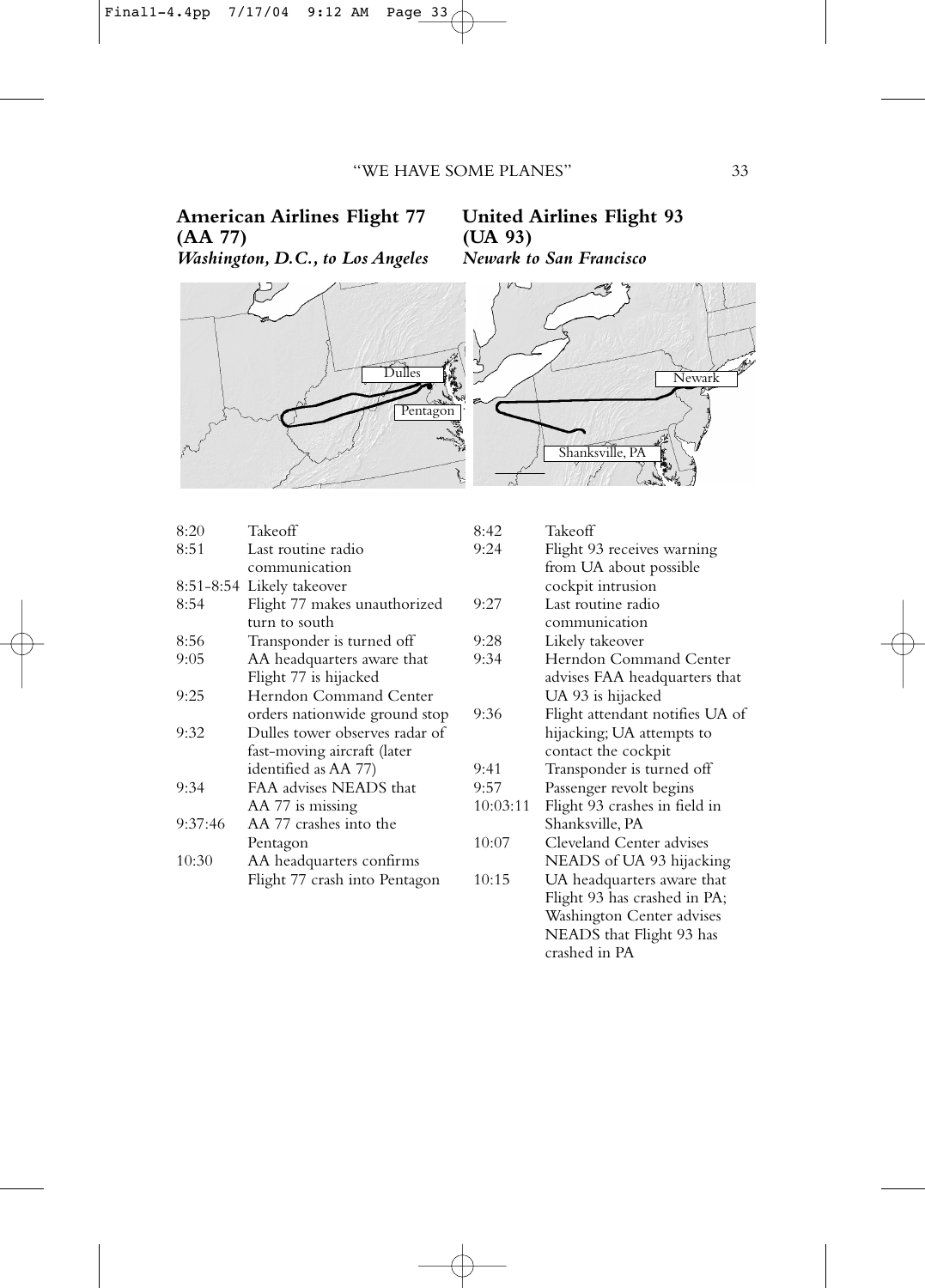More than the actual events, inaccurate government accounts of those events made it appear that the military was notified in time to respond to two of the hijackings, raising questions about the adequacy of the response. Those accounts had the effect of deflecting questions about the military's capacity to obtain timely and accurate information from its own sources. In addition, they overstated the FAA's ability to provide the military with timely and useful information that morning.

In public testimony before this Commission in May 2003, NORAD officials stated that at 9:16,NEADS received hijack notification of United 93 from the FAA.175This statement was incorrect.There was no hijack to report at 9:16. United 93 was proceeding normally at that time.

In this same public testimony, NORAD officials stated that at 9:24, NEADS received notification of the hijacking of American 77.<sup>176</sup> This statement was also incorrect.The notice NEADS received at 9:24 was that American 11 had not hit the World Trade Center and was heading for Washington, D.C.177

In their testimony and in other public accounts, NORAD officials also stated that the Langley fighters were scrambled to respond to the notifications about American 77,178 United 93, or both.These statements were incorrect as well.The fighters were scrambled because of the report that American 11 was heading south, as is clear not just from taped conversations at NEADS but also from taped conversations at FAA centers; contemporaneous logs compiled at NEADS, Continental Region headquarters, and NORAD; and other records. Yet this response to a phantom aircraft was not recounted in a single public timeline or statement issued by the FAA or Department of Defense.The inaccurate accounts created the impression that the Langley scramble was a logical response to an actual hijacked aircraft.

In fact, not only was the scramble prompted by the mistaken information about American 11, but NEADS never received notice that American 77 was hijacked. It was notified at 9:34 that American 77 was lost. Then, minutes later, NEADS was told that an unknown plane was 6 miles southwest of the White House. Only then did the already scrambled airplanes start moving directly toward Washington, D.C.

Thus the military did not have 14 minutes to respond to American 77, as testimony to the Commission in May 2003 suggested. It had at most one or two minutes to react to the unidentified plane approaching Washington, and the fighters were in the wrong place to be able to help.They had been responding to a report about an aircraft that did not exist.

Nor did the military have 47 minutes to respond to United 93, as would be implied by the account that it received notice of the flight's hijacking at 9:16. By the time the military learned about the flight, it had crashed.

We now turn to the role of national leadership in the events that morning.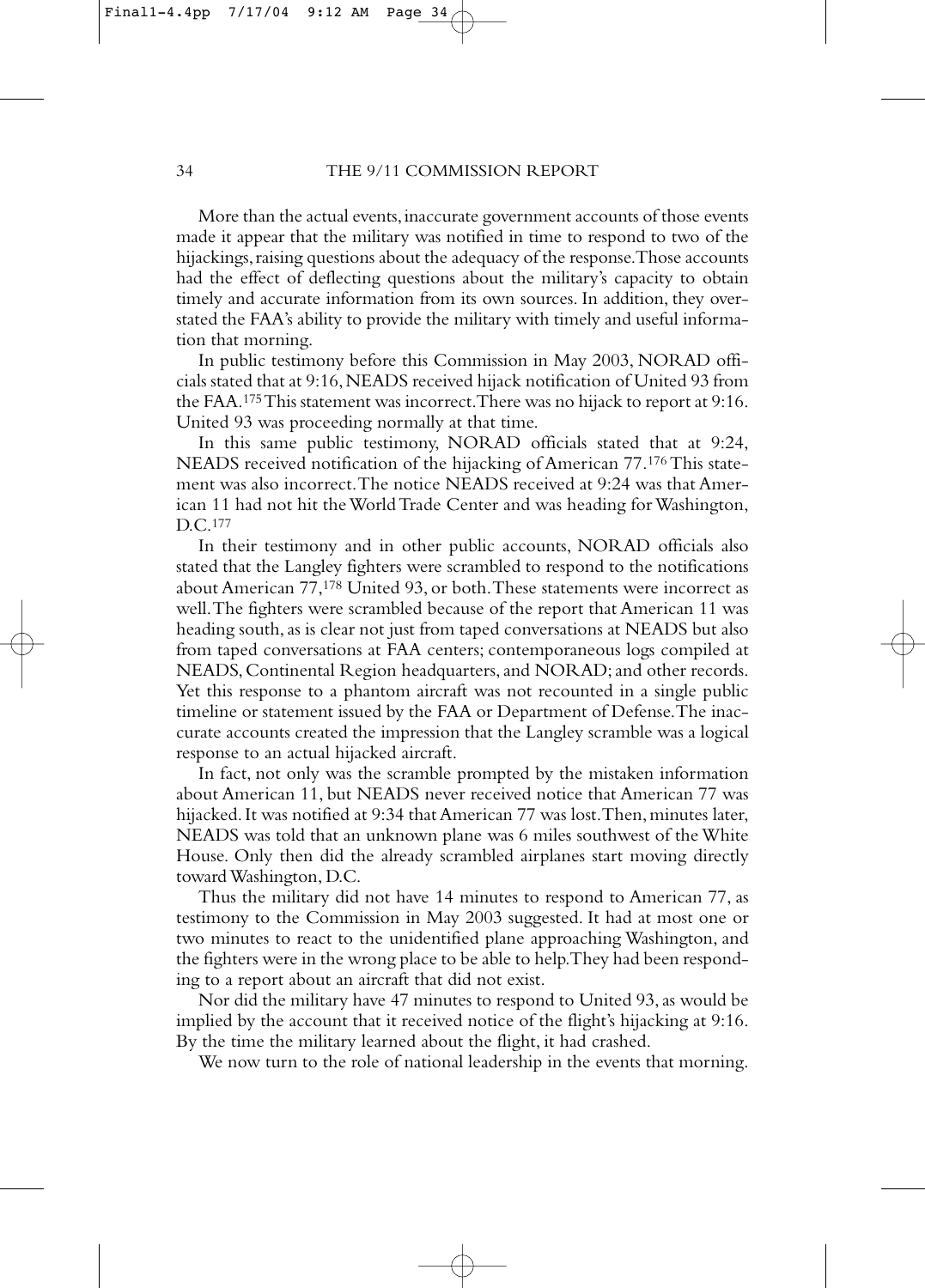## 1.3 NATIONAL CRISIS MANAGEMENT

When American 11 struck the World Trade Center at 8:46, no one in the White House or traveling with the President knew that it had been hijacked.While that information circulated within the FAA, we found no evidence that the hijacking was reported to any other agency in Washington before 8:46.<sup>179</sup>

Most federal agencies learned about the crash in New York from CNN.180 Within the FAA, the administrator, Jane Garvey, and her acting deputy, Monte Belger, had not been told of a confirmed hijacking before they learned from television that a plane had crashed.181 Others in the agency were aware of it, as we explained earlier in this chapter.

Inside the National Military Command Center, the deputy director of operations and his assistant began notifying senior Pentagon officials of the incident.At about 9:00, the senior NMCC operations officer reached out to the FAA operations center for information.Although the NMCC was advised of the hijacking of American 11, the scrambling of jets was not discussed.182

In Sarasota, Florida, the presidential motorcade was arriving at the Emma E. Booker Elementary School, where President Bush was to read to a class and talk about education.White House Chief of Staff Andrew Card told us he was standing with the President outside the classroom when Senior Advisor to the President Karl Rove first informed them that a small, twin-engine plane had crashed into the World Trade Center.The President's reaction was that the incident must have been caused by pilot error.<sup>183</sup>

At 8:55, before entering the classroom, the President spoke to National Security Advisor Condoleezza Rice,who was at the White House.She recalled first telling the President it was a twin-engine aircraft—and then a commercial aircraft—that had struck the World Trade Center,adding "that's all we know right now, Mr. President."184

At the White House,Vice President Dick Cheney had just sat down for a meeting when his assistant told him to turn on his television because a plane had struck the North Tower of the World Trade Center.The Vice President was wondering "how the hell could a plane hit the World Trade Center" when he saw the second aircraft strike the South Tower.185

Elsewhere in the White House,a series of 9:00 meetings was about to begin. In the absence of information that the crash was anything other than an accident, the White House staff monitored the news as they went ahead with their regular schedules.186

#### **The Agencies Confer**

When they learned a second plane had struck the World Trade Center, nearly everyone in the White House told us, they immediately knew it was not an accident. The Secret Service initiated a number of security enhancements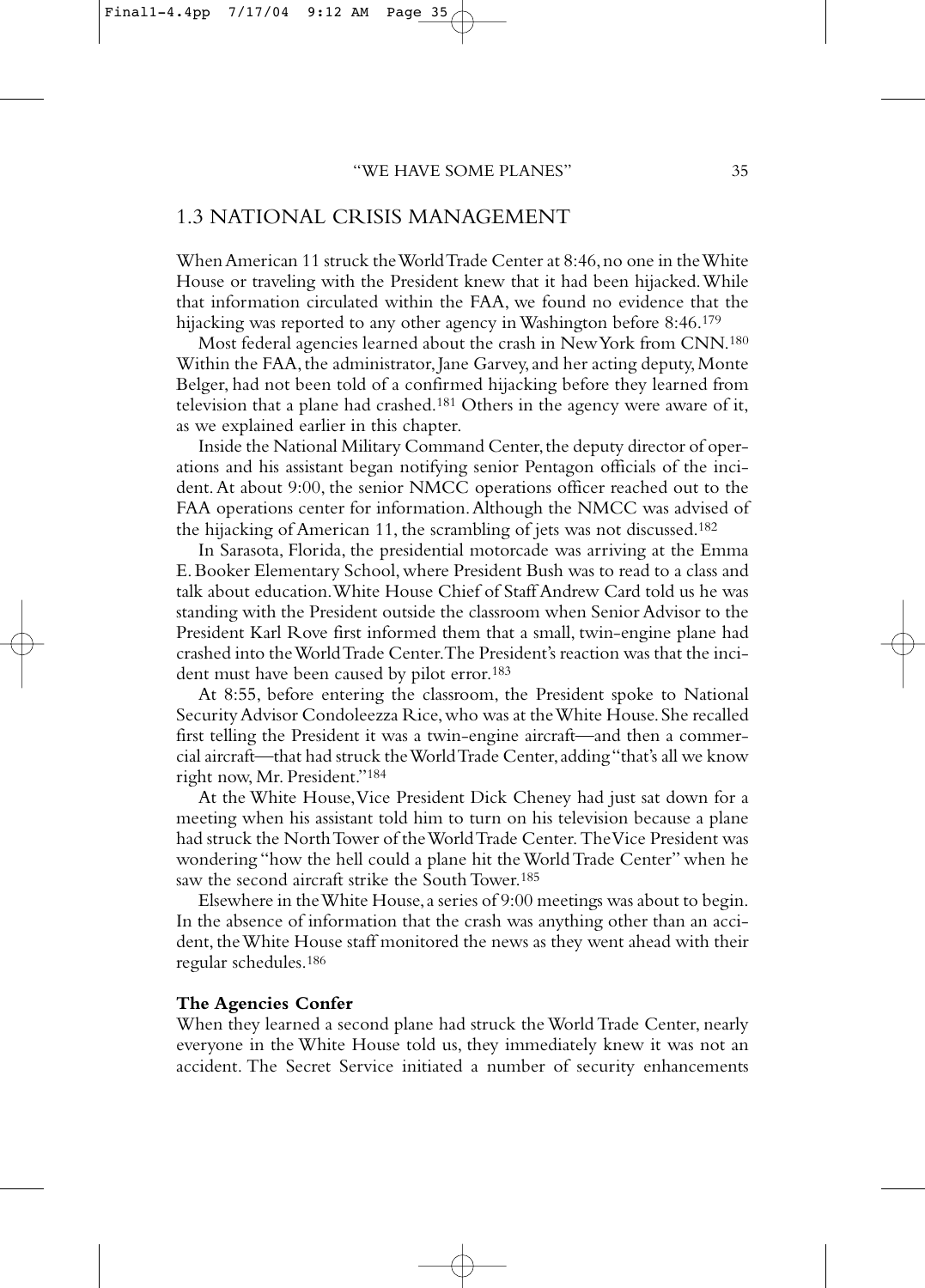around the White House complex.The officials who issued these orders did not know that there were additional hijacked aircraft, or that one such aircraft was en route to Washington.These measures were precautionary steps taken because of the strikes in New York.187

**The FAA and White House Teleconferences.**The FAA,the White House, and the Defense Department each initiated a multiagency teleconference before 9:30. Because none of these teleconferences—at least before 10:00 included the right officials from both the FAA and Defense Department, none succeeded in meaningfully coordinating the military and FAA response to the hijackings.

At about 9:20, security personnel at FAA headquarters set up a hijacking teleconference with several agencies, including the Defense Department.The NMCC officer who participated told us that the call was monitored only periodically because the information was sporadic, it was of little value, and there were other important tasks.The FAA manager of the teleconference also remembered that the military participated only briefly before the Pentagon was hit. Both individuals agreed that the teleconference played no role in coordinating a response to the attacks of 9/11.Acting Deputy Administrator Belger was frustrated to learn later in the morning that the military had not been on the call.188

At the White House, the video teleconference was conducted from the Situation Room by Richard Clarke, a special assistant to the president long involved in counterterrorism. Logs indicate that it began at 9:25 and included the CIA; the FBI; the departments of State, Justice, and Defense; the FAA; and the White House shelter. The FAA and CIA joined at 9:40. The first topic addressed in the White House video teleconference—at about 9:40—was the physical security of the President, the White House, and federal agencies. Immediately thereafter it was reported that a plane had hit the Pentagon.We found no evidence that video teleconference participants had any prior information that American 77 had been hijacked and was heading directly toward Washington. Indeed, it is not clear to us that the video teleconference was fully under way before 9:37, when the Pentagon was struck.189

Garvey, Belger, and other senior officials from FAA headquarters participated in this video teleconference at various times.We do not know who from Defense participated, but we know that in the first hour none of the personnel involved in managing the crisis did.And none of the information conveyed in the White House video teleconference, at least in the first hour, was being passed to the NMCC.As one witness recalled,"[It] was almost like there were parallel decisionmaking processes going on; one was a voice conference orchestrated by the NMCC . . . and then there was the [White House video teleconference]. . . . [I]n my mind they were competing venues for command and control and decisionmaking."190

At 10:03, the conference received reports of more missing aircraft,"2 pos-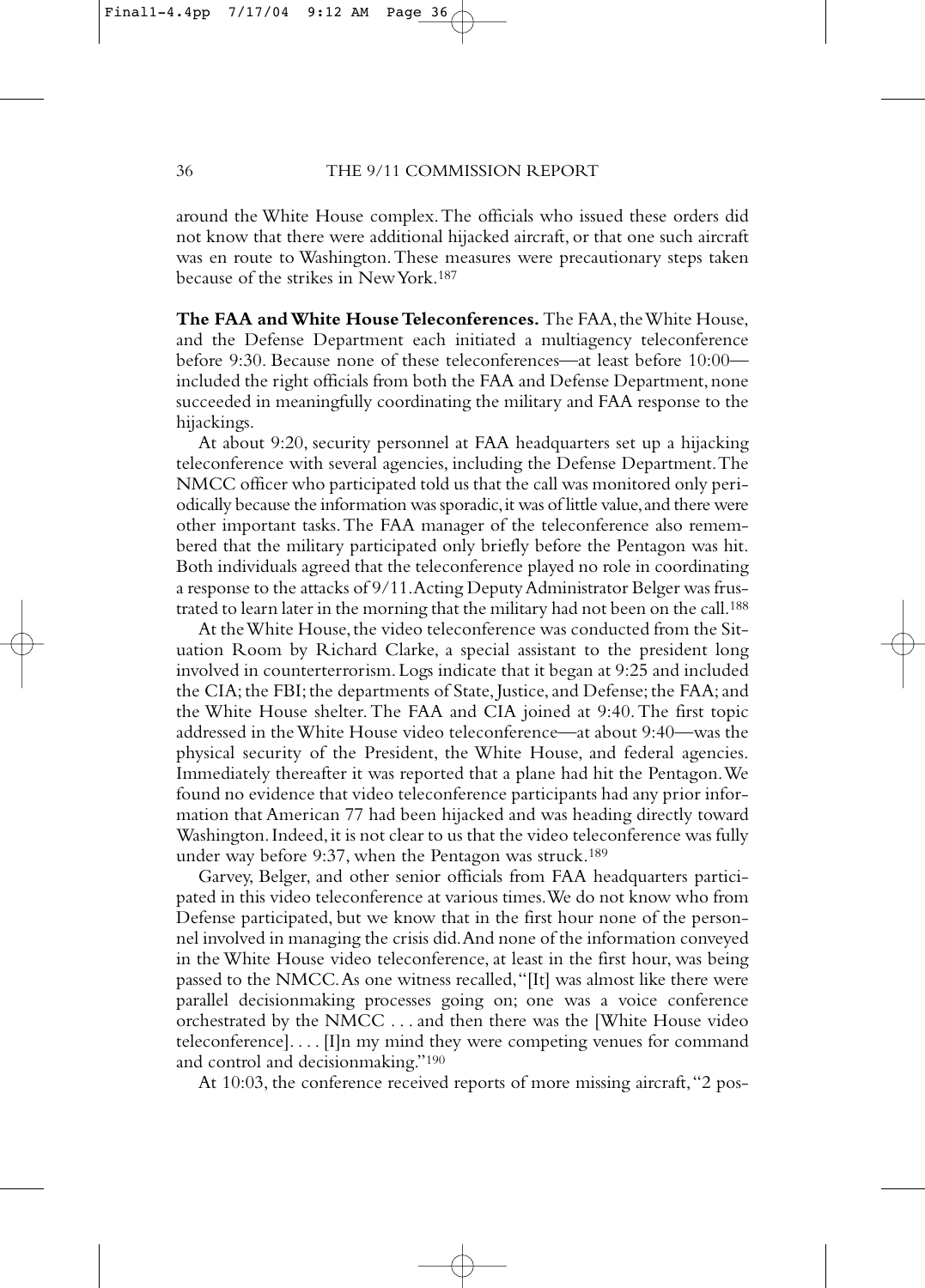sibly 3 aloft," and learned of a combat air patrol over Washington.There was discussion of the need for rules of engagement.Clarke reported that they were asking the President for authority to shoot down aircraft.Confirmation of that authority came at 10:25, but the commands were already being conveyed in more direct contacts with the Pentagon.191

**The Pentagon Teleconferences.** Inside the National Military Command Center, the deputy director for operations immediately thought the second strike was a terrorist attack.The job of the NMCC in such an emergency is to gather the relevant parties and establish the chain of command between the National Command Authority—the president and the secretary of defense and those who need to carry out their orders.192

On the morning of September 11, Secretary Rumsfeld was having breakfast at the Pentagon with a group of members of Congress. He then returned to his office for his daily intelligence briefing.The Secretary was informed of the second strike in New York during the briefing; he resumed the briefing while awaiting more information. After the Pentagon was struck, Secretary Rumsfeld went to the parking lot to assist with rescue efforts.193

Inside the NMCC, the deputy director for operations called for an allpurpose "significant event" conference. It began at 9:29, with a brief recap: two aircraft had struck the World Trade Center, there was a confirmed hijacking of American 11,and Otis fighters had been scrambled.The FAA was asked to provide an update, but the line was silent because the FAA had not been added to the call.A minute later, the deputy director stated that it had just been confirmed that American 11 was still airborne and heading toward D.C. He directed the transition to an air threat conference call. NORAD confirmed that American 11 was airborne and heading toward Washington, relaying the erroneous FAA information already mentioned.The call then ended, at about 9:34.194

It resumed at 9:37 as an air threat conference call,\* which lasted more than eight hours. The President, Vice President, Secretary of Defense, Vice Chairman of the Joint Chiefs of Staff, and Deputy National Security Advisor Stephen Hadley all participated in this teleconference at various times, as did military personnel from the White House underground shelter and the President's military aide on Air Force One.195

Operators worked feverishly to include the FAA, but they had equipment problems and difficulty finding secure phone numbers. NORAD asked three times before 10:03 to confirm the presence of the FAA in the teleconference. The FAA representative who finally joined the call at 10:17 had no familiarity with or responsibility for hijackings, no access to decisionmakers, and none of the information available to senior FAA officials.196

<sup>\*</sup> All times given for this conference call are estimates, which we and the Department of Defense believe to be accurate within a  $\pm$  3 minute margin of error.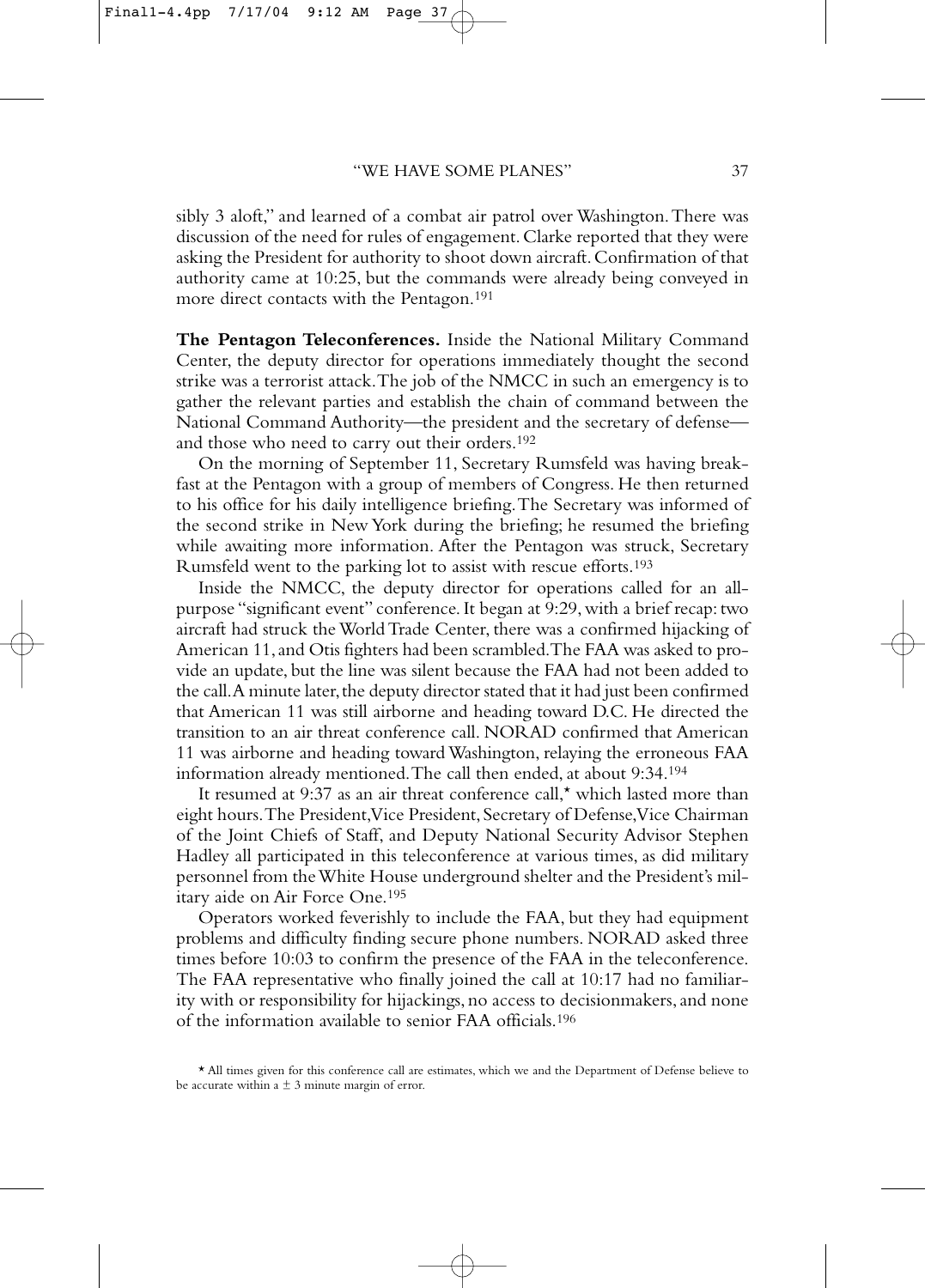We found no evidence that, at this critical time, NORAD's top commanders, in Florida or Cheyenne Mountain, coordinated with their counterparts at FAA headquarters to improve awareness and organize a common response. Lower-level officials improvised—for example, the FAA's Boston Center bypassed the chain of command and directly contacted NEADS after the first hijacking. But the highest-level Defense Department officials relied on the NMCC's air threat conference, in which the FAA did not participate for the first 48 minutes.197

At 9:39, the NMCC's deputy director for operations, a military officer, opened the call from the Pentagon,which had just been hit.He began:"An air attack against North America may be in progress. NORAD, what's the situation?" NORAD said it had conflicting reports. Its latest information was "of a possible hijacked aircraft taking off out of JFK en route to Washington D.C." The NMCC reported a crash into the mall side of the Pentagon and requested that the Secretary of Defense be added to the conference.198

At 9:44,NORAD briefed the conference on the possible hijacking of Delta 1989.Two minutes later, staff reported that they were still trying to locate Secretary Rumsfeld and Vice Chairman Myers. The Vice Chairman joined the conference shortly before 10:00; the Secretary, shortly before 10:30. The Chairman was out of the country.199

At 9:48, a representative from the White House shelter asked if there were any indications of another hijacked aircraft.The deputy director for operations mentioned the Delta flight and concluded that "that would be the fourth possible hijack."At 9:49, the commander of NORAD directed all air sovereignty aircraft to battle stations, fully armed.200

At 9:59, an Air Force lieutenant colonel working in the White House Military Office joined the conference and stated he had just talked to Deputy National Security Advisor Stephen Hadley.The White House requested (1) the implementation of continuity of government measures, (2) fighter escorts for Air Force One, and (3) a fighter combat air patrol over Washington, D.C.201

By 10:03, when United 93 crashed in Pennsylvania, there had been no mention of its hijacking and the FAA had not yet been added to the teleconference.202

#### **The President and the Vice President**

The President was seated in a classroom when,at 9:05,Andrew Card whispered to him:"A second plane hit the second tower. America is under attack."The President told us his instinct was to project calm, not to have the country see an excited reaction at a moment of crisis.The press was standing behind the children; he saw their phones and pagers start to ring.The President felt he should project strength and calm until he could better understand what was happening.203

The President remained in the classroom for another five to seven minutes,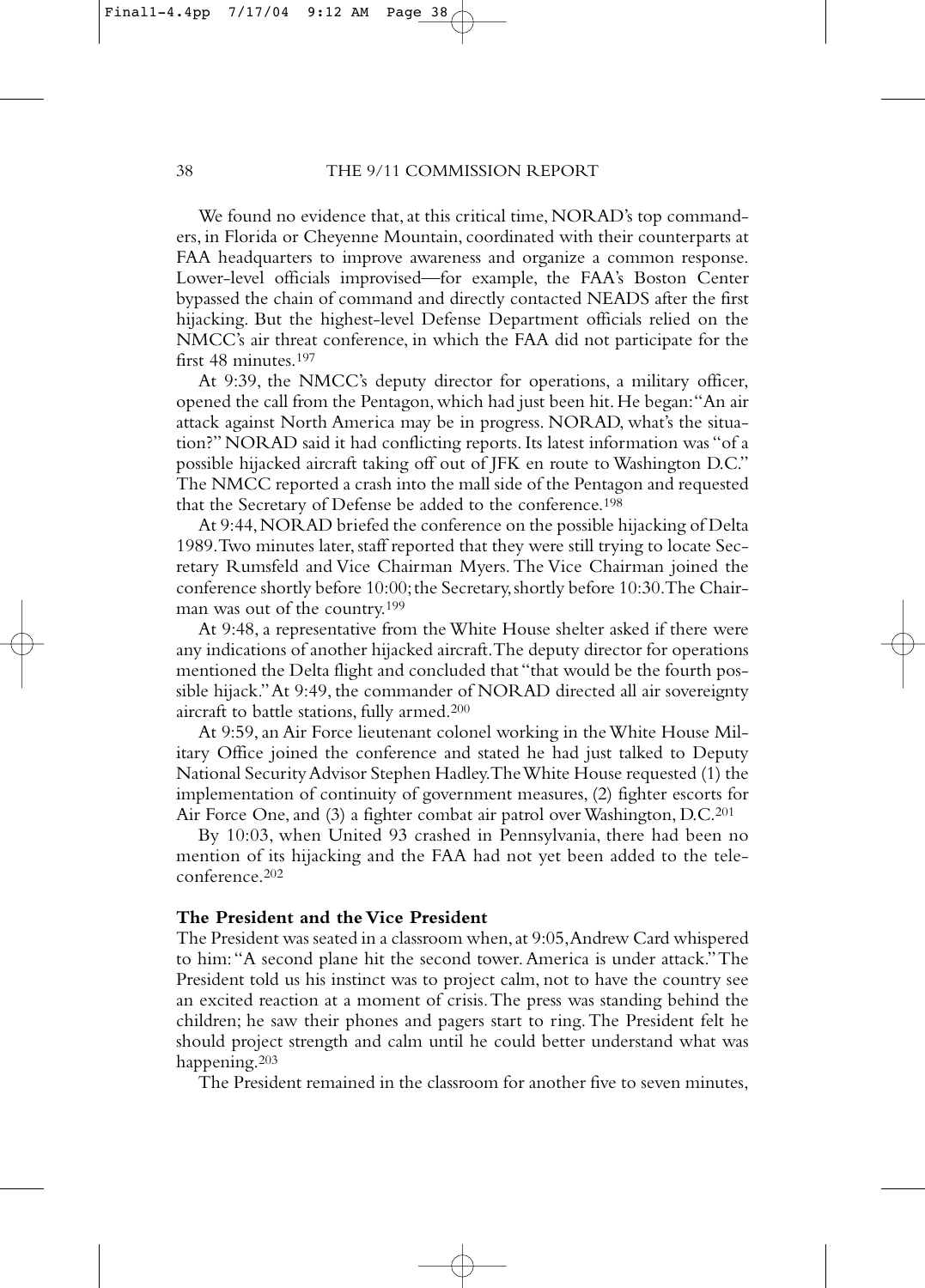while the children continued reading. He then returned to a holding room shortly before 9:15, where he was briefed by staff and saw television coverage. He next spoke to Vice President Cheney, Dr. Rice, New York Governor George Pataki, and FBI Director Robert Mueller. He decided to make a brief statement from the school before leaving for the airport.The Secret Service told us they were anxious to move the President to a safer location, but did not think it imperative for him to run out the door.204

Between 9:15 and 9:30, the staff was busy arranging a return to Washington, while the President consulted his senior advisers about his remarks. No one in the traveling party had any information during this time that other aircraft were hijacked or missing.Staff was in contact with the White House Situation Room, but as far as we could determine,no one with the President was in contact with the Pentagon.The focus was on the President's statement to the nation.The only decision made during this time was to return to Washington.205

The President's motorcade departed at 9:35, and arrived at the airport between 9:42 and 9:45.During the ride the President learned about the attack on the Pentagon. He boarded the aircraft, asked the Secret Service about the safety of his family, and called the Vice President. According to notes of the call, at about 9:45 the President told the Vice President:"Sounds like we have a minor war going on here, I heard about the Pentagon.We're at war . . . somebody's going to pay."206

About this time, Card, the lead Secret Service agent, the President's military aide,and the pilot were conferring on a possible destination for Air Force One. The Secret Service agent felt strongly that the situation in Washington was too unstable for the President to return there, and Card agreed. The President strongly wanted to return to Washington and only grudgingly agreed to go elsewhere.The issue was still undecided when the President conferred with the Vice President at about the time Air Force One was taking off. The Vice President recalled urging the President not to return to Washington.Air Force One departed at about 9:54 without any fixed destination.The objective was to get up in the air—as fast and as high as possible—and then decide where to go.207

At 9:33, the tower supervisor at Reagan National Airport picked up a hotline to the Secret Service and told the Service's operations center that "an aircraft [is] coming at you and not talking with us."This was the first specific report to the Secret Service of a direct threat to the White House. No move was made to evacuate the Vice President at this time.As the officer who took the call explained, "[I was] about to push the alert button when the tower advised that the aircraft was turning south and approaching Reagan National Airport."208

American 77 began turning south, away from the White House, at 9:34. It continued heading south for roughly a minute, before turning west and beginning to circle back.This news prompted the Secret Service to order the immediate evacuation of the Vice President just before 9:36. Agents propelled him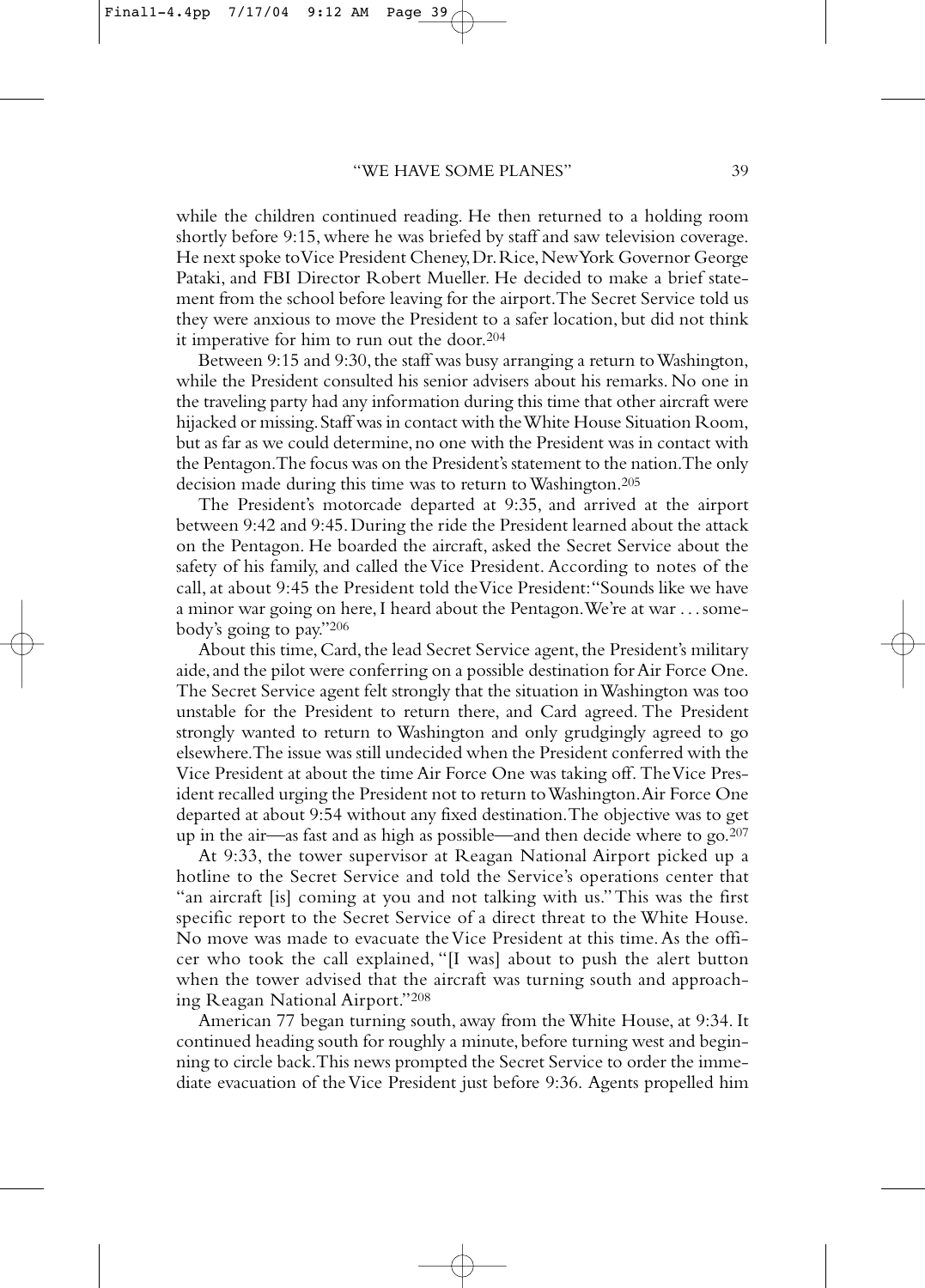out of his chair and told him he had to get to the bunker.The Vice President entered the underground tunnel leading to the shelter at 9:37.209

Once inside,Vice President Cheney and the agents paused in an area of the tunnel that had a secure phone, a bench, and television. The Vice President asked to speak to the President, but it took time for the call to be connected. He learned in the tunnel that the Pentagon had been hit, and he saw television coverage of smoke coming from the building.<sup>210</sup>

The Secret Service logged Mrs.Cheney's arrival at the White House at 9:52, and she joined her husband in the tunnel. According to contemporaneous notes,at 9:55 the Vice President was still on the phone with the President advising that three planes were missing and one had hit the Pentagon.We believe this is the same call in which the Vice President urged the President not to return to Washington. After the call ended, Mrs. Cheney and the Vice President moved from the tunnel to the shelter conference room.211

#### **United 93 and the Shootdown Order**

On the morning of 9/11, the President and Vice President stayed in contact not by an open line of communication but through a series of calls.The President told us he was frustrated with the poor communications that morning. He could not reach key officials, including Secretary Rumsfeld, for a period of time.The line to the White House shelter conference room—and the Vice President—kept cutting off.212

The Vice President remembered placing a call to the President just after entering the shelter conference room. There is conflicting evidence about when the Vice President arrived in the shelter conference room.We have concluded, from the available evidence, that the Vice President arrived in the room shortly before 10:00, perhaps at 9:58. The Vice President recalled being told, just after his arrival, that the Air Force was trying to establish a combat air patrol over Washington.213

The Vice President stated that he called the President to discuss the rules of engagement for the CAP. He recalled feeling that it did no good to establish the CAP unless the pilots had instructions on whether they were authorized to shoot if the plane would not divert. He said the President signed off on that concept.The President said he remembered such a conversation, and that it reminded him of when he had been an interceptor pilot.The President emphasized to us that he had authorized the shootdown of hijacked aircraft.<sup>214</sup>

The Vice President's military aide told us he believed the Vice President spoke to the President just after entering the conference room, but he did not hear what they said. Rice, who entered the room shortly after the Vice President and sat next to him, remembered hearing him inform the President,"Sir, the CAPs are up. Sir, they're going to want to know what to do." Then she recalled hearing him say, "Yes sir." She believed this conversation occurred a few minutes, perhaps five, after they entered the conference room.215

We believe this call would have taken place sometime before  $10:10$  to  $10:15$ .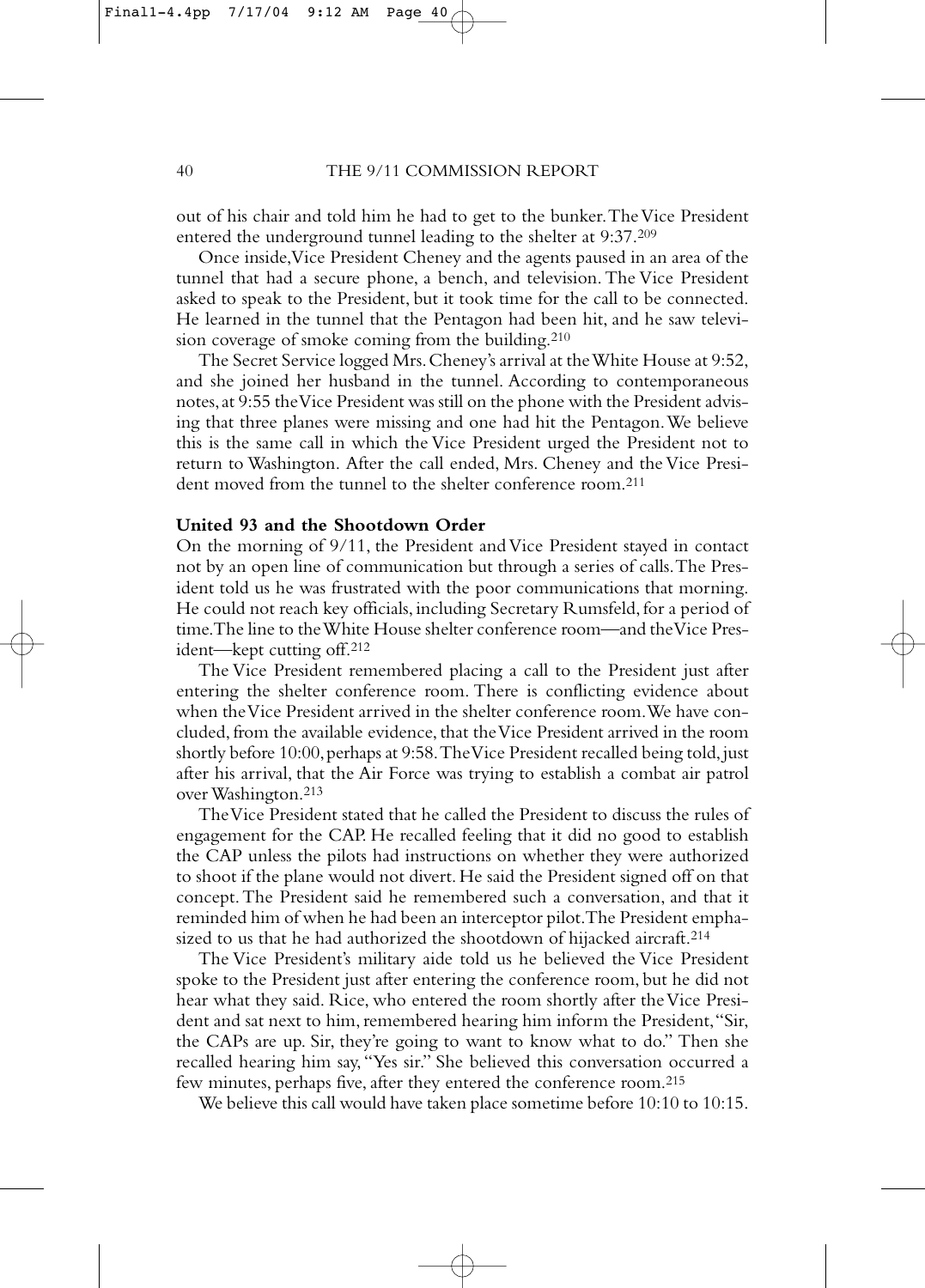Among the sources that reflect other important events of that morning, there is no documentary evidence for this call, but the relevant sources are incomplete. Others nearby who were taking notes, such as the Vice President's chief of staff, Scooter Libby, who sat next to him, and Mrs. Cheney, did not note a call between the President and Vice President immediately after the Vice President entered the conference room.216

At 10:02, the communicators in the shelter began receiving reports from the Secret Service of an inbound aircraft—presumably hijacked—heading toward Washington.That aircraft was United 93.The Secret Service was getting this information directly from the FAA.The FAA may have been tracking the progress of United 93 on a display that showed its projected path to Washington, not its actual radar return. Thus, the Secret Service was relying on projections and was not aware the plane was already down in Pennsylvania.217

At some time between 10:10 and 10:15, a military aide told the Vice President and others that the aircraft was 80 miles out.Vice President Cheney was asked for authority to engage the aircraft.<sup>218</sup> His reaction was described by Scooter Libby as quick and decisive, "in about the time it takes a batter to decide to swing." The Vice President authorized fighter aircraft to engage the inbound plane. He told us he based this authorization on his earlier conversation with the President.The military aide returned a few minutes later, probably between 10:12 and 10:18, and said the aircraft was 60 miles out. He again asked for authorization to engage.The Vice President again said yes.219

At the conference room table was White House Deputy Chief of Staff Joshua Bolten. Bolten watched the exchanges and, after what he called "a quiet moment,"suggested that the Vice President get in touch with the President and confirm the engage order. Bolten told us he wanted to make sure the President was told that the Vice President had executed the order. He said he had not heard any prior discussion on the subject with the President.220

The Vice President was logged calling the President at 10:18 for a twominute conversation that obtained the confirmation. On Air Force One, the President's press secretary was taking notes; Ari Fleischer recorded that at 10:20, the President told him that he had authorized a shootdown of aircraft if necessary.221

Minutes went by and word arrived of an aircraft down in Pennsylvania. Those in the shelter wondered if the aircraft had been shot down pursuant to this authorization.222

At approximately 10:30, the shelter started receiving reports of another hijacked plane, this time only 5 to 10 miles out. Believing they had only a minute or two, the Vice President again communicated the authorization to "engage or "take out" the aircraft.At 10:33, Hadley told the air threat conference call: "I need to get word to Dick Myers that our reports are there's an inbound aircraft flying low 5 miles out.The Vice President's guidance was we need to take them out."223

Once again, there was no immediate information about the fate of the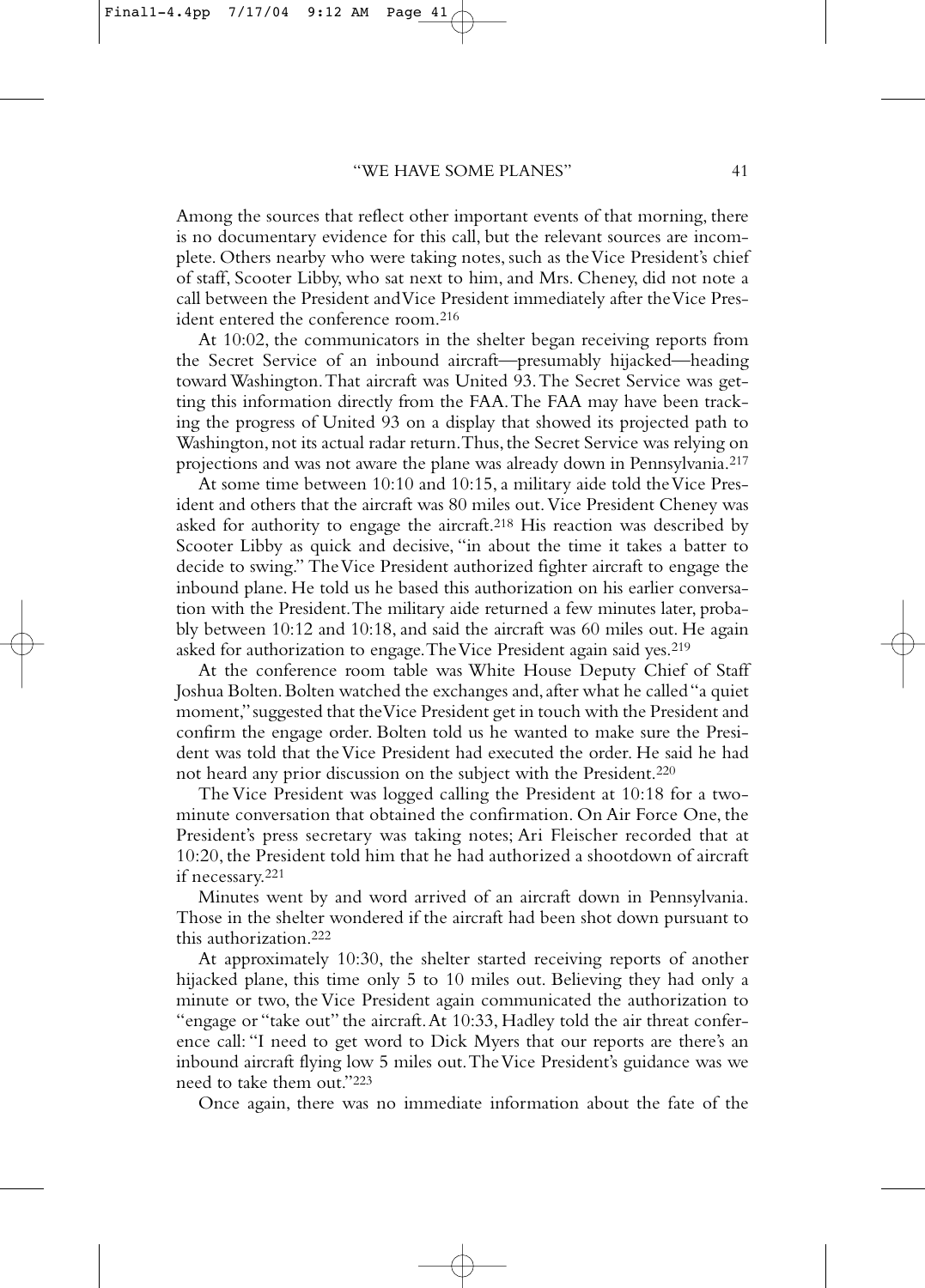inbound aircraft.In the apt description of one witness,"It drops below the radar screen and it's just continually hovering in your imagination; you don't know where it is or what happens to it." Eventually, the shelter received word that the alleged hijacker 5 miles away had been a medevac helicopter.224

## **Transmission of the Authorization from the White House to the Pilots**

The NMCC learned of United 93's hijacking at about 10:03.At this time the FAA had no contact with the military at the level of national command.The NMCC learned about United 93 from the White House. It, in turn, was informed by the Secret Service's contacts with the FAA.225

NORAD had no information either.At 10:07, its representative on the air threat conference call stated that NORAD had "no indication of a hijack heading to DC at this time."226

Repeatedly between 10:14 and 10:19, a lieutenant colonel at the White House relayed to the NMCC that the Vice President had confirmed fighters were cleared to engage inbound aircraft if they could verify that the aircraft was hijacked.227

The commander of NORAD, General Ralph Eberhart, was en route to the NORAD operations center in Cheyenne Mountain, Colorado, when the shootdown order was communicated on the air threat conference call.He told us that by the time he arrived, the order had already been passed down NORAD's chain of command.228

It is not clear how the shootdown order was communicated within NORAD.But we know that at 10:31,General Larry Arnold instructed his staff to broadcast the following over a NORAD instant messaging system:"10:31 Vice president has cleared to us to intercept tracks of interest and shoot them down if they do not respond per [General Arnold]."229

In upstate New York, NEADS personnel first learned of the shootdown order from this message:

- **Floor Leadership:** You need to read this. . . .The Region Commander has declared that we can shoot down aircraft that do not respond to our direction. Copy that?
- **Controllers:** Copy that, sir.
- Floor Leadership: So if you're trying to divert somebody and he won't divert—
- **Controllers:** DO [Director of Operations] is saying no.
- Floor Leadership: No? It came over the chat....You got a conflict on that direction?

**Controllers:** Right now no, but—

**Floor Leadership:** Okay? Okay, you read that from the Vice President, right? Vice President has cleared. Vice President has cleared us to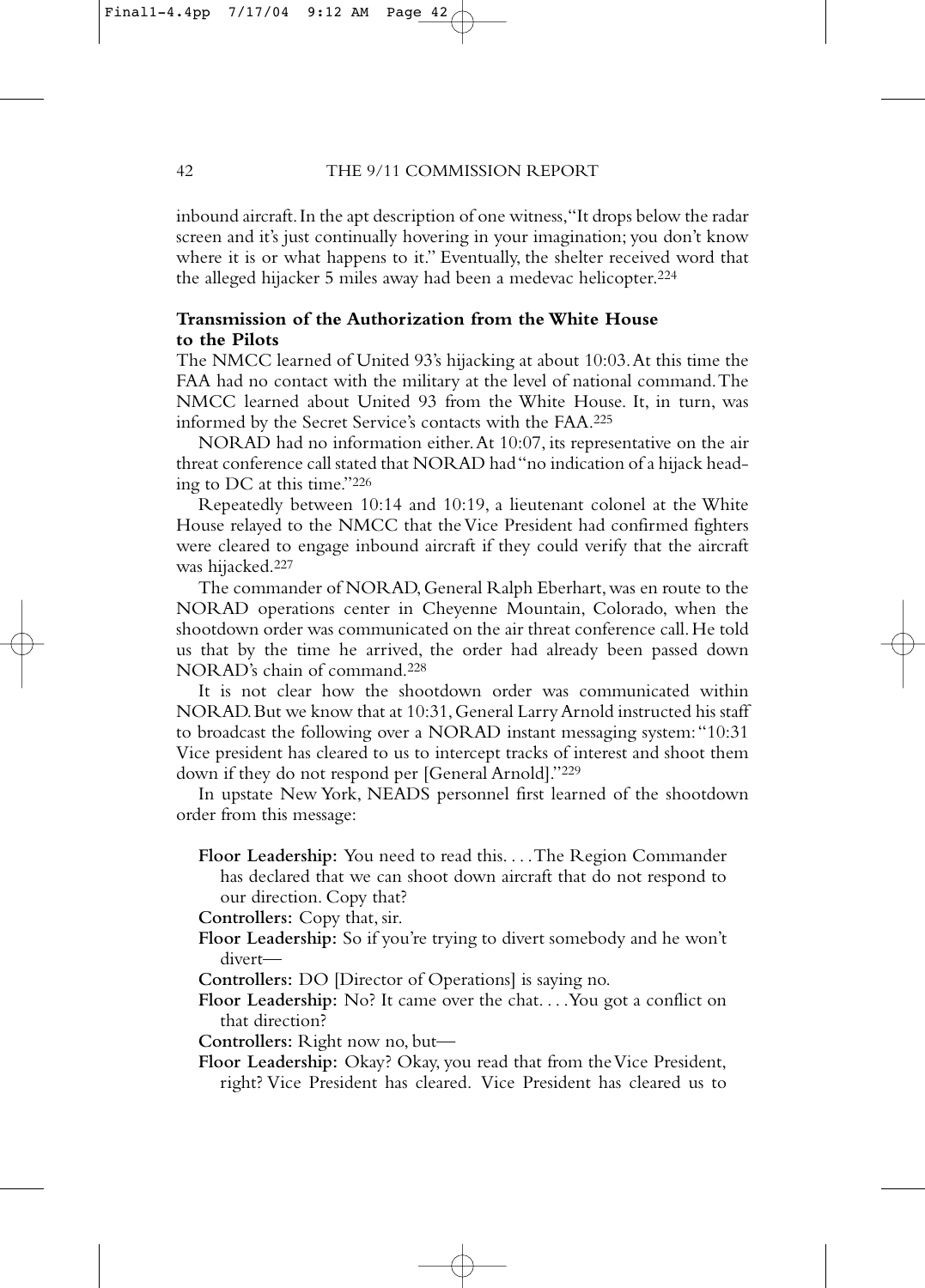intercept traffic and shoot them down if they do not respond per [General Arnold].230

In interviews with us, NEADS personnel expressed considerable confusion over the nature and effect of the order.

The NEADS commander told us he did not pass along the order because he was unaware of its ramifications. Both the mission commander and the senior weapons director indicated they did not pass the order to the fighters circling Washington and New York because they were unsure how the pilots would, or should, proceed with this guidance. In short, while leaders in Washington believed that the fighters above them had been instructed to "take out" hostile aircraft, the only orders actually conveyed to the pilots were to "ID type and tail."231

In most cases, the chain of command authorizing the use of force runs from the president to the secretary of defense and from the secretary to the combatant commander.The President apparently spoke to Secretary Rumsfeld for the first time that morning shortly after 10:00.No one can recall the content of this conversation, but it was a brief call in which the subject of shootdown authority was not discussed.232

At 10:39, the Vice President updated the Secretary on the air threat conference:

- **Vice President:** There's been at least three instances here where we've had reports of aircraft approaching Washington—a couple were confirmed hijack. And, pursuant to the President's instructions I gave authorization for them to be taken out. Hello?
- **SecDef:**Yes, I understand.Who did you give that direction to?
- **Vice President:** It was passed from here through the [operations] center at the White House, from the [shelter].
- SecDef: OK, let me ask the question here. Has that directive been transmitted to the aircraft?

**Vice President:**Yes, it has.

- **SecDef:** So we've got a couple of aircraft up there that have those instructions at this present time?
- **Vice President:** That is correct. And it's my understanding they've already taken a couple of aircraft out.
- **SecDef:** We can't confirm that.We're told that one aircraft is down but we do not have a pilot report that did it.233

As this exchange shows, Secretary Rumsfeld was not in the NMCC when the shootdown order was first conveyed. He went from the parking lot to his office (where he spoke to the President), then to the Executive Support Center, where he participated in the White House video teleconference. He moved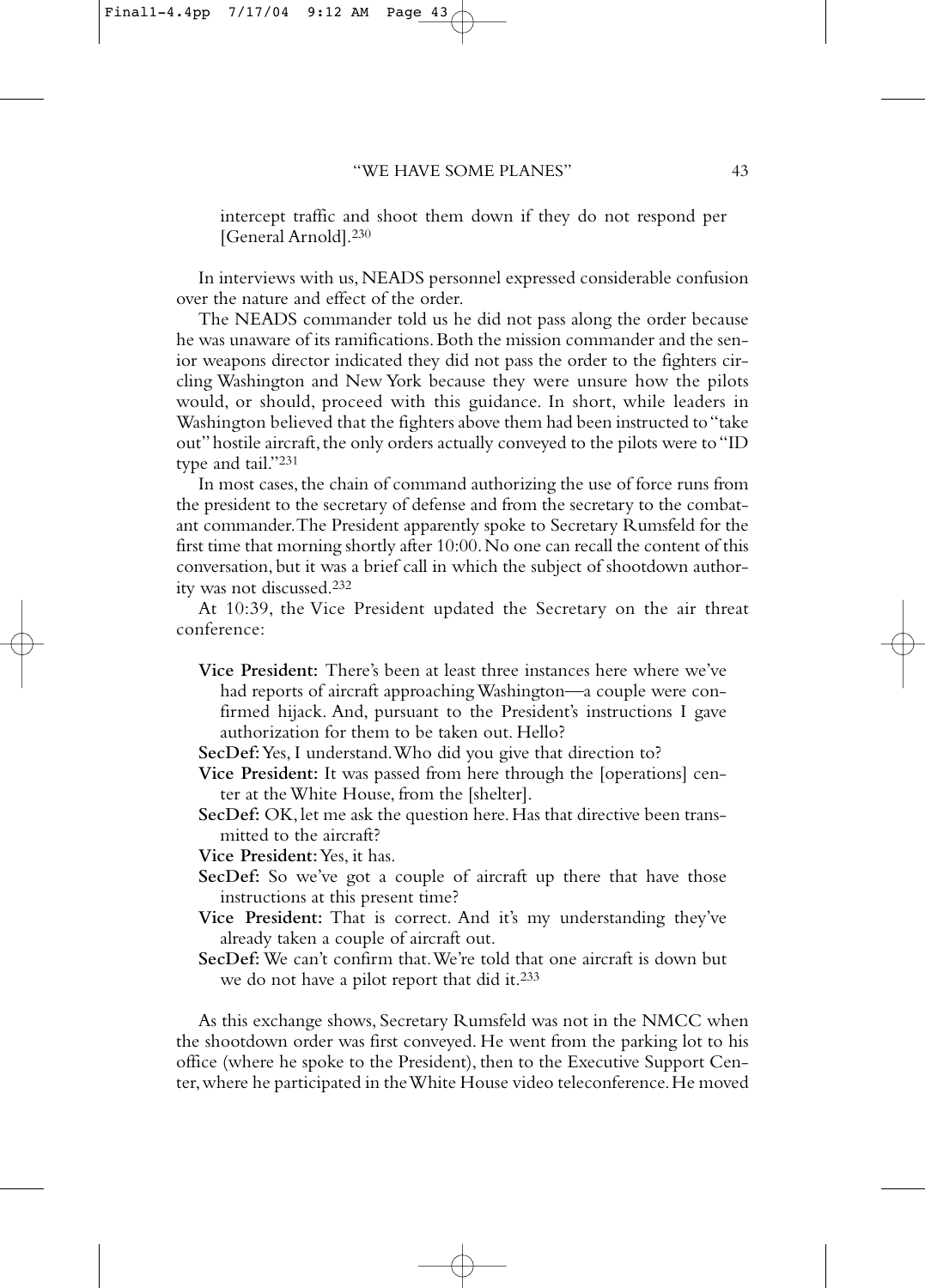to the NMCC shortly before 10:30, in order to join Vice Chairman Myers. Secretary Rumsfeld told us he was just gaining situational awareness when he spoke with the Vice President at 10:39.His primary concern was ensuring that the pilots had a clear understanding of their rules of engagement.234

The Vice President was mistaken in his belief that shootdown authorization had been passed to the pilots flying at NORAD's direction.By 10:45 there was, however, another set of fighters circling Washington that had entirely different rules of engagement.These fighters, part of the 113th Wing of the District of Columbia Air National Guard, launched out of Andrews Air Force Base in Maryland in response to information passed to them by the Secret Service.The first of the Andrews fighters was airborne at 10:38.235

General David Wherley—the commander of the 113th Wing—reached out to the Secret Service after hearing secondhand reports that it wanted fighters airborne. A Secret Service agent had a phone in each ear, one connected to Wherley and the other to a fellow agent at the White House, relaying instructions that the White House agent said he was getting from the Vice President. The guidance for Wherley was to send up the aircraft, with orders to protect the White House and take out any aircraft that threatened the Capitol. General Wherley translated this in military terms to flying "weapons free"—that is, the decision to shoot rests in the cockpit, or in this case in the cockpit of the lead pilot.He passed these instructions to the pilots that launched at 10:42 and afterward.236

Thus, while the fighter pilots under NORAD direction who had scrambled out of Langley never received any type of engagement order, the Andrews pilots were operating weapons free—a permissive rule of engagement. The President and the Vice President indicated to us they had not been aware that fighters had been scrambled out of Andrews, at the request of the Secret Service and outside the military chain of command.237There is no evidence that NORAD headquarters or military officials in the NMCC knew—during the morning of September 11—that the Andrews planes were airborne and operating under different rules of engagement.

#### **What If?**

NORAD officials have maintained consistently that had the passengers not caused United 93 to crash, the military would have prevented it from reaching Washington, D.C.That conclusion is based on a version of events that we now know is incorrect.The Langley fighters were not scrambled in response to United 93; NORAD did not have 47 minutes to intercept the flight; NORAD did not even know the plane was hijacked until after it had crashed. It is appropriate, therefore, to reconsider whether United 93 would have been intercepted.

Had it not crashed in Pennsylvania at 10:03, we estimate that United 93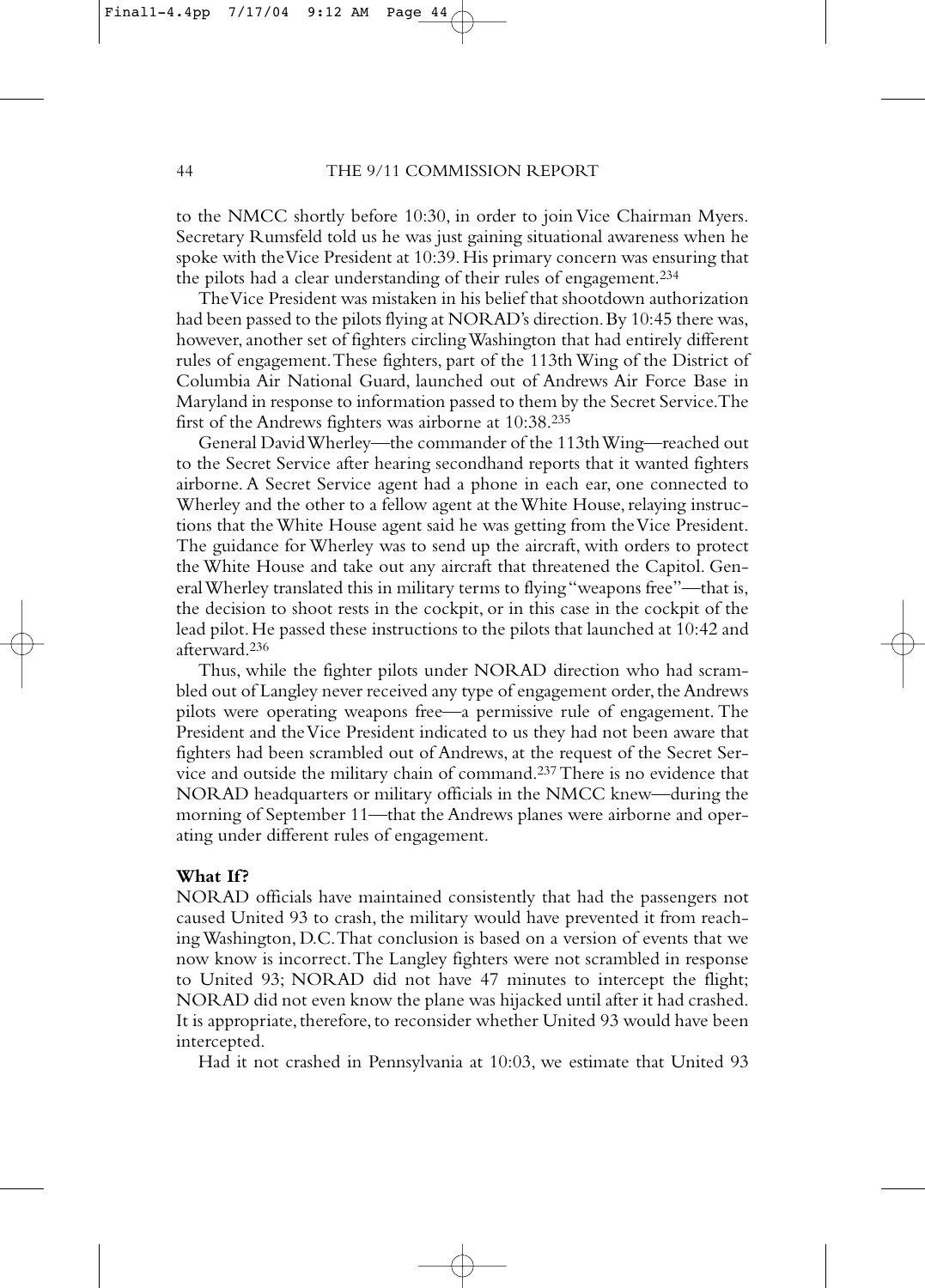could not have reached Washington any earlier than 10:13,and probably would have arrived before 10:23.There was only one set of fighters circling Washington during that time frame—the Langley F-16s.They were armed and under NORAD's control. After NEADS learned of the hijacking at 10:07, NORAD would have had from 6 to 16 minutes to locate the flight, receive authorization to shoot it down, and communicate the order to the pilots, who (in the same span) would have had to authenticate the order, intercept the flight, and execute the order.238

At that point in time, the Langley pilots did not know the threat they were facing, did not know where United 93 was located, and did not have shootdown authorization.

First, the Langley pilots were never briefed about the reason they were scrambled.As the lead pilot explained,"I reverted to the Russian threat. ...I'm thinking cruise missile threat from the sea.You know you look down and see the Pentagon burning and I thought the bastards snuck one by us. . . . [Y]ou couldn't see any airplanes, and no one told us anything."The pilots knew their mission was to divert aircraft, but did not know that the threat came from hijacked airliners.239

Second, NEADS did not have accurate information on the location of United 93. Presumably FAA would have provided such information, but we do not know how long that would have taken, nor how long it would have taken NEADS to locate the target.

Third, NEADS needed orders to pass to the pilots.At 10:10, the pilots over Washington were emphatically told, "negative clearance to shoot." Shootdown authority was first communicated to NEADS at 10:31. It is possible that NORAD commanders would have ordered a shootdown in the absence of the authorization communicated by the Vice President,but given the gravity of the decision to shoot down a commercial airliner, and NORAD's caution that a mistake not be made, we view this possibility as unlikely.240

NORAD officials have maintained that they would have intercepted and shot down United 93.We are not so sure.We are sure that the nation owes a debt to the passengers of United 93.Their actions saved the lives of countless others, and may have saved either the Capitol or the White House from destruction.

The details of what happened on the morning of September 11 are complex, but they play out a simple theme. NORAD and the FAA were unprepared for the type of attacks launched against the United States on September 11, 2001.They struggled, under difficult circumstances, to improvise a homeland defense against an unprecedented challenge they had never before encountered and had never trained to meet.

At 10:02 that morning, an assistant to the mission crew commander at NORAD's Northeast Air Defense Sector in Rome, New York, was working